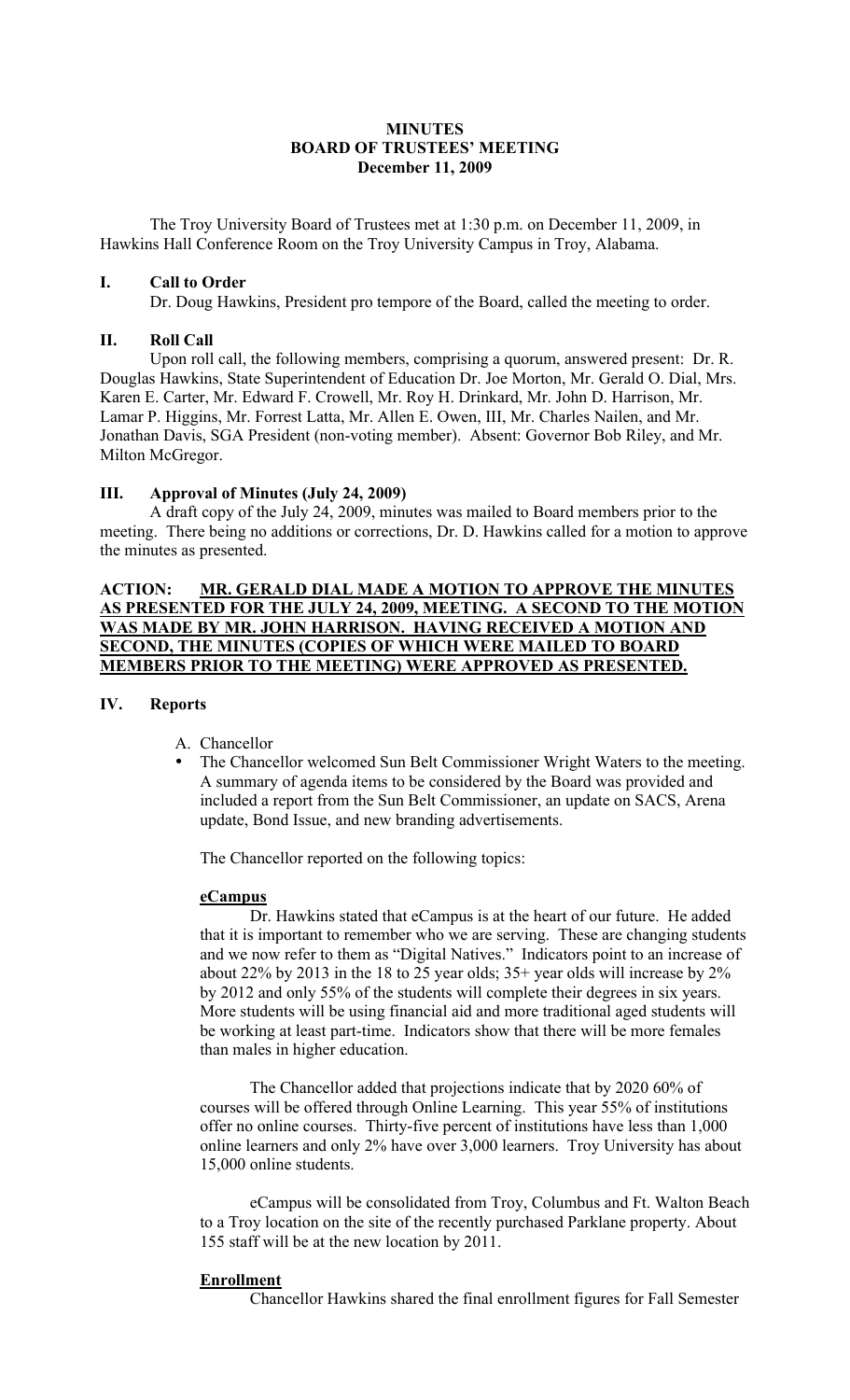that shows an increase of 5% in unduplicated headcount enrollments with a total enrollment of 30,564.

# **Facilities**

A snapshot on facilities was provided which included a groundbreaking on Fraternity Village (\$9M project), a new dining facility (\$10M project with seating capacity of 1,000, arena project, plans for the old Executive Office Building for the Montgomery Campus, the Bibb Graves project, and a maintenance facility for the Dothan Campus.

#### **Strategic Plan**

The 2010-2015 Strategic Plan is under development. Dr. Hawkins expressed appreciation to Mr. Dan Joslyn for his assistance in the university's Strategic Plan process. The first draft will be presented at the March retreat and it will be brought to the Board for approval at a later date. The target date for implementation of the new plan is set for August 1, 2010.

## **"Our Collective Vision"**

Areas mentioned by the Chancellor included new facilities, increase in scholarship awards, increase study abroad, expanded use of technology, School of Science & technology, new doctoral programs, and increase enrollment to 50,000.

## **GMAC Bowl**

Dr. Hawkins advised that the football team will be playing in the GMAC Bowl in Mobile's Ladd-Peebles Stadium on January 6 with a 6 p.m. kickoff. The game will be televised on ESPN. Everyone was encouraged to come out and support the Trojans.

## **Government Relations**

Legislative budget hearings are set for December 14-17 and the Legislative Session is scheduled to begin January 12, 2010. Areas of concern this year include the PACT Program, state budget cuts, and possibility of additional proration.

# **Upcoming events in 2010**

GMAC Bowl, January 6 Joint Retreat, March 18-19 Helen Keller Lecture, April 6 Honors Convocation, April 13 Commencement, May 7 BOT Meetings, May 7 and July 23 BOT Official athletic trip, Sept. 10-11

B. Committee Reports

• Finance, Mr. John Harrison

o Resolution No. 1—Ratification of Bond Issue

Mr. Harrison introduced Resolution No. 1, Ratification of Bond Issue, saying that there is one document that possibly could have been omitted for some reason and it is a letter of representation. He suggested that if it needs to be added that can be done at a later date. Dr. Doug Hawkins stated that if the letter needs to be added we will do so. Following Dr. D. Hawkins' comments, Mr. Harrison made a motion to adopt Resolution No. 1.

#### RESOLUTION NO. 1

# **ACTION: MR. HARRISON MADE A MOTION TO ADOPT RESOLUTION NO. 1. A SECOND TO THE MOTION WAS MADE BY MR. CROWELL AND THE MOTION WAS ADOPTED.**

RESOLUTION NO. 1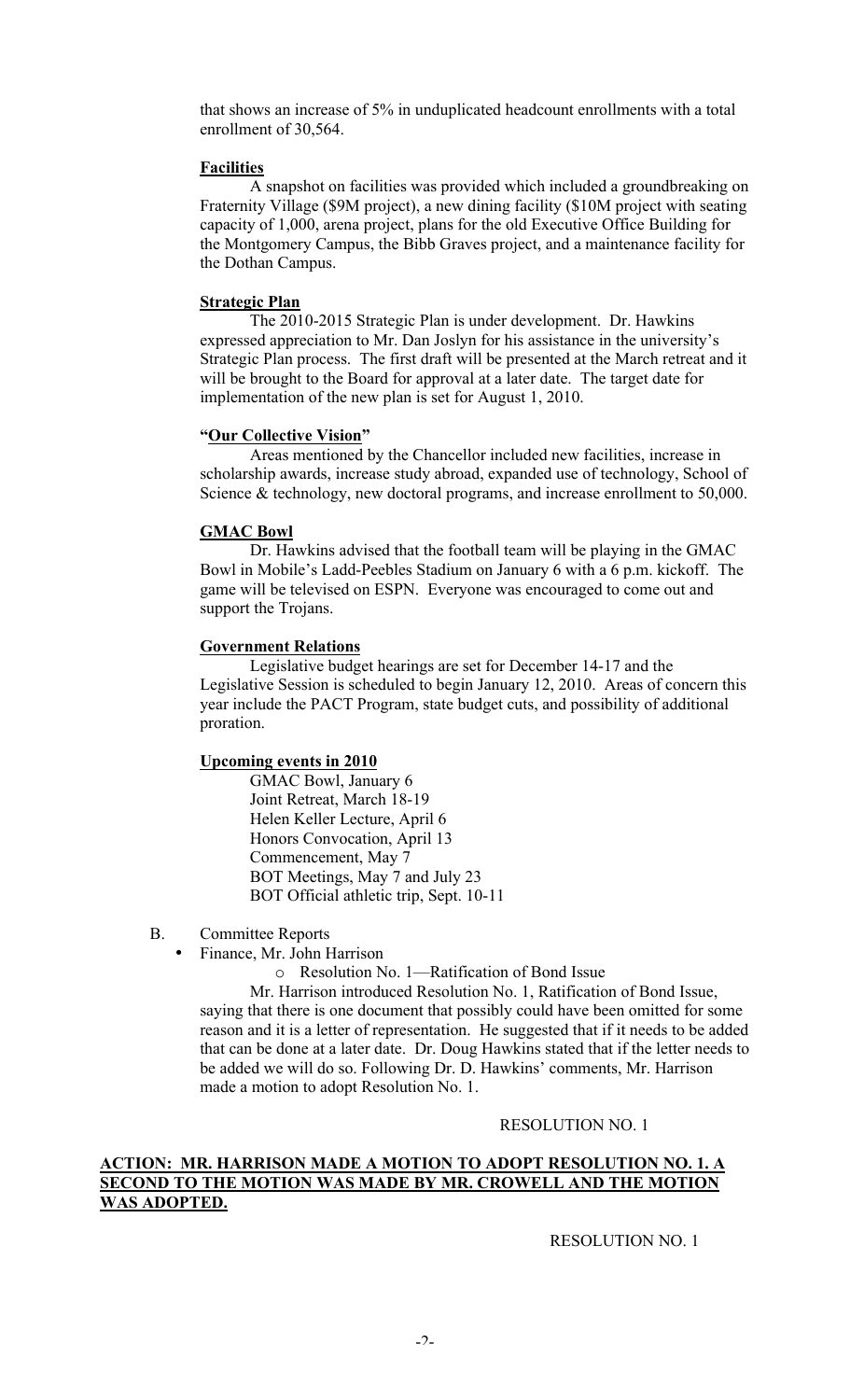#### **RESOLUTION RATIFYING AND APPROVING ACTIONS TAKEN AND DETERMINATIONS MADE BY THE CHANCELLOR AND TREASURER OF THE UNIVERSITY IN CONNECTION WITH THE ISSUANCE BY THE UNIVERSITY OF ITS FACILITIES REVENUE BONDS, SERIES 2009.**

WHEREAS, the Board of Trustees of Troy University (the "University") heretofore on July 24, 2009 adopted a resolution (the "Series 2009 Resolution") authorizing the issuance by the University of up to \$70,000,000 in principal amount of its Facilities Revenue Bonds, Series 2009 (the "Series 2009 Bonds"); and

WHEREAS, the Series 2009 Resolution entrusted to the discretion of the Chancellor and Treasurer of the University the taking of various actions and the making of various determinations on behalf of the Board in connection with the timing of issuance, terms and provisions, securitization, pricing and application of proceeds of the Series 2009 Bonds, such actions and determinations to be commemorated in the Determination Document (said term and others used but not otherwise defined herein having the meanings given to them in the Series 2009 Resolution); and

WHEREAS, the Chancellor and Treasurer have taken the actions and made the determinations so entrusted to them, and have jointly executed the Determination Document as of September 23, 2009, a true and complete copy of which has been attached hereto as Annex A; and

WHEREAS, by the terms of the Series 2009 Resolution, the Determination Document, upon its execution, became and shall be construed as an integral part of the Series 2009 Resolution.

NOW, THEREFORE, BE IT RESOLVED BY THE BOARD OF TRUSTEES OF TROY UNIVERSITY, that the actions heretofore taken and the determinations heretofore made by the Chancellor and Treasurer of the University in connection with the Series 2009 Bonds, as heretofore authorized in the Series 2009 Resolution and commemorated in the Determination Document, be and the same are hereby ratified and approved in all respects.

Passed by the Board of Trustees of Troy University this 11<sup>th</sup> day of December, 2009.

President pro tempore of the Board of Trustees

 $\mathcal{L}_\text{max}$  , where  $\mathcal{L}_\text{max}$  is the set of the set of the set of the set of the set of the set of the set of the set of the set of the set of the set of the set of the set of the set of the set of the set of the se

 $(S E A L)$ 

Attest: Secretary of the Board of Trustees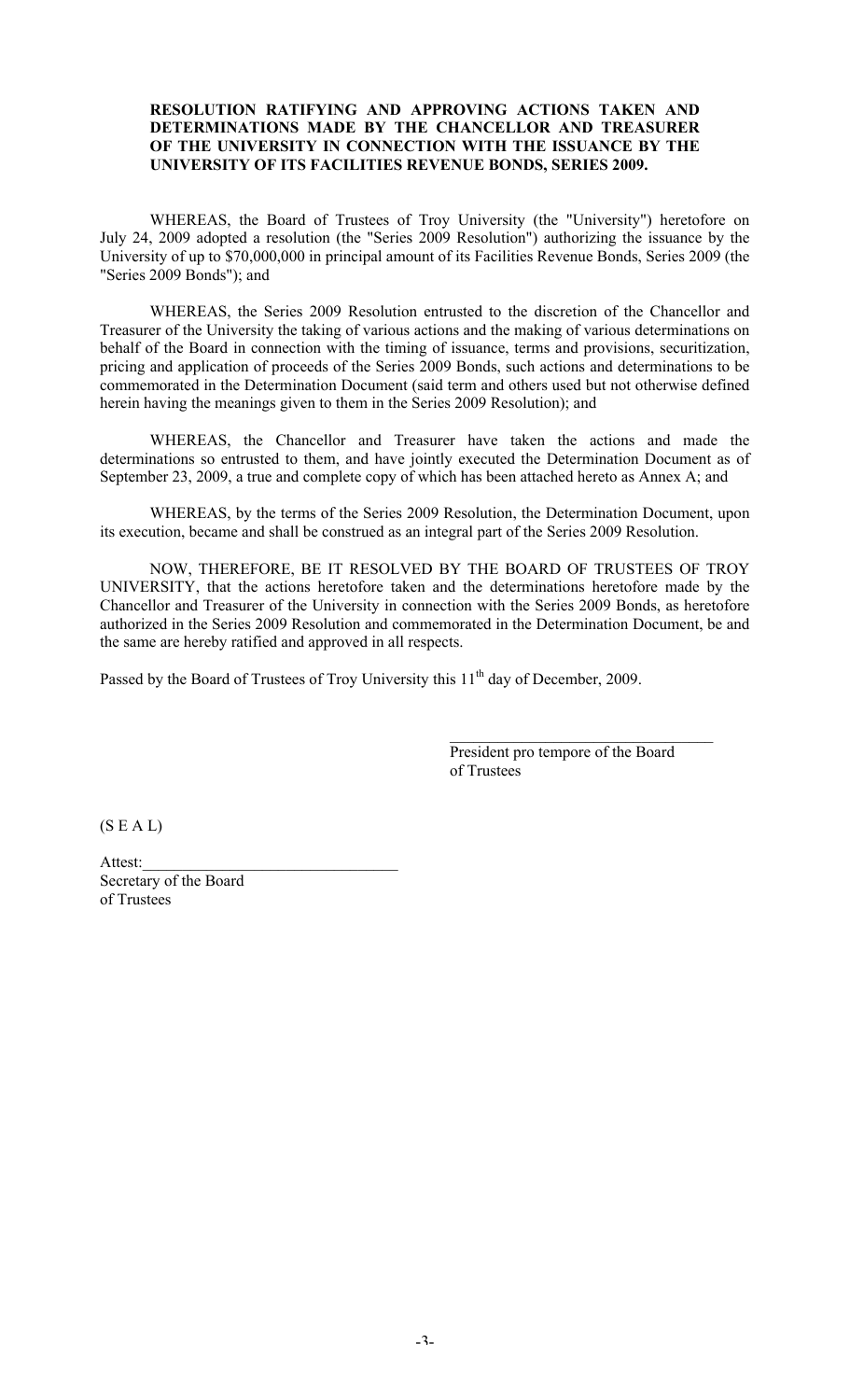# **ANNEX A**

# **SERIES 2009 DETERMINATION DOCUMENT**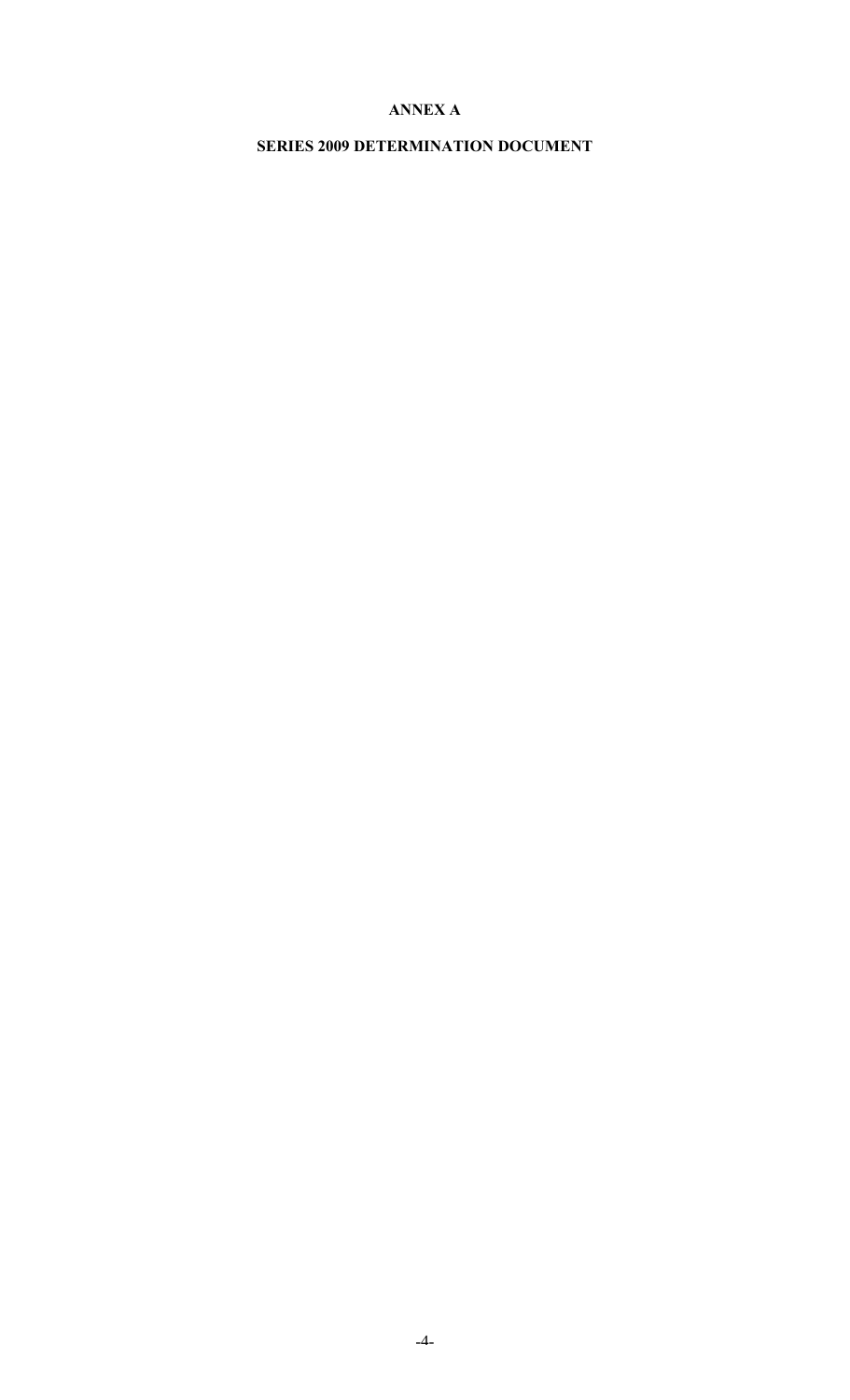## **SERIES 2009 DETERMINATION DOCUMENT**

**THIS SERIES 2009 DETERMINATION DOCUMENT** made and entered into this 23rd day of September, 2009 (this "Document"), by the undersigned officers of Troy University (the "University"), a public corporation and instrumentality duly created and validly existing under the laws of the State of Alabama (the "State"), under the circumstances summarized in the following Recitals:

A. The Board of Trustees of the University (the "Board") did heretofore on July 24, 2009 adopt the General Bond Resolution (herein, the "General Bond Resolution" or the "Resolution"), which provided for the issuance by the University of "Facilities Revenue Bonds" generally under the terms and provisions and secured by the revenues and pledges therein set forth. Terms used but not otherwise defined herein shall have the meanings given to them in the General Bond Resolution.

B. Part of the General Bond Resolution, and in particular Article III thereof, constituted a Series Resolution with respect to, and authorized the issuance by the University of not to exceed \$70,000,000 in aggregate principal amount of, the Series 2009 Bonds. Section 3.3(b) of the General Bond Resolution expressly authorized and entrusted the undersigned officers of the University to execute and deliver this Document, in order to determine and prescribe the terms and provisions of and the other matters relative to the Series 2009 Bonds, consistent and in accordance with such authorization.

C. As provided in the General Bond Resolution, this Document constitutes an integral part of the Series Resolution for the Series 2009 Bonds more fully described herein.

**NOW, THEREFORE,** the undersigned officers of the University do hereby determine, declare, find, provide and prescribe as follows, with respect to the Series 2009 Bonds:

1. The undersigned have heretofore determined, as authorized pursuant to Section 3.1 of the Resolution, that prevailing market conditions warranted proceeding with the sale and issuance of the Series 2009 Bonds. As such, and as authorized pursuant to Section 3.7(a) of the Resolution, the POS of the University, dated September 11, 2009, relative to the Series 2009 Bonds was prepared by the University and distributed by the Purchaser (as hereinafter identified). As further authorized pursuant to said Section 3.7(a), that POS was then and is hereby formally "deemed final" as of its date, for purposes of SEC Rule 15c2-12. The conversion of the POS into the final Official Statement of the University dated September 16, 2009 relative to the Series 2009 Bonds is hereby acknowledged and confirmed, and the Official Statement is hereby determined and declared to be a "final official statement" within the meaning and for purposes of SEC Rule 15c2-12.

2. The aggregate principal amount of the Series 2009 Bonds shall be \$62,770,000, and the authorized denominations of the Series 2009 Bonds shall be \$5,000 and any integral multiple thereof.

3. The Series 2009 Bonds shall be dated the Issue Date thereof, shall be initially issued in book-entry only mode, and shall be issued in two (2) sub-series, as follows: (a) \$14,590,000 in principal amount thereof shall be issued on a Tax-Exempt basis, designated "Troy University, Facilities Revenue Bonds, Series 2009A", numbered consecutively from AR-1 upward, substantially in the form of Exhibit A hereto (the "Series 2009A Bonds"); and (b) \$48,180,000 in principal amount thereof shall be issued on a Tax-Favored basis, designated "Troy University, Taxable Facilities Revenue Bonds, Series 2009B (Build America Bonds)", numbered consecutively from BR-1 upward, substantially in the form of Exhibit B hereto (the "Series 2009B Bonds").

to:

4. The Series 2009 Bonds shall be issued for, and the proceeds thereof shall be applied

(a) the purposes enumerated in Section 3.2(a) of the Resolution;

(b) as authorized pursuant to Section 3.2(a)(2) of the Resolution, and subject to the reservation and provisions set forth in the final sentence of this Section 4, paying or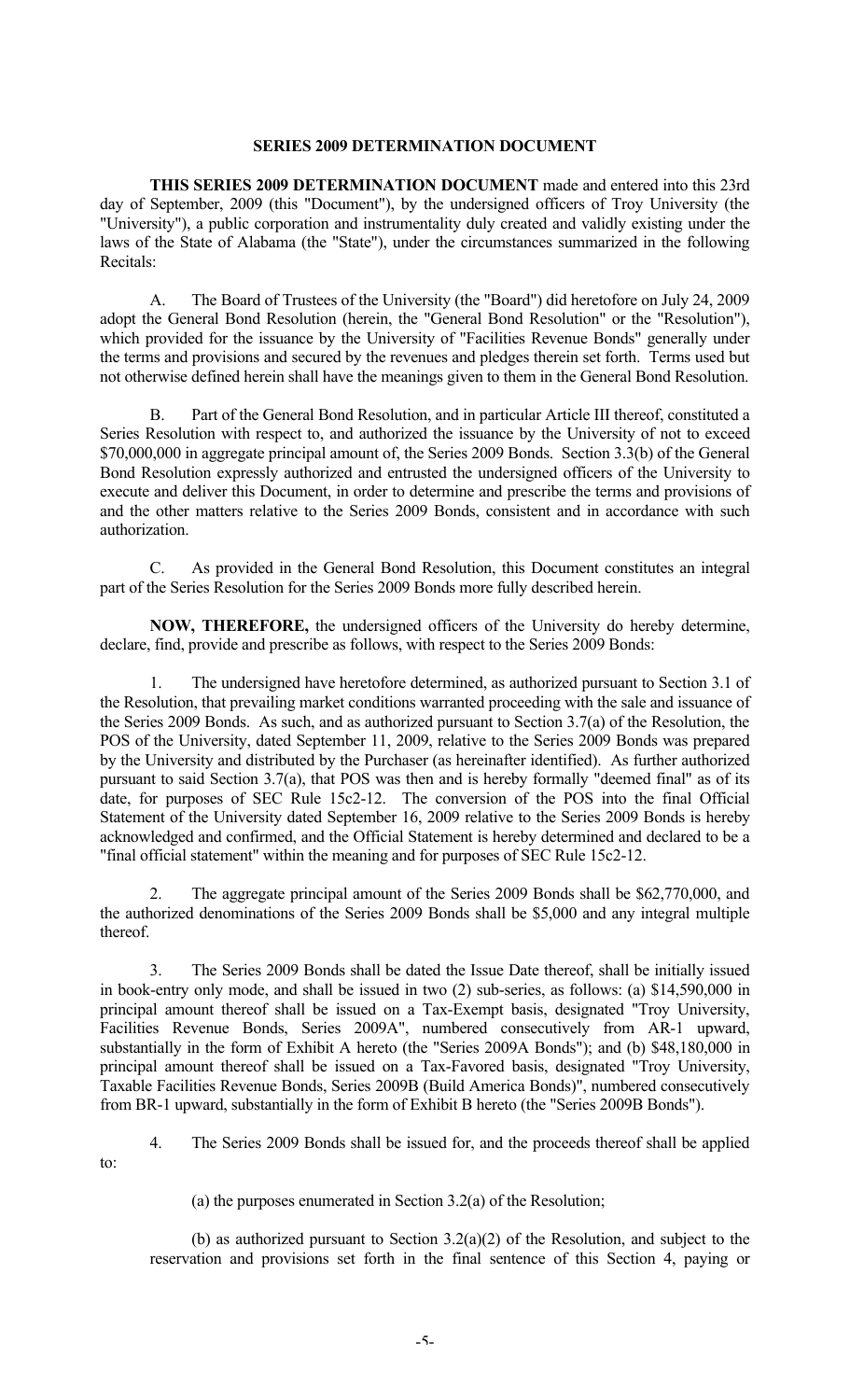reimbursing all or part of the cost of the following additional Facilities at the Troy campus of the University: (i) the renovation of Smith Hall, (ii) the renovation and expansion of Bibb Graves Hall, and (iii) the reclamation, restoration and improvement of the property and natural resources constituting Janice Hawkins Park; and

(c) as authorized pursuant to Section 3.2(a)(4) of the Resolution, the payment of capitalized interest on the Series 2009 Bonds, which is hereby determined and declared to be both a part of the cost of Facilities and a lawful purpose, within the meaning and for purposes of Section 2.2 of the Resolution.

Coupled with the authorization conferred upon the undersigned by Section  $3.2(a)(2)$  of the Resolution to add to the Facilities therein specified, the designations set forth in subsection (b) of this Section 4 are hereby determined and found to constitute a declaration of official intent (within the meaning and for purposes of Treasury Regulation Section 1.150-2) of and on behalf of the University with respect to the Facilities identified and described in said subsection (b) of this Section 4. If and to the extent there remain any proceeds of the Series 2009 Bonds after funding the purposes hereinabove described and specified, the undersigned, on behalf of the University, expressly reserve the right to expend and apply the same to pay or reimburse costs of acquiring, constructing, renovating, furnishing and equipping, as applicable, such other Facilities of the University as may hereafter appear necessary or desirable and as shall be enumerated and described in a certificate hereafter executed by either of the undersigned, consistent with the provisions of the General Bond Resolution and with the covenants of the University therein to preserve the Tax-Exempt status of the Series 2009A Bonds and the Tax-Favored status of the Series 2009B Bonds.

5. The undersigned hereby acknowledge, ratify and confirm (a) their prior selection of (i) Wachovia Bank, National Association, d/b/a Wells Fargo Securities ("WFS") as senior managing underwriter and as representative of (ii) Raymond James & Associates, Inc., Morgan Keegan & Company, Inc., and Merchant Capital, L.L.C., collectively constituting the "Purchaser" of the Series 2009 Bonds; (b) the execution and delivery, by the undersigned Treasurer for and on behalf of the University, of the Bond Purchase Agreement dated September 16, 2009 between the University and WFS (the "Purchase Agreement"), as authorized pursuant to Section 3.7(b) of the Resolution; and (c) the purchase price for the Series 2009 Bonds, as set forth in the Purchase Agreement, equal to \$62,603,916.75 in the aggregate and comprised of (i), for the Series 2009A Bonds, \$14,724,078.15 (which represents the par amount of the Series 2009A Bonds, plus net original issue premium of \$214,323.15, less underwriters' discount of \$80,245.00), plus (ii), for the Series 2009B Bonds, \$47,879,838.60 (which represents the par amount of the Series 2009B Bonds, less underwriters' discount of \$300,161.40).

6. The Series 2009 Bonds shall be payable, as to interest, semi-annually on May 1 and November 1 of each year commencing May 1, 2010 (each, an "Interest Payment Date").

7. The Series 2009A Bonds shall mature on November 1 in the years and principal amounts and bear interest at the per annum fixed rates set forth in the following table:

| Year | Amount        | <b>Interest Rate</b> |
|------|---------------|----------------------|
| 2010 | \$<br>540,000 | 2.000%               |
| 2011 | 555,000       | 3.000                |
| 2012 | 575,000       | 4.000                |
| 2013 | 595,000       | 3.000                |
| 2014 | 610,000       | 3.000                |
| 2015 | 630,000       | 3.000                |
| 2016 | 650,000       | 3.500                |
| 2017 | 675,000       | 4.000                |
| 2018 | 710,000       | 5.000                |
| 2019 | 745,000       | 5.000                |
| 2020 | 775,000       | 3.750                |
| 2021 | 810,000       | 4.000                |
| 2022 | 840,000       | 4.000                |
| 2023 | 875,000       | 4.125                |
| 2024 | 915,000       | 4.250                |
|      |               |                      |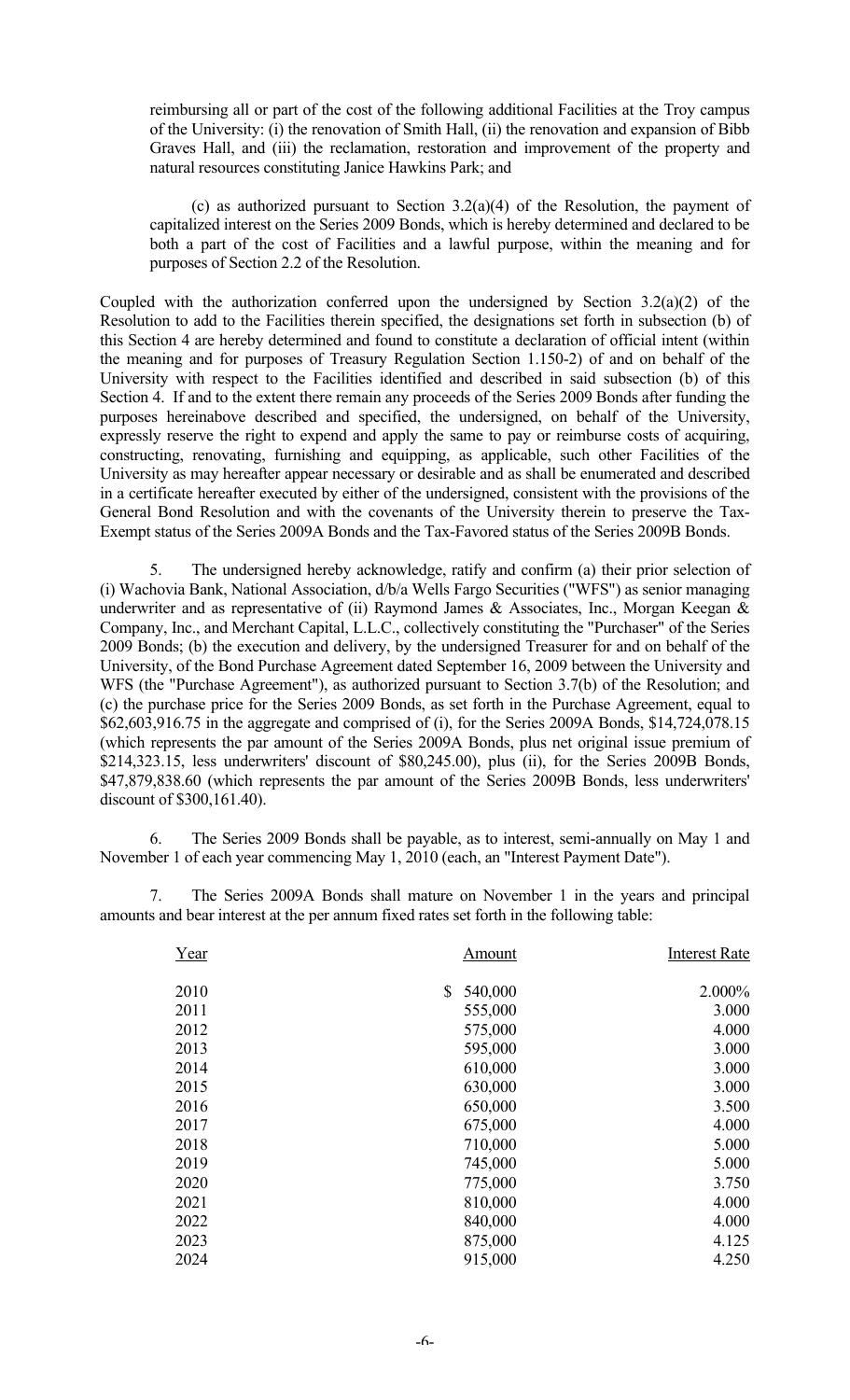\*Term bonds; see mandatory sinking fund redemption schedule in Exhibit C hereto.

8. The Series 2009B Bonds shall mature on November 1 in the years and principal amounts and bear interest at the per annum fixed rates set forth in the following table:

[Balance of page intentionally left blank]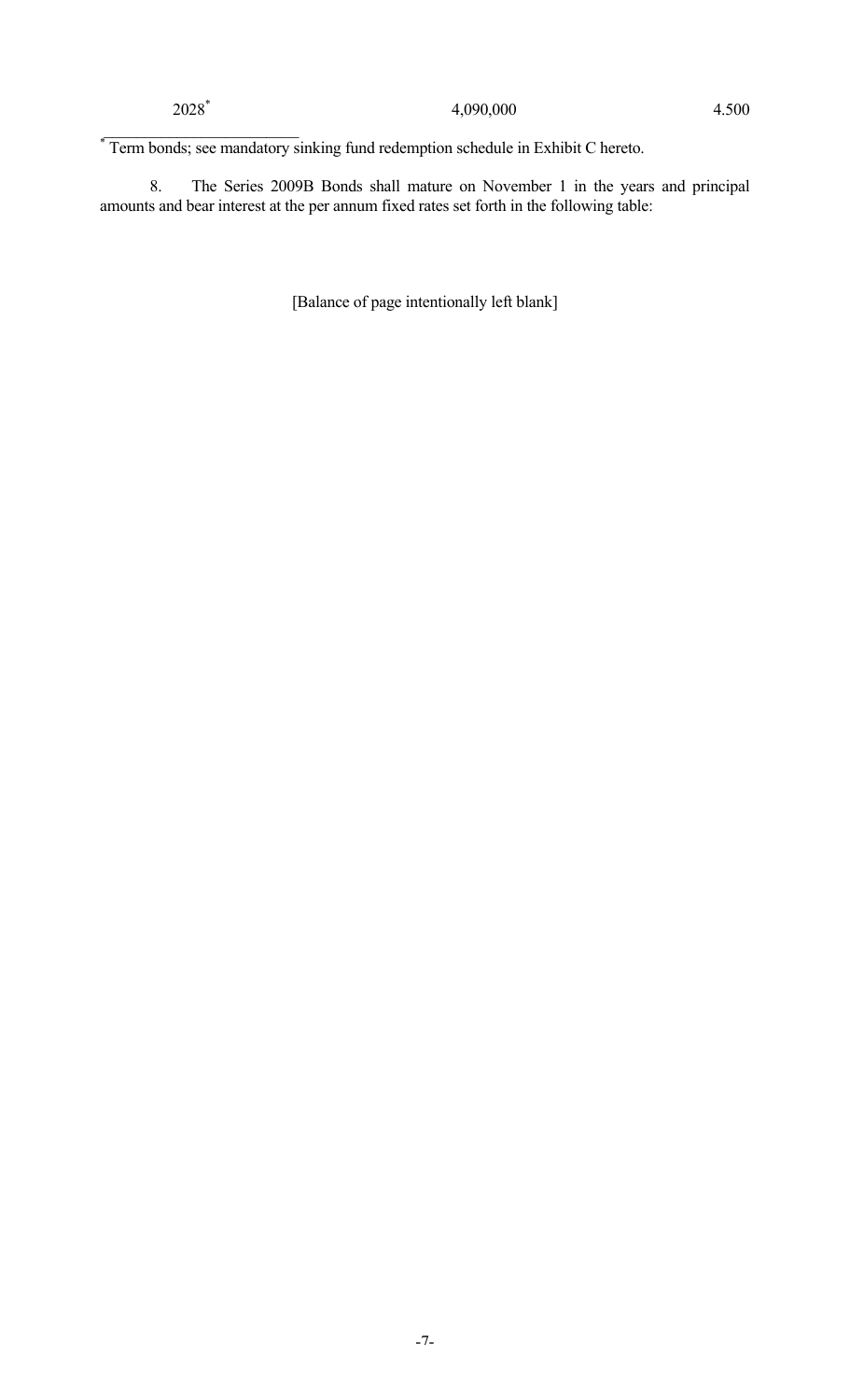| Year                | Amount        | <b>Interest Rate</b> |
|---------------------|---------------|----------------------|
| 2010                | \$<br>220,000 | 1.500%               |
| 2011                | 230,000       | 2.300                |
| 2012                | 230,000       | 2.900                |
| 2013                | 1,020,000     | 3.300                |
| 2014                | 1,050,000     | 3.800                |
| 2015                | 1,070,000     | 4.200                |
| 2016                | 1,105,000     | 4.550                |
| 2017                | 1,655,000     | 4.750                |
| 2018                | 1,705,000     | 4.900                |
| 2019                | 2,475,000     | 5.050                |
| $2029$ <sup>*</sup> | 37,420,000    | 6.402                |
|                     |               |                      |

Term bonds; see mandatory sinking fund redemption schedule in Exhibit C hereto.

9. The Series 2009 Bonds shall be subject to redemption prior to their stated maturities as set forth and described in Exhibit C hereto. The Series 2009 Bonds are not subject to optional or mandatory tender.

10. Having successfully concluded negotiations with Assured Guaranty Corp., a Maryland-domiciled insurance company (the "Insurer"), the undersigned officers hereby acknowledge, ratify and confirm the execution and delivery, by the undersigned Treasurer for and on behalf of the University, of a Commitment to Issue Financial Guaranty Insurance Policy dated August 24, 2009 and countersigned by the Treasurer on September 1, 2009, providing for the issuance by the Insurer of Financial Guaranty Insurance Policy No. D-2009-1309 of the Insurer, covering the payment of debt service on the Series 2009 Bonds (the "Policy"). The undersigned hereby authorize the Purchaser to deduct from the agreed-upon purchase price for the Series 2009 Bonds, as set forth in Section 5 of this Document, the amount of \$674,035.93 (of which \$129,379.38 is allocable to the Series 2009A Bonds and \$544,656.10 is allocable to the Series 2009B Bonds), being the agreed-upon premium for the Policy, and to pay said amount, for and on behalf of the University, to the Insurer on the Issue Date. Attached hereto as Exhibit D and hereby made a part hereof and of that portion of the General Bond Resolution which constitutes the Series Resolution for the Series 2009 Bonds (and as authorized by Section 2.4(c)(16) of the Resolution), are the provisions required by the Insurer in connection with the issuance of the Policy.

Aside from the General Student Fees and the Special Student Fees, no other fees or revenues of the University are pledged or to be pledged to the payment of the Series 2009 Bonds.

12. Attached hereto as Exhibit E and hereby made a part hereof are the provisions which the undersigned have prescribed and determined shall govern the defeasance of the Series 2009 Bonds.

13. In furtherance of the determination made in Section 3 hereof, to the effect that the Series 2009 Bonds be initially issued in book-entry only mode, and in accordance with the provisions of Section 2.11 of the General Bond Resolution, the undersigned hereby acknowledge, ratify and confirm the execution and delivery on September 22, 2009, by the undersigned Treasurer for and on behalf of the University, of the Blanket Letter of Representations by and between the University and DTC, a true and complete copy of which is attached as Exhibit F hereto and hereby made a part hereof and of that portion of the General Bond Resolution which constitutes the Series Resolution for the Series 2009 Bonds.

14. In the Tax Compliance Certificate for the Series 2009B Bonds, which will be executed and delivered by the undersigned Treasurer for and on behalf of the University, the University will make an irrevocable election to have Sections 54AA(d) and (g) apply to the Series 2009B Bonds, which will (provided the other requirements imposed by said Sections are and continue to be met) entitle the University (or any Person who makes interest payments on the Series 2009B Bonds on behalf of the University) to receive, pursuant to Section 6431 of the Code, a credit payable by the Department of the Treasury (the "Treasury") of the United States (herein, a "Direct Payment") with respect to each interest payment under the Series 2009B Bonds. The Internal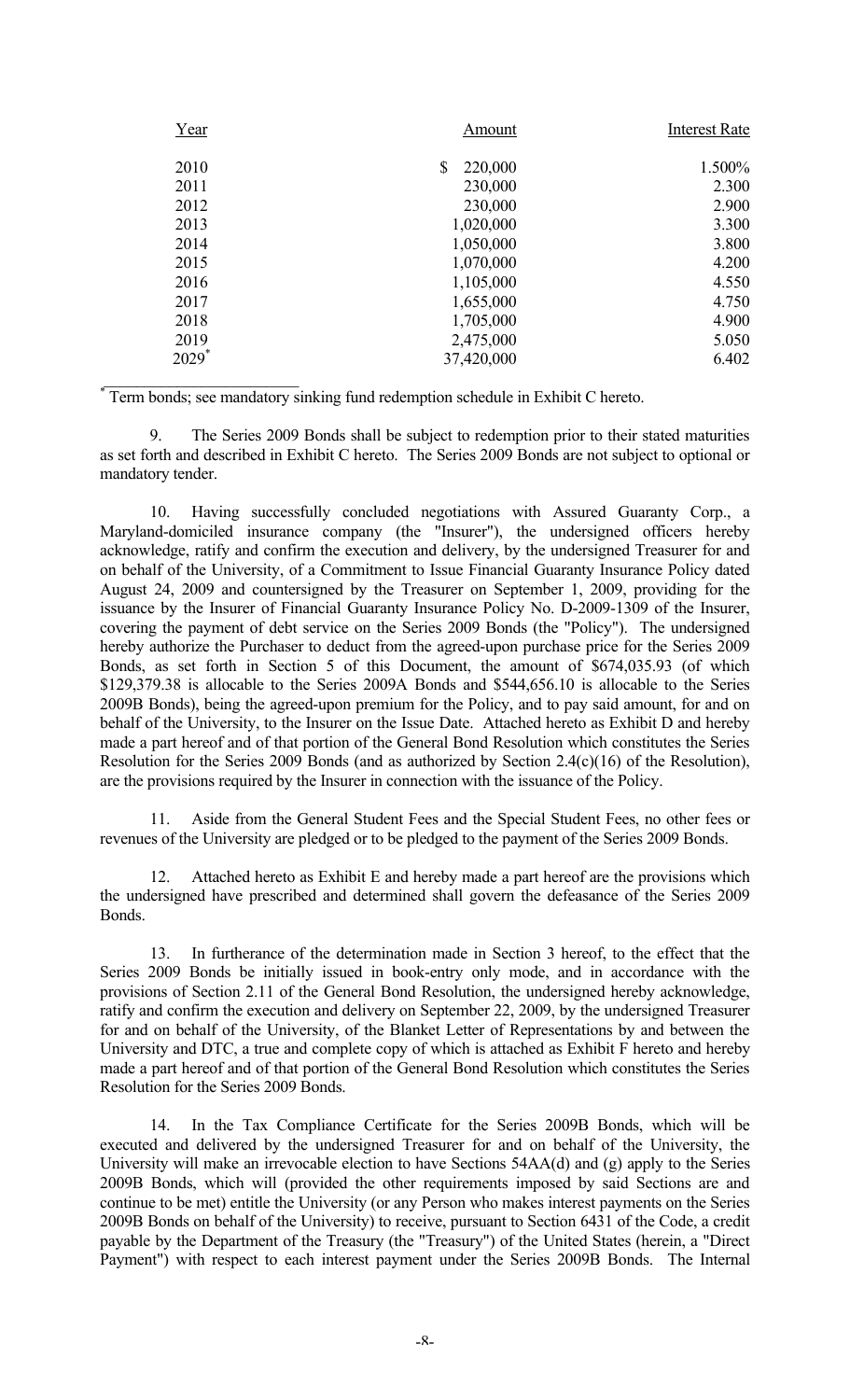Revenue Service ("IRS") has promulgated Form 8038-CP as the method for requesting each such Direct Payment. The undersigned officers, for and on behalf of the University, hereby authorize and direct the Trustee, as the entity authorized to make interest payments on the Series 2009B Bonds on behalf of the University, (a) at least 110 days prior to each Interest Payment Date in respect of the Series 2009B Bonds, to prepare and complete Form 8038-CP with respect to the interest payment on the Series 2009B Bonds coming due on that Interest Payment Date; (b) promptly following such preparation, to submit each such prepared and completed Form 8038-CP to the University, for execution thereof on behalf of the University by the Treasurer or Controller of the University (or by such other authorized representative of the University as the Treasurer may hereafter designate in writing to the Trustee), whereupon the University shall, within 10 days, return such executed Form 8038-CP to the Trustee; (c) to file each such prepared, completed and executed Form 8038-CP with Treasury not earlier than 90 days and not later than 45 days prior to each Interest Payment Date;; provided, however, that in no event shall Trustee be required to file a Form 8038-CP with Treasury (i) that has not been duly executed by the University or (ii) within fewer than three (3) Business Days after receiving the duly executed Form 8038-CP from the University; and (d) to receive, on behalf of the University, each Direct Payment by Treasury and to deposit the same in the Bond Fund, to be applied to the payment of interest on the Series 2009B Bonds. The University reserves the right to rescind all or any part of the foregoing authorization, provided, however, that any such rescission must be in writing, must be executed by the Treasurer of the University, and must be received by the Trustee not fewer than 150 days prior to the first Interest Payment Date to which such rescission applies.

The University acknowledges and agrees that the Trustee is not responsible for the University's compliance with legal requirements, including without limitation compliance with the requirements of the Code, relating to the preparation, submission and administration of Forms 8038- CP and/or Direct Payments relating to the Series 2009B Bonds. The Trustee represents and warrants that the foregoing obligations undertaken by it with respect to the preparation, completion and filing of the Forms 8038-CP in accordance with existing guidance from the IRS are part of its Ordinary Services under and as defined in the General Bond Resolution.

15. Pursuant to the provisions contained and incorporated by reference in Section 3.6 of the General Bond Resolution, the undersigned officers of the University hereby authorize and direct the Trustee, in its capacity as Depository (under and as defined in the Prior Bond Resolution) for all Prior Bonds, to call for redemption all of the outstanding Series 2002 Prior Bonds, such redemption to be accomplished on October 29, 2009, and to mail an appropriate notice of such redemption to all holders of the Series 2002 Prior Bonds and to Ambac Assurance Corporation, One State Street Plaza, New York, New York 10004, Attention: Surveillance Department. Pursuant to Section 3.7(d) of the General Bond Resolution, the undersigned Treasurer shall execute and deliver, for and on behalf of the University, an Escrow Trust Agreement (the "Escrow Agreement") to be entered into by and between the University and the Trustee, as escrow trustee thereunder.

16. The undersigned hereby request and direct the Trustee to establish (a) separate Construction Accounts, as authorized pursuant to Section 3.5 of the General Bond Resolution, for each of the Series 2009A Bonds and Series 2009B Bonds, to be designated "Series 2009A Construction Account" and "Series 2009B Construction Account", respectively; and (b) within each such Construction Account, a Capitalized Interest sub-Account, to be designated "Series 2009A Capitalized Interest sub-Account" and "Series 2009B Capitalized Interest sub-Account", respectively. Attached hereto as Exhibit G and hereby made a part hereof is the form of certificate, referenced in Section 3.5(b) of the General Bond Resolution, to be utilized by the University for making or directing withdrawals from the Series 2009A and Series 2009B Construction Accounts, with space at the top of the form for designating from which Account the withdrawal is to be made. So long as any funds remain in either of the aforementioned Capitalized Interest sub-Accounts, the Trustee is authorized and directed, without the need for further direction on the part of the University or the completion and submission by the University of any certificate or disbursement requisition therefor, to transfer from each such sub-Account to the Bond Fund, on each Interest Payment Date, the amount of interest coming due on the respective sub-series of the Series 2009 Bonds. Pending such transfer, the amounts in each Capitalized Interest sub-Account shall be invested and reinvested by the Trustee, at the direction of the University, in Permitted Investments, which investments shall mature or be redeemable at the option of the Trustee at the times and in the amounts necessary to provide moneys to pay the interest on the respective sub-series of the Series 2009 Bonds as the same become due and payable. If and to the extent, however, that the amount on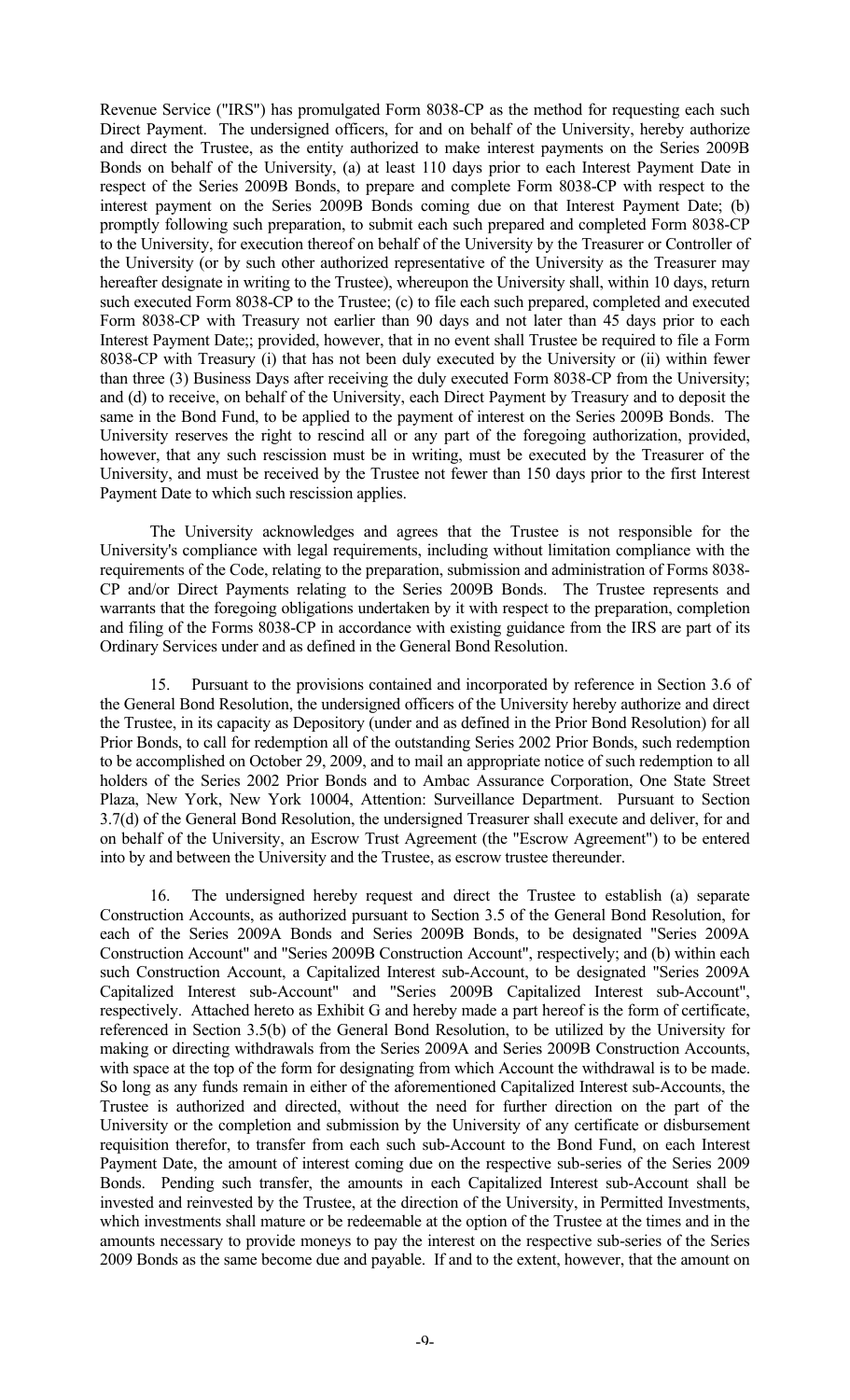deposit in the Series 2009B Capitalized Interest sub-Account exceeds the amount of capitalized interest permitted under the Code to be paid on the Series 2009B Bonds or any portion thereof, the Trustee shall, upon the request and instruction of the University to that effect, transfer the amount of any such excess capitalized interest from the Series 2009B Capitalized Interest sub-Account to the Series 2009B Construction Account.

17. The Chancellor and Treasurer hereby determine and direct that the amount received as the purchase price of the Series 2009A Bonds (net of that portion of the premium for the Policy to be paid therefrom in accordance with Section 10 hereof) be allocated as follows: (a) the amount of \$11,577,110.00 will, together with the amount of \$140,000.00 which the Trustee, as Depository under and as defined in the Prior Bond Resolution, holds in the bond fund established under the Prior Bond Resolution for the Series 2002 Prior Bonds, be deposited into the escrow fund created under the Escrow Agreement, for application as therein specified; (b) the amount of \$1,680,731.37 will be deposited in the Series 2009A Capitalized Interest sub-Account; and (c) the balance, being the amount of \$1,336,856.95 (which includes costs of issuance allocable to the Series 2009A Bonds), will be deposited in the Series 2009A Construction Account.

18. The Chancellor and Treasurer hereby determine and direct that the amount received as the purchase price of the Series 2009B Bonds (net of that portion of the premium for the Policy to be paid therefrom in accordance with Section 10 hereof) be allocated as follows: (a) the amount of \$3,476,640.48 will be deposited in the Series 2009B Capitalized Interest sub-Account; and (c) the balance, being the amount of \$43,858,542.02 (which includes costs of issuance allocable to the Series 2009B Bonds), will be deposited in the Series 2009B Construction Account.

[Balance of page intentionally left blank]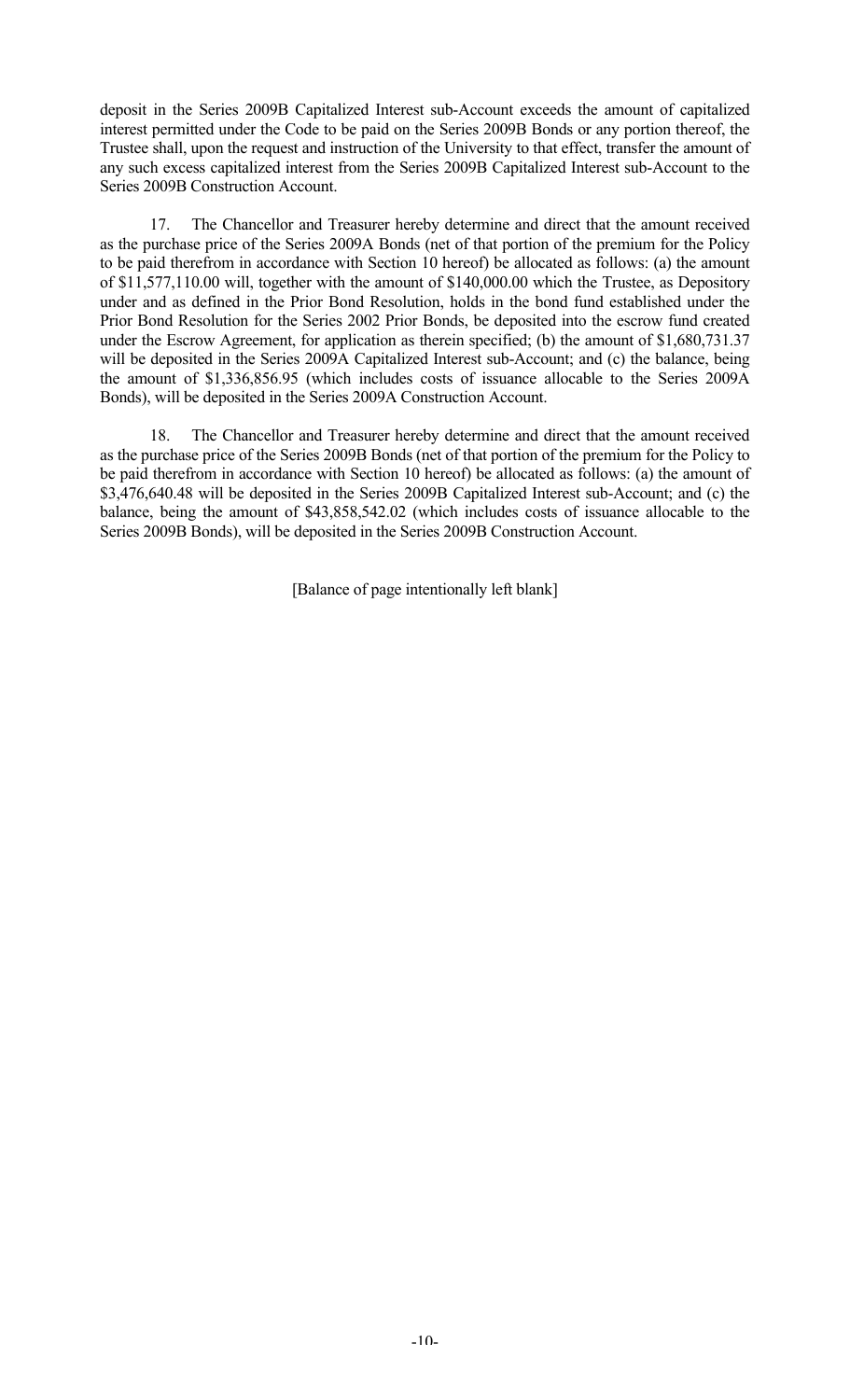IN WITNESS WHEREOF, we have hereunto set our hands and the seal of Troy University, as of the date first hereinabove set forth.

 $\mathcal{L}_\text{max}$ [S E A L] Chancellor of the University and Secretary of the Board of Trustees

> Treasurer and Senior Vice Chancellor for Finance and Business Affairs of the University

 $\mathcal{L}_\text{max}$  , and the set of the set of the set of the set of the set of the set of the set of the set of the set of the set of the set of the set of the set of the set of the set of the set of the set of the set of the

f:\\tsu\09bonds\detdoc09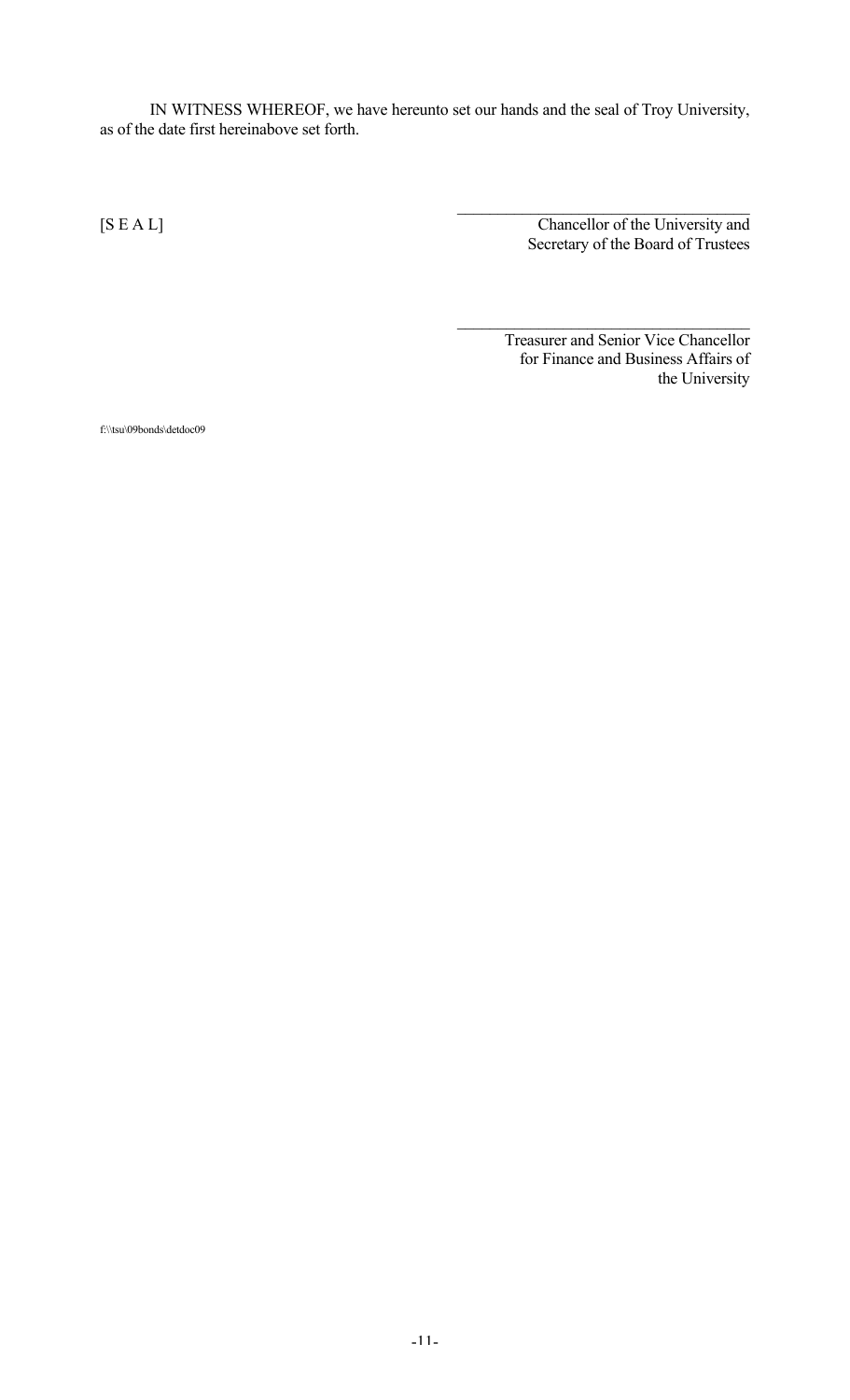# **EXHIBIT A (Form of Series 2009A Bond)**

**(Form of Face of Bond)**

No.  $AR$ - $\overline{\phantom{a}S}$ 

REGISTERED REGISTERED

## **UNITED STATES OF AMERICA STATE OF ALABAMA TROY UNIVERSITY FACILITIES REVENUE BOND, SERIES 2009A**

Maturity Date: November 1,  $\qquad \qquad \text{CUSIP NO. 897 745}$ 

Registered Owner: **CEDE & CO.** Dated Date: September 29, 2009

Principal Amount: example and the set of the set of the set of the set of the set of the set of the set of the set of the set of the set of the set of the set of the set of the set of the set of the set of the set of the s  $(\_\_\_9)$  per annum

**TROY UNIVERSITY**, a public corporation and instrumentality of the State of Alabama (the "University"), for value received, hereby promises to pay to the Registered Owner set forth above or its registered assigns, but solely from the sources hereinafter referred to, the Principal Amount set forth above on the Maturity Date set forth above, unless sooner called for redemption, and to pay interest on said Principal Amount at the Interest Rate set forth above from the most recent date to which interest shall have been paid or provided for or, if no interest shall have been paid or provided for, from the Dated Date set forth above. Interest shall be computed on the basis of a 360-day year composed of twelve 30-day months and shall be payable in arrears semi-annually on May 1 and November 1 of each year, commencing May 1, 2010 (each, an "Interest Payment Date"); provided, if any such date is not a Business Day (as hereinafter defined), payment may be made on the Business Day next succeeding the scheduled date, in the same amount due, and with the same force and effect as if made, on the scheduled date.

As used herein, "Business Day" means any day other than a day on which banking institutions are required or authorized to remain closed in either of the following locations: (i) the city in which the Trustee's Office (hereinafter defined) is located, or (ii) the City of New York, New York.

The principal of and redemption premium, if any, on this Bond are payable upon presentation and surrender of this Bond at the principal corporate trust office in the City of Birmingham, Alabama, of the Trustee, Regions Bank (the "Trustee"), or the designated corporate trust office of its successor in trust (the "Trustee's Office"), or at the office, designated by the Trustee, of any other paying agent. Interest on this Bond payable on each Interest Payment Date will be paid by check or draft which the Trustee will cause to be mailed by first-class mail on that date to the person in whose name this Bond (or one or more predecessor bonds) is registered (the "Holder"), at his address as shown on the books and records of the Trustee on the 15th day next preceding such Interest Payment Date (the "Record Date"). Any interest which is not timely paid or duly provided for shall be payable to the Holder hereof at the close of business on a date (the "Special Record Date") to be fixed by the Trustee for the payment of that overdue interest. Notice of the Special Record Date shall be mailed to Holders not less than ten calendar days prior thereto. The principal hereof and interest and any premium hereon are payable in lawful money of the United States of America, without deduction for the services of the Trustee or any paying agent.

Notwithstanding the foregoing, so long as Cede & Co. or another nominee of The Depository Trust Company, New York, New York ("DTC"), is the registered owner of the Series 2009 Bonds (as hereinafter defined), all payments of principal of and premium (if any) and interest on the Series 2009 Bonds will be made by the Trustee to Cede & Co. (as such registered owner) for DTC, for subsequent disbursement, through DTC's network of direct and indirect participants, to the actual owners of beneficial interests in the Series 2009 Bonds, all in accordance with the rules governing DTC's book-entry only system (herein, the "Book-Entry System") as more fully described in the Blanket Issuer Letter of Representations between the University and DTC (the "Letter of Representations").

This Bond is one of an issue of Bonds duly authorized in the aggregate principal amount of \$14,590,000 (the "Series 2009A Bonds") and issued pursuant to and in full compliance with (a) the Constitution and laws of the State of Alabama, including particularly Section 16-3-28, Code of Alabama 1975, as amended, and (b) a resolution duly adopted by the Board of Trustees of the University (the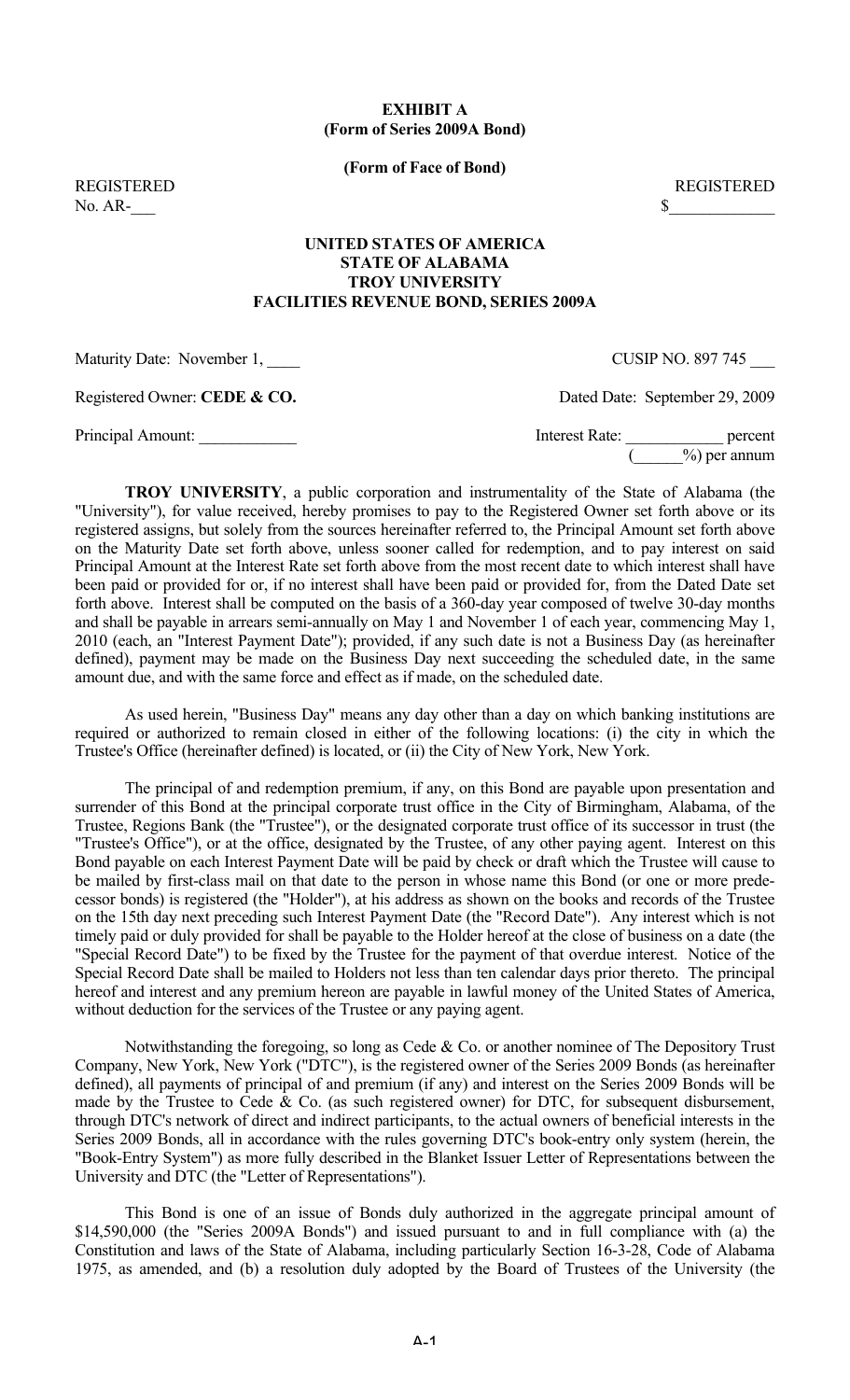"Board") on July 24, 2009 (the "General Bond Resolution"), as supplemented by certificate of the Chancellor and Treasurer of the University. Terms used but not otherwise defined herein shall have the meanings given to them in the General Bond Resolution.

The Series 2009A Bonds are being issued simultaneously and on a parity of lien with an issue by the University under the General Bond Resolution of its \$48,180,000 Taxable Facilities Revenue Bonds, Series 2009B (Build America Bonds) (the "Series 2009B Bonds", and collectively with the Series 2009A Bonds, the "Series 2009 Bonds").

The Series 2009 Bonds and all other bonds hereafter issued on a parity therewith as Additional Bonds pursuant to the General Bond Resolution (collectively, the "Bonds") are payable solely from the special fund created under the General Bond Resolution and therein designated "Troy University, Facilities Revenue Bonds - Bond Fund" (the "Bond Fund"), and are secured by (a) an exclusive first lien upon and pledge of certain special fees or charges on students now or hereafter levied by the University (as more particularly described in the General Bond Resolution, the "Special Student Fees"), and (b) a lien upon and pledge of the tuition payable by students attending the University (as more particularly described in the General Bond Resolution, the "General Student Fees"), subordinated, however, to the lien upon and pledge of the General Student Fees made under that certain resolution adopted by the Board on August 15, 1969, as amended (the "Prior Bond Resolution"), for the benefit of the obligations heretofore issued by the University thereunder (the "Prior Bonds"), but only so long as any Prior Bonds remain outstanding, and (c) a lien upon and pledge of such other fees or revenues of the University as may hereafter be pledged to secure the payment of some or all Bonds (collectively referred to herein as the "Revenues"). Neither the Bonds nor any pledge or agreement made in the General Bond Resolution shall be or constitute an obligation or debt of any nature whatsoever of the State of Alabama (the "State"), and neither the Bonds nor any obligation arising from any such pledge or agreement shall be payable out of any moneys appropriated by the State to the University. Neither the State nor the University shall be obligated, directly or indirectly, to contribute any funds, property or resources to the payment of the Bonds, except the Revenues and the moneys in the Bond Fund.

The University has covenanted and agreed in the General Bond Resolution that, so long as any Bonds (or Prior Bonds) remain outstanding, it will fix, levy and collect General Student Fees and Special Student Fees in such amounts and at such times as shall be required to produce Revenues sufficient to pay the principal of and interest on the Bonds (and, so long as they remain outstanding, the Prior Bonds). The University has covenanted and agreed in the General Bond Resolution that it will issue no new bonds or notes or otherwise incur new indebtedness under the Prior Bond Resolution.

REFERENCE IS MADE TO THE FURTHER PROVISIONS OF THIS BOND SET FORTH ON THE REVERSE SIDE. THOSE PROVISIONS SHALL HAVE THE SAME EFFECT FOR ALL PURPOSES AS IF SET FORTH HERE.

This Bond shall not be valid or become obligatory for any purpose or be entitled to any security or benefit under the General Bond Resolution until the certificate of authentication and registration hereon shall have been executed by the Trustee by the manual signature of one of its authorized officers.

IT IS HEREBY CERTIFIED, RECITED AND DECLARED that all acts, conditions and things required by the Constitution and laws of the State to exist, happen and be performed precedent to and in the issuance of this Bond, and the issue of which it is one, do exist, have happened and have been performed in due time, form and manner.

IN WITNESS WHEREOF, the University has caused this Bond to be executed for and on its behalf by the manual signature of its Chancellor, and has caused its seal to be hereunto imprinted and to be attested by the manual signature of its Treasurer, all as of the Dated Date set forth above.

# **TROY UNIVERSITY**

 $\mathbf{By:}$ 

Its Chancellor

 $(S E A L)$ Attest:

 $By:$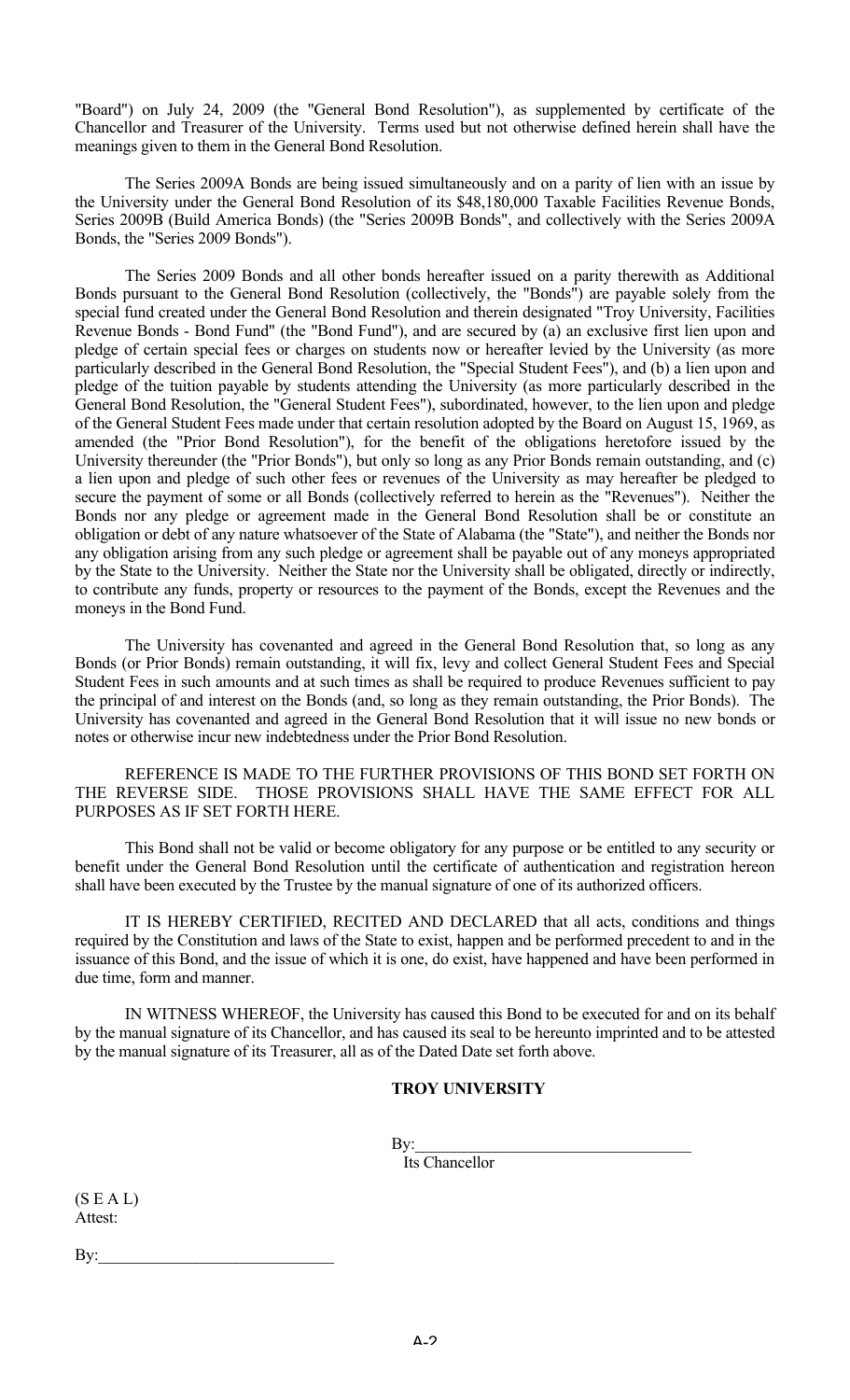Its Treasurer

# **CERTIFICATE OF AUTHENTICATION AND REGISTRATION**

Authentication and Registration Date: \_\_\_\_\_\_\_\_\_\_\_\_\_\_\_\_\_\_\_\_\_\_\_\_\_\_\_\_

This Bond is one of the Series 2009A Bonds described in the within-mentioned General Bond Resolution.

**REGIONS BANK**, as Trustee

By:\_\_\_\_\_\_\_\_\_\_\_\_\_\_\_\_\_\_\_\_\_\_\_\_\_\_\_\_\_\_\_\_\_\_\_\_\_\_

Authorized Signatory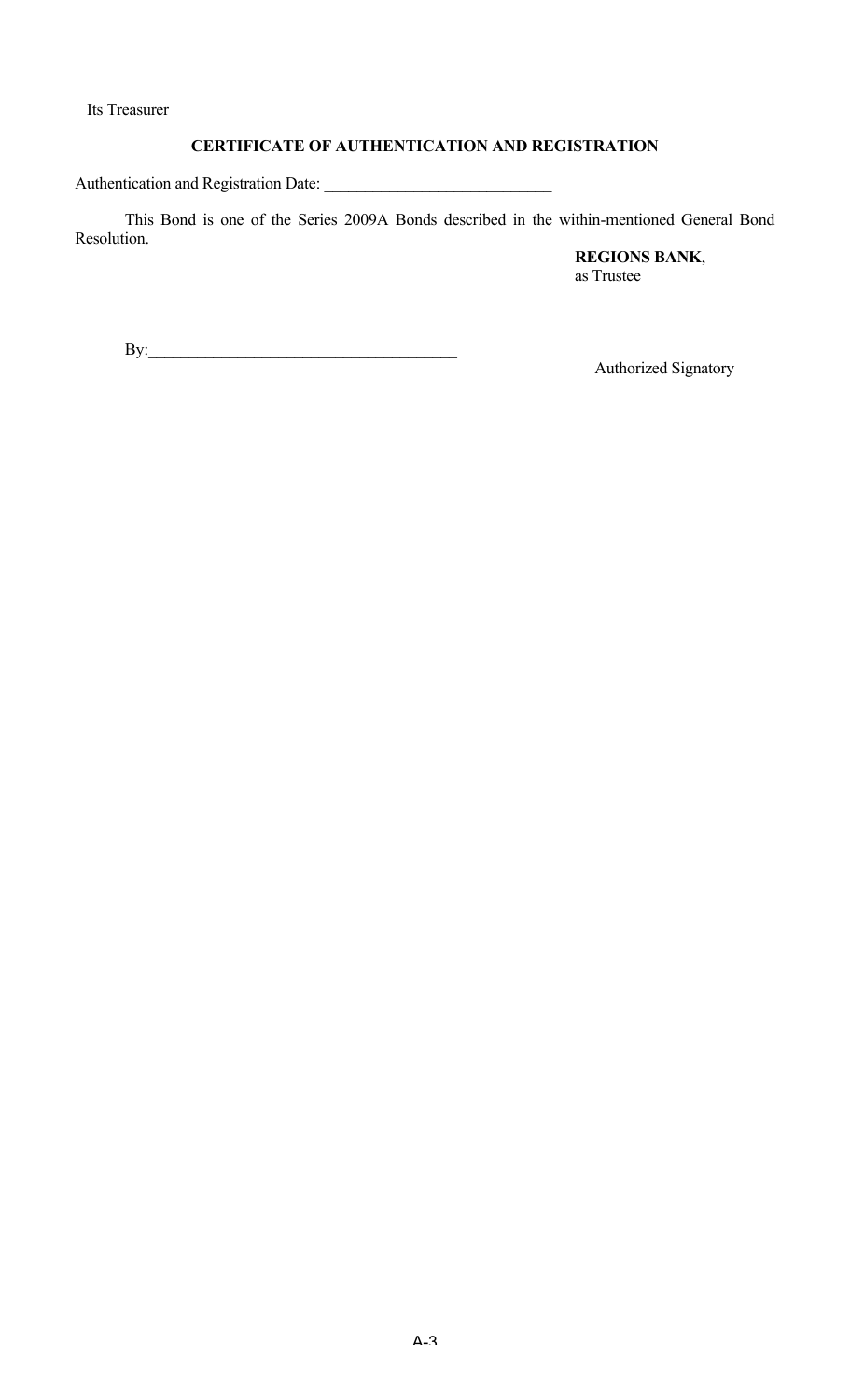#### **(Form of Reverse of Bond)**

#### **REDEMPTION PROVISIONS**

Optional Redemption. Those of the Series 2009A Bonds having a stated maturity in the year 2020 and thereafter will be subject to redemption prior to their respective maturities, at the option of the University, on November 1, 2019, and thereafter as a whole or in part at any time (and if in part, the maturities of those to be redeemed to be selected by the University, and if less than all the bonds of a maturity are to be redeemed, in denominations of \$5,000 or any integral multiple thereof, selected from such maturity by the Trustee by random selection) at the redemption price of par plus accrued interest to the date fixed for redemption.

Mandatory Sinking Fund Redemption. The Series 2009A Bonds maturing on November 1, 2028 are subject to mandatory sinking fund redemption, in part, on November 1 of each of the following years, at a redemption price equal to 100% of the following respective principal amounts to be redeemed in such years, plus accrued interest thereon to the redemption date:

| Year       | Principal Amount |
|------------|------------------|
| 2025       | \$955,000        |
| 2026       | 1,000,000        |
| 2027       | 1,045,000        |
| $2028^{H}$ | 1,090,000        |

 *<sup>H</sup> Final maturity*

*\_\_\_\_\_\_\_\_\_\_\_\_\_\_\_*

The University shall have the option to deliver Series 2009A Bonds maturing on November 1, 2028 to the Trustee for cancellation, in any aggregate principal amount, and to receive a credit against the thencurrent mandatory sinking fund redemption obligation for such Bonds. Each such Bond so delivered, or previously redeemed, or purchased and cancelled, shall be credited by the Trustee at 100% of the principal amount thereof against the then-current mandatory sinking fund redemption obligation for such Bonds. Any excess of that amount over the then-current mandatory sinking fund redemption obligation shall be credited against subsequent mandatory sinking fund redemption obligations for such Bonds.

Subject to the alternative provisions of the Letter of Representations while the Book-Entry System is in effect with respect to the Series 2009A Bonds, in the event that less than all of the outstanding principal of any Series 2009A Bond is to be redeemed, the registered owner thereof shall surrender the Series 2009A Bond that is to be prepaid in part to the Trustee in exchange, without expense to the owner, for a new Series 2009A Bond of like tenor except in a principal amount equal to the unredeemed portion of the Series 2009A Bond. Notice of redemption is required to be mailed by United States registered or certified mail to the registered owner of each Series 2009A Bond, all or a part of which is to be redeemed, not fewer than 30 days prior to the date fixed for redemption at the address shown on the Register. No further interest will accrue after the date fixed for redemption on the principal of any Series 2009A Bond which is to be redeemed upon notice duly given as required and if payment therefor has been duly provided; and in such event, any Series 2009A Bond (or portion thereof) called for redemption will no longer be protected by the provisions of the General Bond Resolution.

#### **MISCELLANEOUS**

The Series 2009A Bonds are issuable only as fully registered bonds in the denominations of \$5,000 and any integral multiple thereof.

Subject to the alternative provisions of the Letter of Representations while the Book-Entry System is in effect with respect to the Series 2009A Bonds, this Bond is transferable by the owner hereof, in person or by authorized attorney, only on the books of the Trustee (as registrar of the University) and only upon surrender of this Bond to the Trustee with a written instrument of transfer satisfactory to the Trustee. Series 2009A Bonds may be exchanged for Series 2009A Bonds of any authorized denominations, in an aggregate principal amount equal to the unmatured and unredeemed principal amount of, and bearing interest at the same rate as, the Series 2009A Bonds being exchanged. In all cases in which the privilege of exchanging or transferring Series 2009A Bonds is exercised, the University shall execute and the Trustee shall authenticate and deliver new Series 2009A Bonds, all as more particularly described in the General Bond Resolution.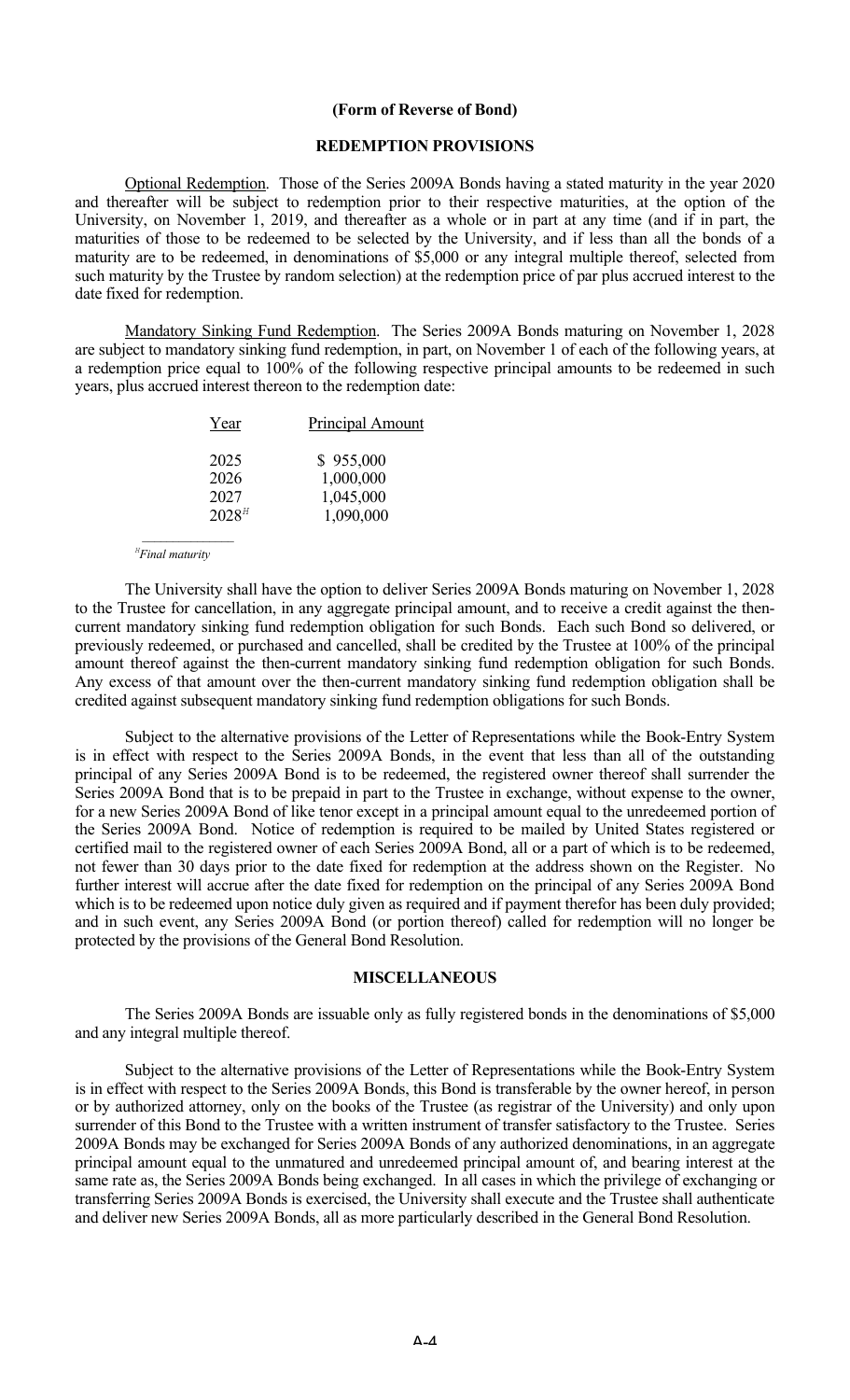No charge shall be made for the privilege of transfer or exchange, but the owner hereof requesting any such transfer or exchange shall pay any tax or other governmental charge required to be paid with respect thereto. No exchange or transfer of a Series 2009A Bond is required to be made if that Bond has been selected for redemption, in whole or in part, nor shall any such exchange or transfer be required during a period beginning at the opening of business 15 days before the day of the mailing of a notice of redemption as to those Bonds and ending at the close of business on the day of such mailing.

Provision is made in the General Bond Resolution for the replacement of any Series 2009A Bond which shall be or become mutilated, lost, stolen or destroyed, by the issuance, authentication and registration of a new Series 2009A Bond of like tenor, subject, however, to the terms, conditions and limitations contained in the General Bond Resolution with respect thereto.

The General Bond Resolution may be amended and supplemented subject to the terms, conditions and limitations prescribed therein. Reference is hereby made to the General Bond Resolution for a description of the respective rights, duties and immunities of the University and the rights and remedies of the holders of the Series 2009A Bonds.

## **STATEMENT OF INSURANCE**

 $\mathcal{L}_\mathcal{L} = \mathcal{L}_\mathcal{L} = \mathcal{L}_\mathcal{L} = \mathcal{L}_\mathcal{L} = \mathcal{L}_\mathcal{L} = \mathcal{L}_\mathcal{L} = \mathcal{L}_\mathcal{L} = \mathcal{L}_\mathcal{L} = \mathcal{L}_\mathcal{L} = \mathcal{L}_\mathcal{L} = \mathcal{L}_\mathcal{L} = \mathcal{L}_\mathcal{L} = \mathcal{L}_\mathcal{L} = \mathcal{L}_\mathcal{L} = \mathcal{L}_\mathcal{L} = \mathcal{L}_\mathcal{L} = \mathcal{L}_\mathcal{L}$ 

Assured Guaranty Corp. ("Assured Guaranty"), a Maryland-domiciled insurance company, has delivered its financial guaranty insurance policy (the "Policy") with respect to the scheduled payments of principal of and interest on this Bond to Regions Bank, as paying agent on behalf of the holders of the Series 2009 Bonds (the "Paying Agent"). Such Policy is on file and available for inspection at the principal office of the Paying Agent and a copy thereof may be obtained from Assured Guaranty or the Paying Agent. All payments required to be made under the Policy shall be made in accordance with the provisions thereof. The owner of this Bond acknowledges and consents to the subrogation rights of Assured Guaranty as more fully set forth in the Policy.

 $\mathcal{L}_\mathcal{L} = \{ \mathcal{L}_\mathcal{L} = \{ \mathcal{L}_\mathcal{L} = \{ \mathcal{L}_\mathcal{L} = \{ \mathcal{L}_\mathcal{L} = \{ \mathcal{L}_\mathcal{L} = \{ \mathcal{L}_\mathcal{L} = \{ \mathcal{L}_\mathcal{L} = \{ \mathcal{L}_\mathcal{L} = \{ \mathcal{L}_\mathcal{L} = \{ \mathcal{L}_\mathcal{L} = \{ \mathcal{L}_\mathcal{L} = \{ \mathcal{L}_\mathcal{L} = \{ \mathcal{L}_\mathcal{L} = \{ \mathcal{L}_\mathcal{$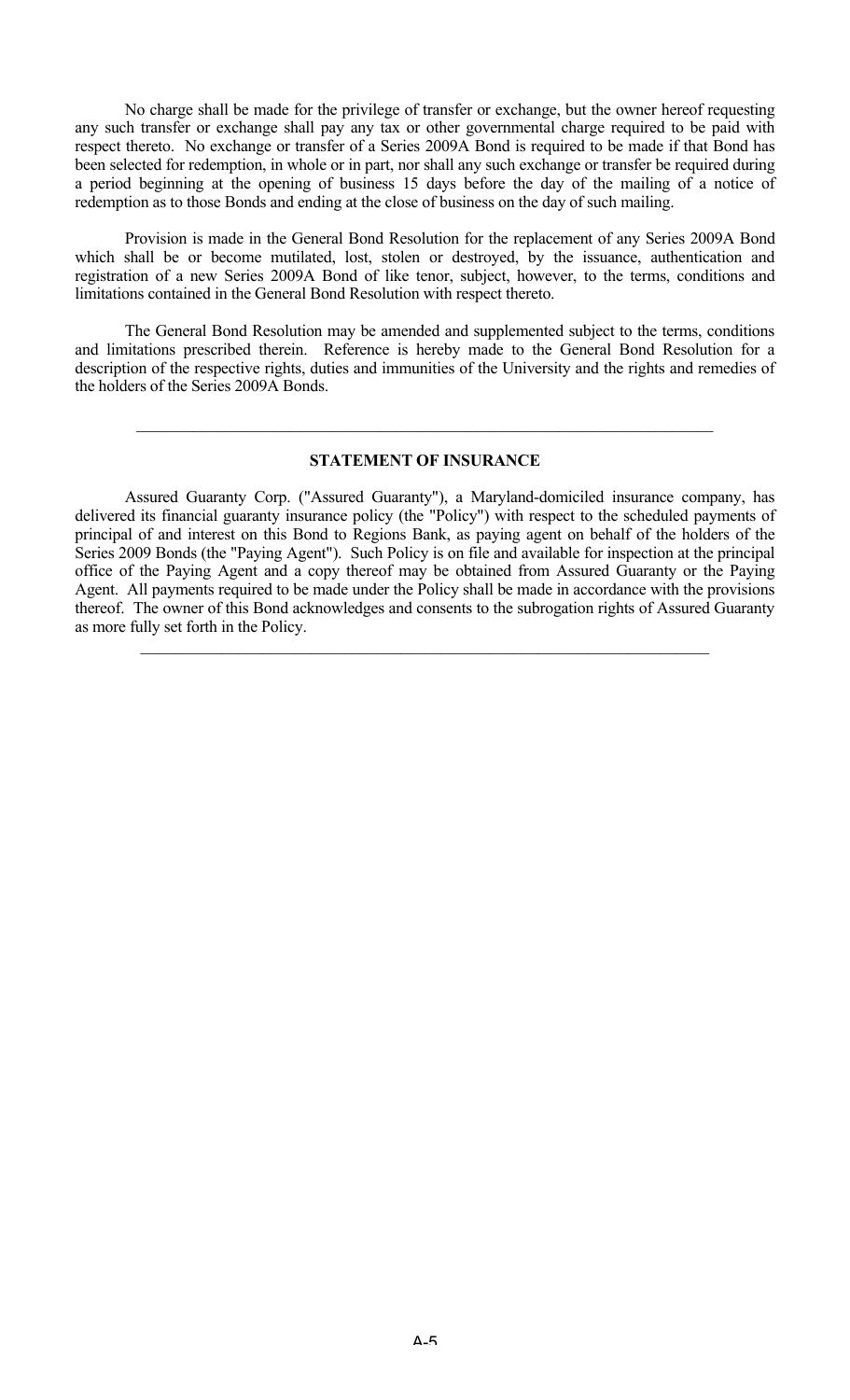The following abbreviations, when used in the inscription on this Bond or in the Assignment below, shall be construed as though they were written out in full according to applicable laws or regulations:

**TEN COM** - **as tenants in common<br>
<b>TEN ENT** - **as tenants by the entir** as tenants by the entireties **JT TEN - as joint tenants with right of survivorship and not as tenants in common and not as community property UNIF TRAN MIN ACT - \_\_\_\_\_\_\_\_\_\_\_\_\_\_ Custodian \_\_\_\_\_\_\_\_\_\_\_\_\_ (Custodian) under Uniform Transfers to Minors Act \_\_\_\_\_\_\_ (State)**

Additional abbreviations may also be used although not in the above list.

#### ASSIGNMENT

For value received, the undersigned hereby sells, assigns and transfers unto the within Bond and irrevocably constitutes and appoints attorney to transfer that Bond on the books kept for registration thereof, with full power of substitution in the premises.

Dated:

NOTICE: The assignor's signature to this assignment must correspond with the name as it appears upon the face of the within Bond in every particular, without alteration or any change whatever.

Signature Guaranteed:

(Bank, Broker or Firm\*)

 $\mathsf{By} \hspace{2em} \rule{2.5em}{0.4em}$ 

 $\mathcal{L}_\text{max}$  , where  $\mathcal{L}_\text{max}$  and  $\mathcal{L}_\text{max}$  and  $\mathcal{L}_\text{max}$ 

 $Its$ 

Medallion **Number:** Number: Number: Number: Number: Number: Number: Number: Number: Number: Number: Number: Number: Number: Number: Number: Number: Number: Number: Number: Number: Number: Number: Number: Number: Number: Nu

\*Signature(s) must be guaranteed by an eligible guarantor institution which is a member of a recognized signature guarantee program, i.e., Securities Transfer Agents Medallion Program (STAMP), Stock Exchanges Medallion Program (SEMP), or New York Stock Exchange Medallion Signature Program (MSP).

 $\mathcal{L}_\text{max} = \mathcal{L}_\text{max} = \mathcal{L}_\text{max} = \mathcal{L}_\text{max} = \mathcal{L}_\text{max} = \mathcal{L}_\text{max} = \mathcal{L}_\text{max} = \mathcal{L}_\text{max} = \mathcal{L}_\text{max} = \mathcal{L}_\text{max} = \mathcal{L}_\text{max} = \mathcal{L}_\text{max} = \mathcal{L}_\text{max} = \mathcal{L}_\text{max} = \mathcal{L}_\text{max} = \mathcal{L}_\text{max} = \mathcal{L}_\text{max} = \mathcal{L}_\text{max} = \mathcal{$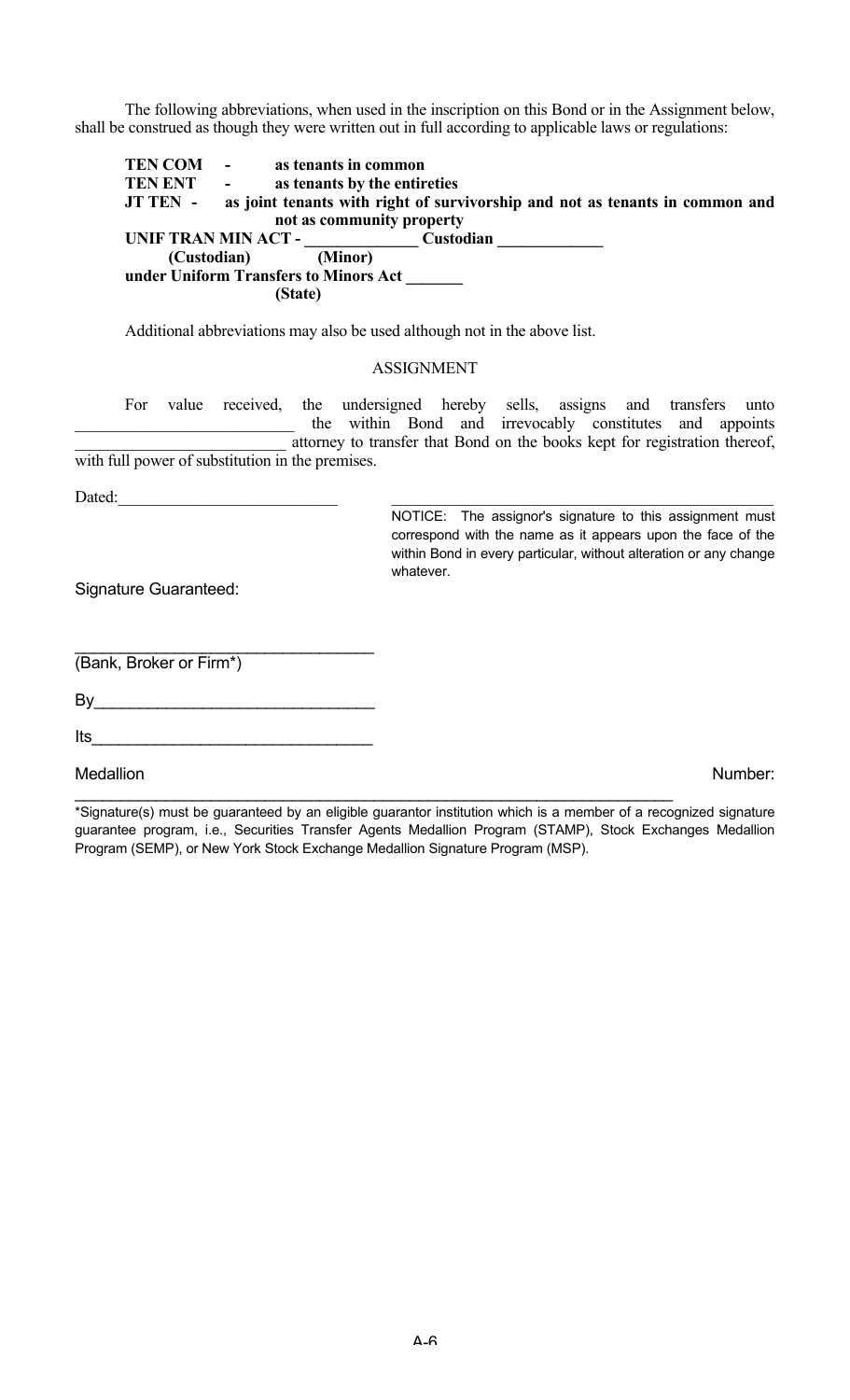# **EXHIBIT B (Form of Series 2009B Bond)**

**(Form of Face of Bond)**

 $\text{No. BR} \text{\$}$ 

REGISTERED REGISTERED

# **UNITED STATES OF AMERICA STATE OF ALABAMA TROY UNIVERSITY TAXABLE FACILITIES REVENUE BOND, SERIES 2009B (BUILD AMERICA BONDS)**

Maturity Date: November 1,  $\qquad \qquad \text{CUSIP NO. 897 745}$ 

Registered Owner: **CEDE & CO.** Dated Date: September 29, 2009

Principal Amount: <u>Denote and the set of the set of the set of the set of the set of the set of the set of the set of the set of the set of the set of the set of the set of the set of the set of the set of the set of the s</u>  $(\_\_\_9)$  per annum

**TROY UNIVERSITY**, a public corporation and instrumentality of the State of Alabama (the "University"), for value received, hereby promises to pay to the Registered Owner set forth above or its registered assigns, but solely from the sources hereinafter referred to, the Principal Amount set forth above on the Maturity Date set forth above, unless sooner called for redemption, and to pay interest on said Principal Amount at the Interest Rate set forth above from the most recent date to which interest shall have been paid or provided for or, if no interest shall have been paid or provided for, from the Dated Date set forth above. Interest shall be computed on the basis of a 360-day year composed of twelve 30-day months and shall be payable in arrears semi-annually on May 1 and November 1 of each year, commencing May 1, 2010 (each, an "Interest Payment Date"); provided, if any such date is not a Business Day (as hereinafter defined), payment may be made on the Business Day next succeeding the scheduled date, in the same amount due, and with the same force and effect as if made, on the scheduled date.

As used herein, "Business Day" means any day other than a day on which banking institutions are required or authorized to remain closed in either of the following locations: (i) the city in which the Trustee's Office (hereinafter defined) is located, or (ii) the City of New York, New York.

The principal of and redemption premium, if any, on this Bond are payable upon presentation and surrender of this Bond at the principal corporate trust office in the City of Birmingham, Alabama, of the Trustee, Regions Bank (the "Trustee"), or the designated corporate trust office of its successor in trust (the "Trustee's Office"), or at the office, designated by the Trustee, of any other paying agent. Interest on this Bond payable on each Interest Payment Date will be paid by check or draft which the Trustee will cause to be mailed by first-class mail on that date to the person in whose name this Bond (or one or more predecessor bonds) is registered (the "Holder"), at his address as shown on the books and records of the Trustee on the 15th day next preceding such Interest Payment Date (the "Record Date"). Any interest which is not timely paid or duly provided for shall be payable to the Holder hereof at the close of business on a date (the "Special Record Date") to be fixed by the Trustee for the payment of that overdue interest. Notice of the Special Record Date shall be mailed to Holders not less than ten calendar days prior thereto. The principal hereof and interest and any premium hereon are payable in lawful money of the United States of America, without deduction for the services of the Trustee or any paying agent.

Notwithstanding the foregoing, so long as Cede & Co. or another nominee of The Depository Trust Company, New York, New York ("DTC"), is the registered owner of the Series 2009 Bonds (as hereinafter defined), all payments of principal of and premium (if any) and interest on the Series 2009 Bonds will be made by the Trustee to Cede & Co. (as such registered owner) for DTC, for subsequent disbursement, through DTC's network of direct and indirect participants, to the actual owners of beneficial interests in the Series 2009 Bonds, all in accordance with the rules governing DTC's book-entry only system (herein, the "Book-Entry System") as more fully described in the Blanket Issuer Letter of Representations between the University and DTC (the "Letter of Representations").

This Bond is one of an issue of Bonds duly authorized in the aggregate principal amount of \$48,180,000 (the "Series 2009B Bonds") and issued pursuant to and in full compliance with (a) the Constitution and laws of the State of Alabama, including particularly Section 16-3-28, Code of Alabama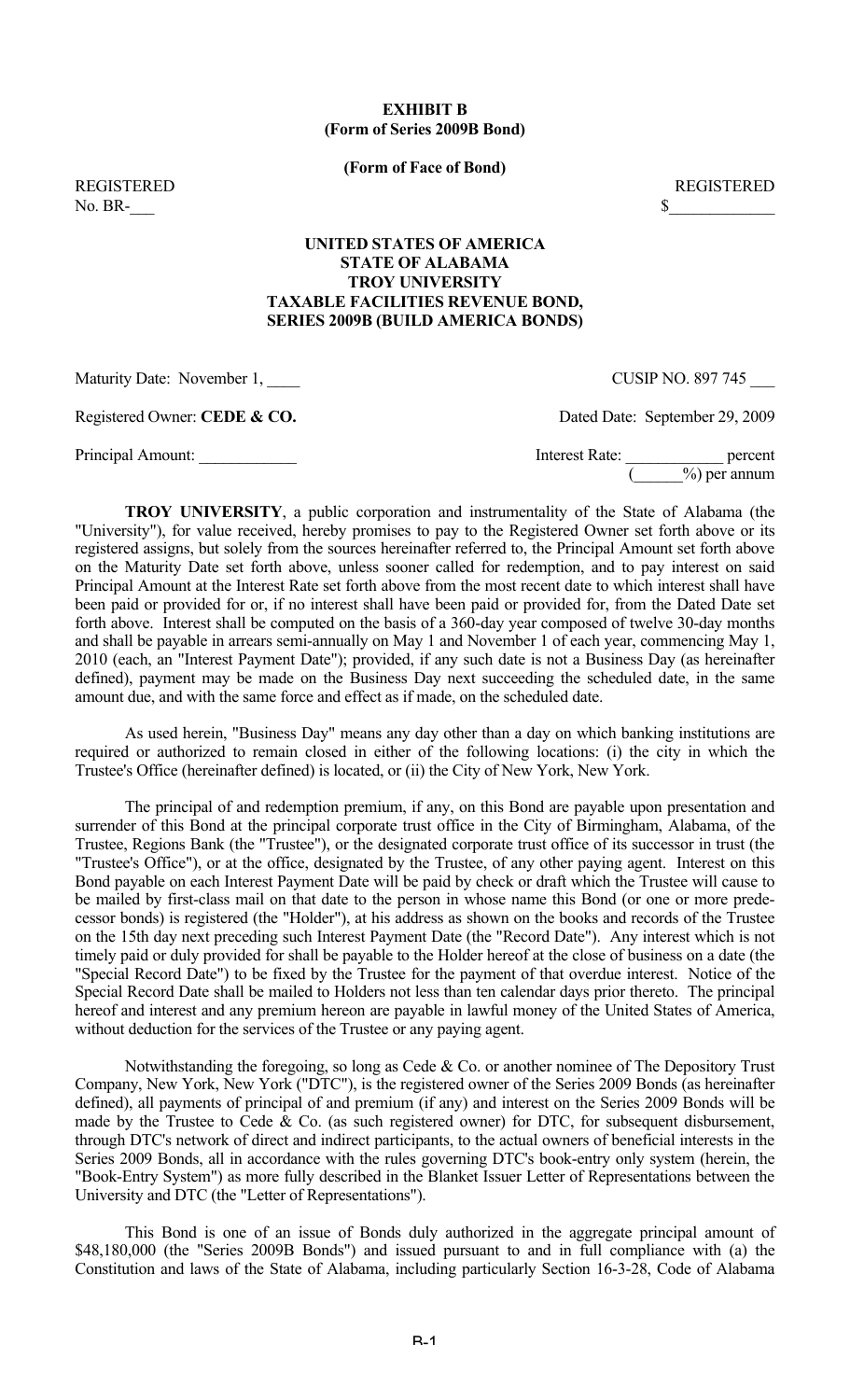1975, as amended, and (b) a resolution duly adopted by the Board of Trustees of the University (the "Board") on July 24, 2009 (the "General Bond Resolution"), as supplemented by certificate of the Chancellor and Treasurer of the University. Terms used but not otherwise defined herein shall have the meanings given to them in the General Bond Resolution.

The Series 2009B Bonds are being issued simultaneously and on a parity of lien with an issue by the University under the General Bond Resolution of its \$14,590,000 Facilities Revenue Bonds, Series 2009A (the "Series 2009A Bonds", and collectively with the Series 2009B Bonds, the "Series 2009 Bonds").

The Series 2009 Bonds and all other bonds hereafter issued on a parity therewith as Additional Bonds pursuant to the General Bond Resolution (collectively, the "Bonds") are payable solely from the special fund created under the General Bond Resolution and therein designated "Troy University, Facilities Revenue Bonds - Bond Fund" (the "Bond Fund"), and are secured by (a) an exclusive first lien upon and pledge of certain special fees or charges on students now or hereafter levied by the University (as more particularly described in the General Bond Resolution, the "Special Student Fees"), and (b) a lien upon and pledge of the tuition payable by students attending the University (as more particularly described in the General Bond Resolution, the "General Student Fees"), subordinated, however, to the lien upon and pledge of the General Student Fees made under that certain resolution adopted by the Board on August 15, 1969, as amended (the "Prior Bond Resolution"), for the benefit of the obligations heretofore issued by the University thereunder (the "Prior Bonds"), but only so long as any Prior Bonds remain outstanding, and (c) a lien upon and pledge of such other fees or revenues of the University as may hereafter be pledged to secure the payment of some or all Bonds (collectively referred to herein as the "Revenues"). Neither the Bonds nor any pledge or agreement made in the General Bond Resolution shall be or constitute an obligation or debt of any nature whatsoever of the State of Alabama (the "State"), and neither the Bonds nor any obligation arising from any such pledge or agreement shall be payable out of any moneys appropriated by the State to the University. Neither the State nor the University shall be obligated, directly or indirectly, to contribute any funds, property or resources to the payment of the Bonds, except the Revenues and the moneys in the Bond Fund.

The University has covenanted and agreed in the General Bond Resolution that, so long as any Bonds (or Prior Bonds) remain outstanding, it will fix, levy and collect General Student Fees and Special Student Fees in such amounts and at such times as shall be required to produce Revenues sufficient to pay the principal of and interest on the Bonds (and, so long as they remain outstanding, the Prior Bonds). The University has covenanted and agreed in the General Bond Resolution that it will issue no new bonds or notes or otherwise incur new indebtedness under the Prior Bond Resolution.

REFERENCE IS MADE TO THE FURTHER PROVISIONS OF THIS BOND SET FORTH ON THE REVERSE SIDE. THOSE PROVISIONS SHALL HAVE THE SAME EFFECT FOR ALL PURPOSES AS IF SET FORTH HERE.

This Bond shall not be valid or become obligatory for any purpose or be entitled to any security or benefit under the General Bond Resolution until the certificate of authentication and registration hereon shall have been executed by the Trustee by the manual signature of one of its authorized officers.

IT IS HEREBY CERTIFIED, RECITED AND DECLARED that all acts, conditions and things required by the Constitution and laws of the State to exist, happen and be performed precedent to and in the issuance of this Bond, and the issue of which it is one, do exist, have happened and have been performed in due time, form and manner.

IN WITNESS WHEREOF, the University has caused this Bond to be executed for and on its behalf by the manual signature of its Chancellor, and has caused its seal to be hereunto imprinted and to be attested by the manual signature of its Treasurer, all as of the Dated Date set forth above.

# **TROY UNIVERSITY**

 $\mathbf{By:}$ 

Its Chancellor

 $(S E A L)$ Attest: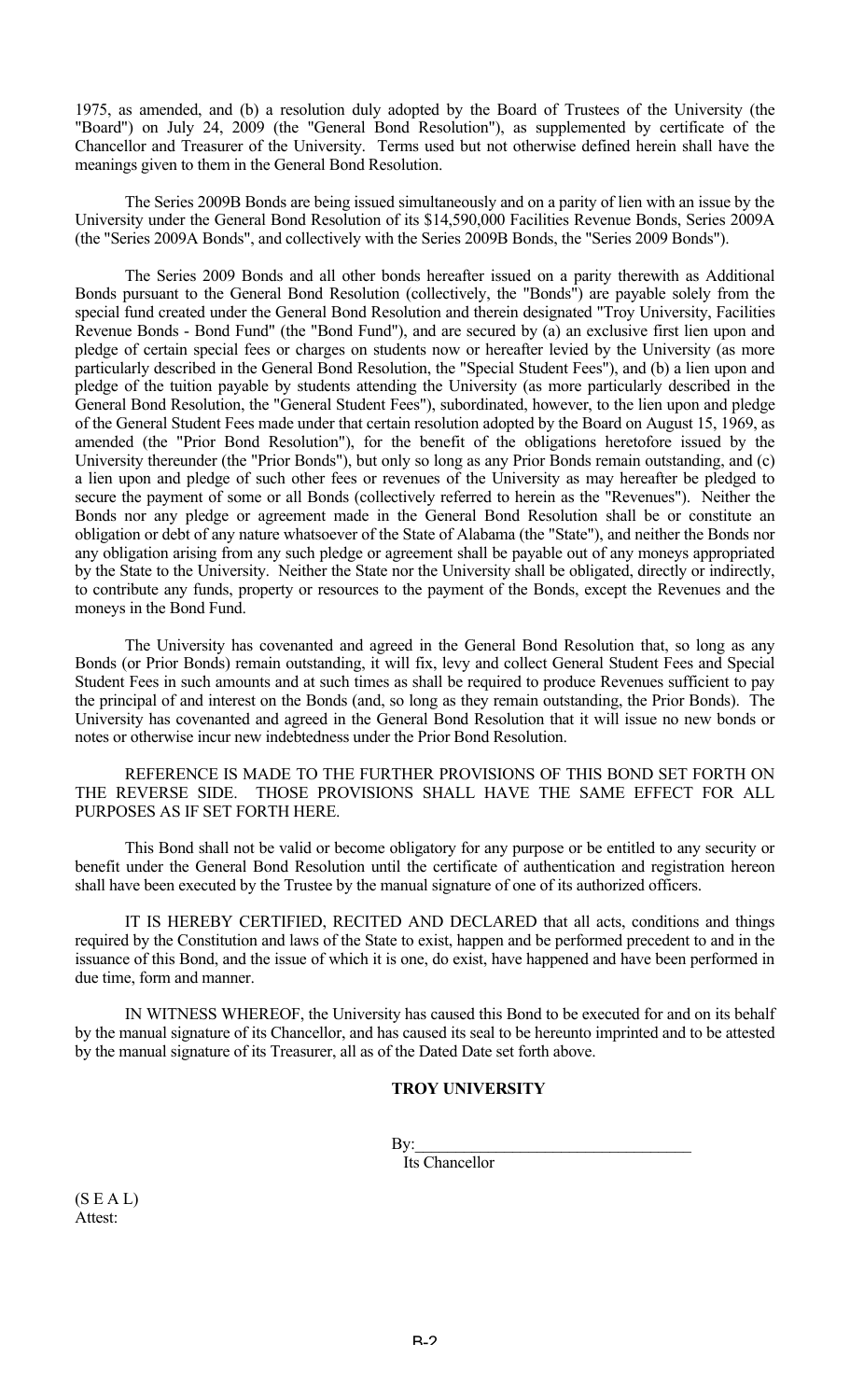$By:$ 

Its Treasurer

# **CERTIFICATE OF AUTHENTICATION AND REGISTRATION**

Authentication and Registration Date: \_\_\_\_\_\_\_\_\_\_\_\_\_\_\_\_\_\_\_\_\_\_\_\_\_\_\_\_

This Bond is one of the Series 2009B Bonds described in the within-mentioned General Bond Resolution.

> **REGIONS BANK**, as Trustee

By:\_\_\_\_\_\_\_\_\_\_\_\_\_\_\_\_\_\_\_\_\_\_\_\_\_\_\_\_\_\_\_\_\_\_\_\_\_\_

Authorized Signatory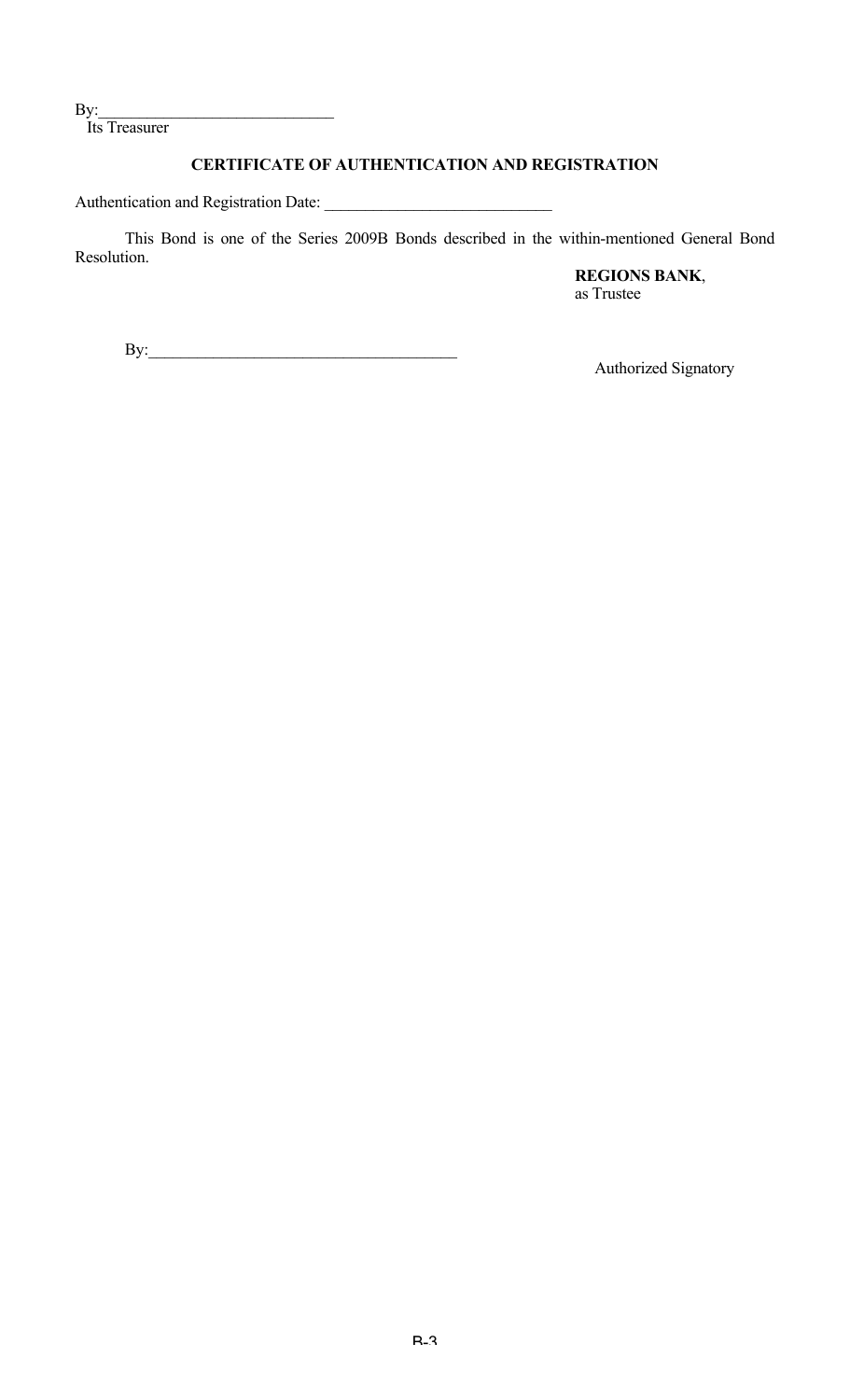#### **(Form of Reverse of Bond)**

#### **REDEMPTION PROVISIONS**

Optional Redemption. Those of the Series 2009B Bonds having a stated maturity in the year 2020 and thereafter will be subject to redemption prior to their respective maturities, at the option of the University, on November 1, 2019, and thereafter as a whole or in part at any time (and if in part, the maturities of those to be redeemed to be selected by the University, and if less than all the bonds of a maturity are to be redeemed, in denominations of \$5,000 or any integral multiple thereof, selected from such maturity by the Trustee by random selection) at the redemption price of par plus accrued interest to the date fixed for redemption.

Mandatory Sinking Fund Redemption. The Series 2009B Bonds maturing on November 1, 2029 are subject to mandatory sinking fund redemption, in part, on November 1 of each of the following years, at a redemption price equal to 100% of the following respective principal amounts to be redeemed in such years, plus accrued interest thereon to the redemption date:

| Year       | Principal Amount |
|------------|------------------|
| 2020       | \$3,225,000      |
| 2021       | 2,620,000        |
| 2022       | 3,285,000        |
| 2023       | 2,935,000        |
| 2024       | 3,670,000        |
| 2025       | 3,280,000        |
| 2026       | 3,460,000        |
| 2027       | 3,645,000        |
| 2028       | 3,845,000        |
| $2029^{H}$ | 7,455,000        |
|            |                  |

 *<sup>H</sup> Final maturity*

The University shall have the option to deliver Series 2009B Bonds maturing on November 1, 2029 to the Trustee for cancellation, in any aggregate principal amount, and to receive a credit against the thencurrent mandatory sinking fund redemption obligation for such Bonds. Each such Bond so delivered, or previously redeemed, or purchased and cancelled, shall be credited by the Trustee at 100% of the principal amount thereof against the then-current mandatory sinking fund redemption obligation for such Bonds. Any excess of that amount over the then-current mandatory sinking fund redemption obligation shall be credited against subsequent mandatory sinking fund redemption obligations for such Bonds.

Extraordinary Optional Redemption. The Series 2009B Bonds will be subject to redemption prior to their respective maturities, at the option of the University, in whole or in part on any date (and if in part, the maturities of those to be redeemed to be selected by the University, and if less than all the bonds of a maturity are to be redeemed, in denominations of \$5,000 or any integral multiple thereof, selected from such maturity by the Trustee by random selection), upon the occurrence of an Extraordinary Event (as hereinafter defined), at a redemption price (the "Extraordinary Optional Redemption Price") equal to the greater of (i) 100% of the principal amount of the Series 2009B Bonds to be redeemed; or (ii) the sum of the present value of the scheduled payments of principal and interest on the Series 2009B Bonds to be redeemed, not including any portion of those payments of interest accrued and unpaid as of the date on which the Series 2009B Bonds are to be redeemed, remaining to be paid during the period beginning with the date on which the Series 2009B Bonds are to be redeemed and ending on the first optional redemption date at par (i.e., November 1, 2019), discounted to the date on which the Series 2009B Bonds are to be redeemed on a semiBannual basis, assuming a 360Bday year consisting of twelve 30Bday months, at the Treasury Rate (as hereinafter defined), plus 100 basis points; plus, in either case, accrued interest on the Series 2009B Bonds to be redeemed to the redemption date.

At the request of the Trustee, the Extraordinary Optional Redemption Price of the Series 2009B Bonds to be redeemed at the option of the University will be determined by an independent accounting firm, investment banking firm or financial advisor retained by the University at the University's expense to calculate such redemption price. The Trustee and the University may conclusively rely on the determination of such redemption price by such independent accounting firm, investment banking firm or financial advisor and will not be liable for such reliance.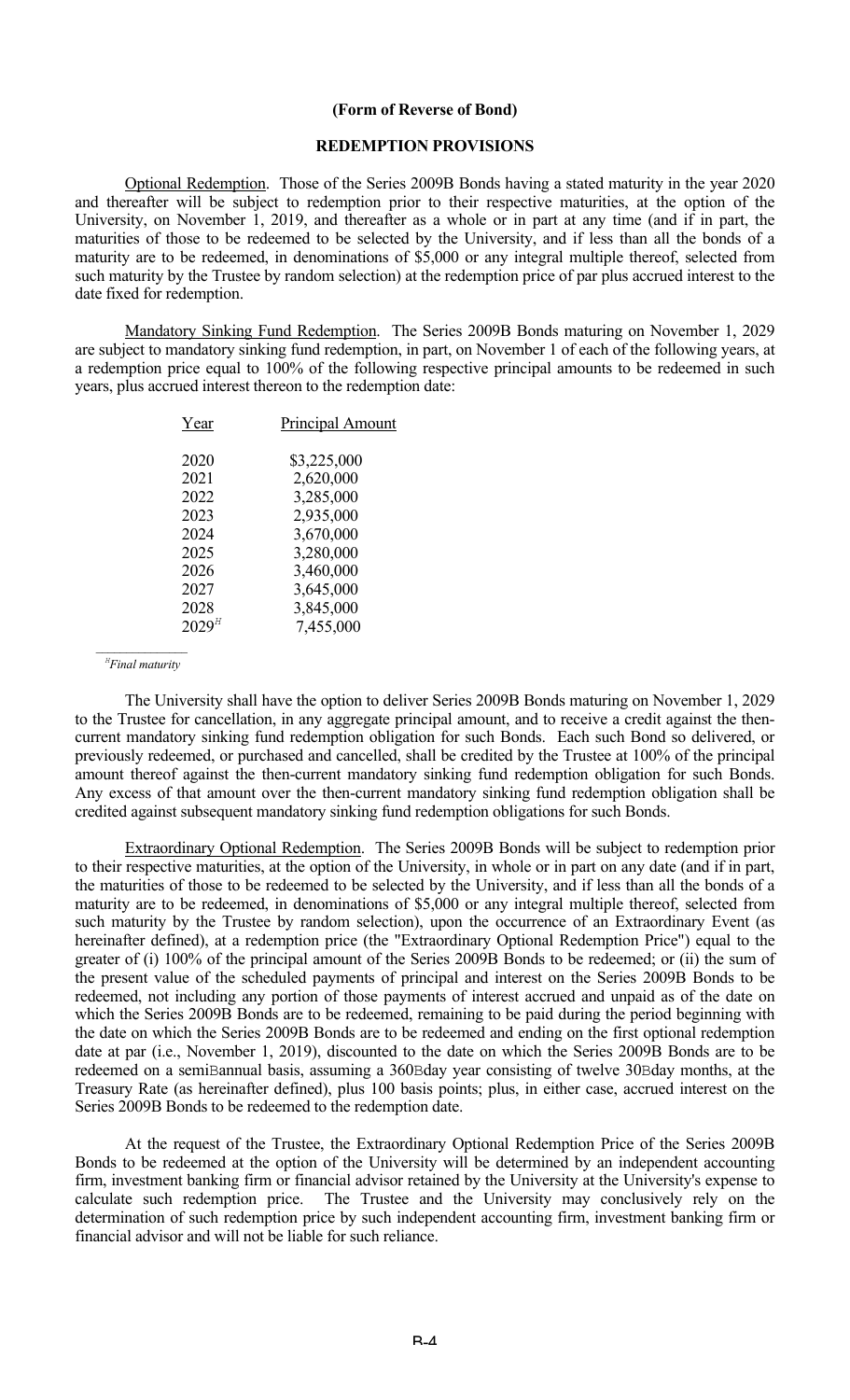As used hereinabove, "Extraordinary Event" means an amendment of or other material adverse change to Section 54AA or Section 6431 of the Code (as such Sections were added by Section 1531 of the Recovery Act pertaining to "Build America Bonds") pursuant to which the University's 35% cash subsidy payment from the United States Government is reduced or eliminated.

As used hereinabove, "Treasury Rate" means, with respect to any redemption date for a particular Series 2009B Bond, the rate per annum, expressed as a percentage of the principal amount, equal to the semiannual equivalent yield to maturity or interpolated maturity of the Comparable Treasury Issue (as hereinafter defined), assuming that the Comparable Treasury Issue is purchased on the redemption date for a price equal to the Comparable Treasury Price (as hereinafter defined), as calculated by the Designated Investment Banker (as hereinafter defined).

"Comparable Treasury Issue" means, with respect to any redemption date for a particular Series 2009B Bond, the United States Treasury security or securities selected by the Designated Investment Banker which has an actual or interpolated maturity comparable to the remaining average life of the Series 2009B Bond to be redeemed, and that would be utilized in accordance with customary financial practice in pricing new issues of debt securities of comparable maturity to the remaining average life of the Series 2009B Bonds to be redeemed.

"Comparable Treasury Price" means, with respect to any redemption date for a particular Series 2009B Bond, (i) if the Designated Investment Banker receives at least four Reference Treasury Dealer Quotations (as hereinafter defined), the average of such quotations for such redemption date, after excluding the highest and lowest Reference Treasury Dealer Quotations, or (ii) if the Designated Investment Banker obtains fewer than four Reference Treasury Dealer Quotations, the average of all such quotations.

"Designated Investment Banker" means one of the Reference Treasury Dealers (as hereinafter defined) appointed by the University from time to time.

"Reference Treasury Dealer" means a firm, specified by the University from time to time, that is a primary United States Government securities dealer in the City of New York (each, a "Primary Treasury Dealer"); provided, however, that if any of them ceases to be a Primary Treasury Dealer, the University will substitute another Primary Treasury Dealer.

"Reference Treasury Dealer Quotations" means, with respect to each Reference Treasury Dealer and any redemption date for a particular Series 2009B Bond, the average, as determined by the Designated Investment Banker, of the bid and asked prices for the Comparable Treasury Issue (expressed in each case as a percentage of its principal amount) quoted in writing to the Designated Investment Banker by such Reference Treasury Dealer at 3:30 P.M., New York City time, on the third Business Day preceding such redemption date.

Subject to the alternative provisions of the Letter of Representations while the Book-Entry System is in effect with respect to the Series 2009B Bonds, in the event that less than all of the outstanding principal of any Series 2009B Bond is to be redeemed, the registered owner thereof shall surrender the Series 2009B Bond that is to be prepaid in part to the Trustee in exchange, without expense to the owner, for a new Series 2009B Bond of like tenor except in a principal amount equal to the unredeemed portion of the Series 2009B Bond. Notice of redemption is required to be mailed by United States registered or certified mail to the registered owner of each Series 2009B Bond, all or a part of which is to be redeemed, not fewer than 30 days prior to the date fixed for redemption at the address shown on the Register. No further interest will accrue after the date fixed for redemption on the principal of any Series 2009B Bond which is to be redeemed upon notice duly given as required and if payment therefor has been duly provided; and in such event, any Series 2009B Bond (or portion thereof) called for redemption will no longer be protected by the provisions of the General Bond Resolution.

## **MISCELLANEOUS**

The Series 2009B Bonds are issuable only as fully registered bonds in the denominations of \$5,000 and any integral multiple thereof.

Subject to the alternative provisions of the Letter of Representations while the Book-Entry System is in effect with respect to the Series 2009B Bonds, this Bond is transferable by the owner hereof, in person or by authorized attorney, only on the books of the Trustee (as registrar of the University) and only upon surrender of this Bond to the Trustee with a written instrument of transfer satisfactory to the Trustee. Series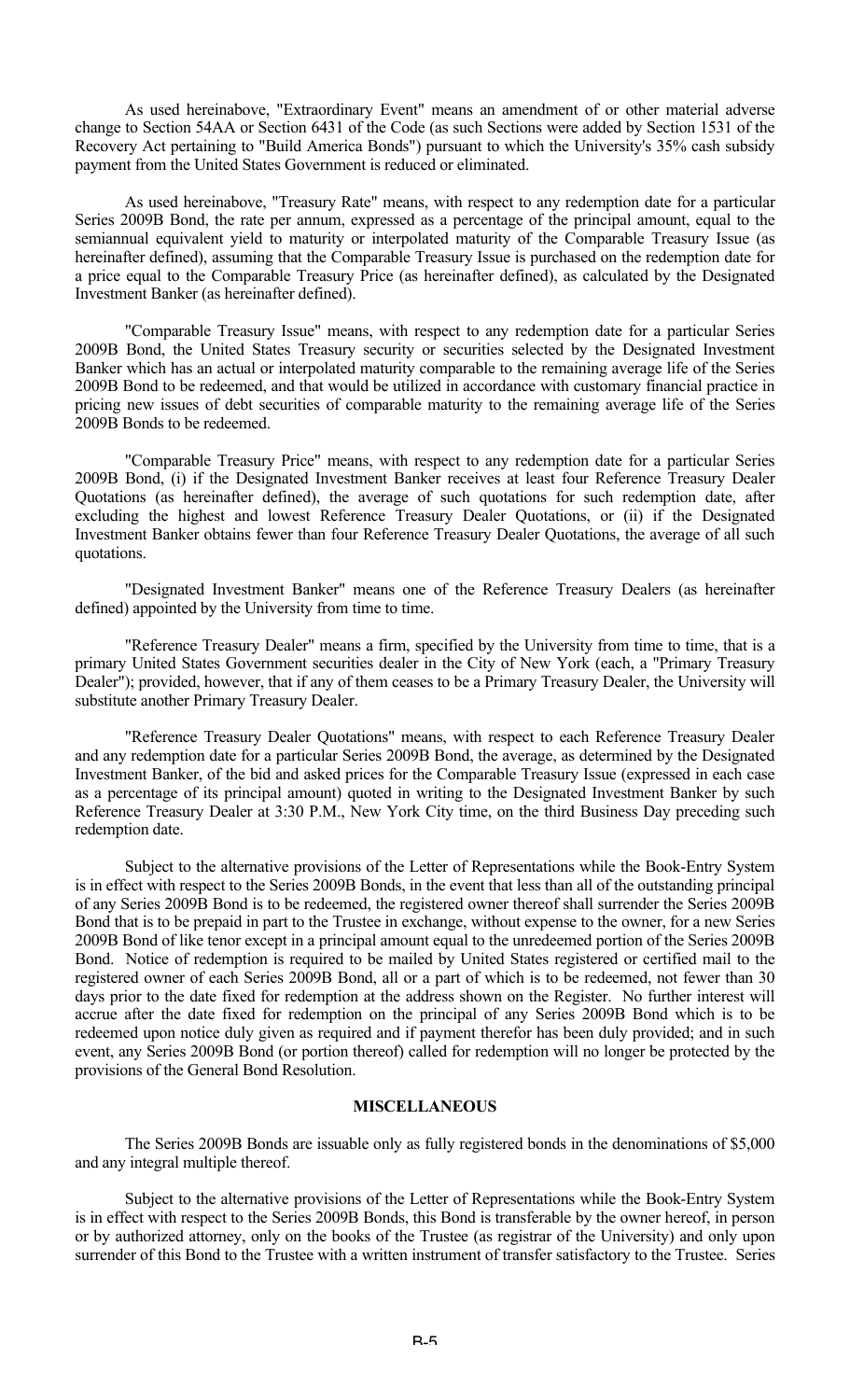2009B Bonds may be exchanged for Series 2009B Bonds of any authorized denominations, in an aggregate principal amount equal to the unmatured and unredeemed principal amount of, and bearing interest at the same rate as, the Series 2009B Bonds being exchanged. In all cases in which the privilege of exchanging or transferring Series 2009B Bonds is exercised, the University shall execute and the Trustee shall authenticate and deliver new Series 2009B Bonds, all as more particularly described in the General Bond Resolution.

No charge shall be made for the privilege of transfer or exchange, but the owner hereof requesting any such transfer or exchange shall pay any tax or other governmental charge required to be paid with respect thereto. No exchange or transfer of a Series 2009B Bond is required to be made if that Bond has been selected for redemption, in whole or in part, nor shall any such exchange or transfer be required during a period beginning at the opening of business 15 days before the day of the mailing of a notice of redemption as to those Bonds and ending at the close of business on the day of such mailing.

Provision is made in the General Bond Resolution for the replacement of any Series 2009B Bond which shall be or become mutilated, lost, stolen or destroyed, by the issuance, authentication and registration of a new Series 2009B Bond of like tenor, subject, however, to the terms, conditions and limitations contained in the General Bond Resolution with respect thereto.

The General Bond Resolution may be amended and supplemented subject to the terms, conditions and limitations prescribed therein. Reference is hereby made to the General Bond Resolution for a description of the respective rights, duties and immunities of the University and the rights and remedies of the holders of the Series 2009B Bonds.

## **STATEMENT OF INSURANCE**

 $\mathcal{L}_\mathcal{L} = \mathcal{L}_\mathcal{L} = \mathcal{L}_\mathcal{L} = \mathcal{L}_\mathcal{L} = \mathcal{L}_\mathcal{L} = \mathcal{L}_\mathcal{L} = \mathcal{L}_\mathcal{L} = \mathcal{L}_\mathcal{L} = \mathcal{L}_\mathcal{L} = \mathcal{L}_\mathcal{L} = \mathcal{L}_\mathcal{L} = \mathcal{L}_\mathcal{L} = \mathcal{L}_\mathcal{L} = \mathcal{L}_\mathcal{L} = \mathcal{L}_\mathcal{L} = \mathcal{L}_\mathcal{L} = \mathcal{L}_\mathcal{L}$ 

Assured Guaranty Corp. ("Assured Guaranty"), a Maryland-domiciled insurance company, has delivered its financial guaranty insurance policy (the "Policy") with respect to the scheduled payments of principal of and interest on this Bond to Regions Bank, as paying agent on behalf of the holders of the Series 2009 Bonds (the "Paying Agent"). Such Policy is on file and available for inspection at the principal office of the Paying Agent and a copy thereof may be obtained from Assured Guaranty or the Paying Agent. All payments required to be made under the Policy shall be made in accordance with the provisions thereof. The owner of this Bond acknowledges and consents to the subrogation rights of Assured Guaranty as more fully set forth in the Policy.

 $\mathcal{L}_\mathcal{L} = \{ \mathcal{L}_\mathcal{L} = \{ \mathcal{L}_\mathcal{L} = \{ \mathcal{L}_\mathcal{L} = \{ \mathcal{L}_\mathcal{L} = \{ \mathcal{L}_\mathcal{L} = \{ \mathcal{L}_\mathcal{L} = \{ \mathcal{L}_\mathcal{L} = \{ \mathcal{L}_\mathcal{L} = \{ \mathcal{L}_\mathcal{L} = \{ \mathcal{L}_\mathcal{L} = \{ \mathcal{L}_\mathcal{L} = \{ \mathcal{L}_\mathcal{L} = \{ \mathcal{L}_\mathcal{L} = \{ \mathcal{L}_\mathcal{$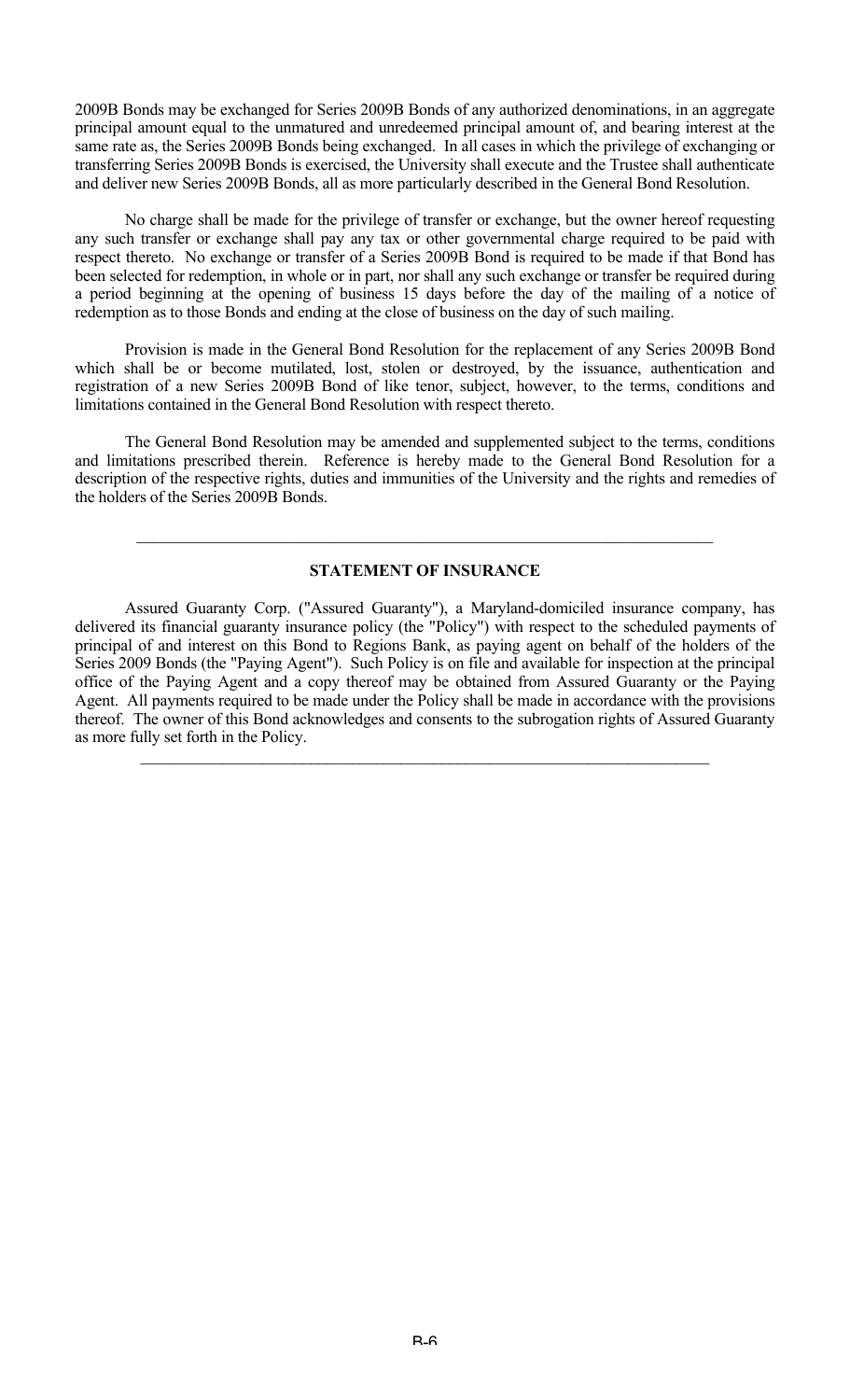The following abbreviations, when used in the inscription on this Bond or in the Assignment below, shall be construed as though they were written out in full according to applicable laws or regulations:

**TEN COM** - **as tenants in common<br>
<b>TEN ENT** - **as tenants by the entir** as tenants by the entireties **JT TEN - as joint tenants with right of survivorship and not as tenants in common and not as community property UNIF TRAN MIN ACT - \_\_\_\_\_\_\_\_\_\_\_\_\_\_ Custodian \_\_\_\_\_\_\_\_\_\_\_\_\_ (Custodian) under Uniform Transfers to Minors Act \_\_\_\_\_\_\_ (State)**

Additional abbreviations may also be used although not in the above list.

#### ASSIGNMENT

For value received, the undersigned hereby sells, assigns and transfers unto the within Bond and irrevocably constitutes and appoints attorney to transfer that Bond on the books kept for registration thereof, with full power of substitution in the premises.

Dated:

NOTICE: The assignor's signature to this assignment must correspond with the name as it appears upon the face of the within Bond in every particular, without alteration or any change whatever.

Signature Guaranteed:

(Bank, Broker or Firm\*)

 $\mathsf{By} \hspace{2em} \rule{2.5em}{0.4em}$ 

 $\mathcal{L}_\text{max}$  , where  $\mathcal{L}_\text{max}$  and  $\mathcal{L}_\text{max}$  and  $\mathcal{L}_\text{max}$ 

 $Its$ 

Medallion **Number:** Number: Number: Number: Number: Number: Number: Number: Number: Number: Number: Number: Number: Number: Number: Number: Number: Number: Number: Number: Number: Number: Number: Number: Number: Number: Nu

\*Signature(s) must be guaranteed by an eligible guarantor institution which is a member of a recognized signature guarantee program, i.e., Securities Transfer Agents Medallion Program (STAMP), Stock Exchanges Medallion Program (SEMP), or New York Stock Exchange Medallion Signature Program (MSP).

 $\mathcal{L}_\text{max} = \mathcal{L}_\text{max} = \mathcal{L}_\text{max} = \mathcal{L}_\text{max} = \mathcal{L}_\text{max} = \mathcal{L}_\text{max} = \mathcal{L}_\text{max} = \mathcal{L}_\text{max} = \mathcal{L}_\text{max} = \mathcal{L}_\text{max} = \mathcal{L}_\text{max} = \mathcal{L}_\text{max} = \mathcal{L}_\text{max} = \mathcal{L}_\text{max} = \mathcal{L}_\text{max} = \mathcal{L}_\text{max} = \mathcal{L}_\text{max} = \mathcal{L}_\text{max} = \mathcal{$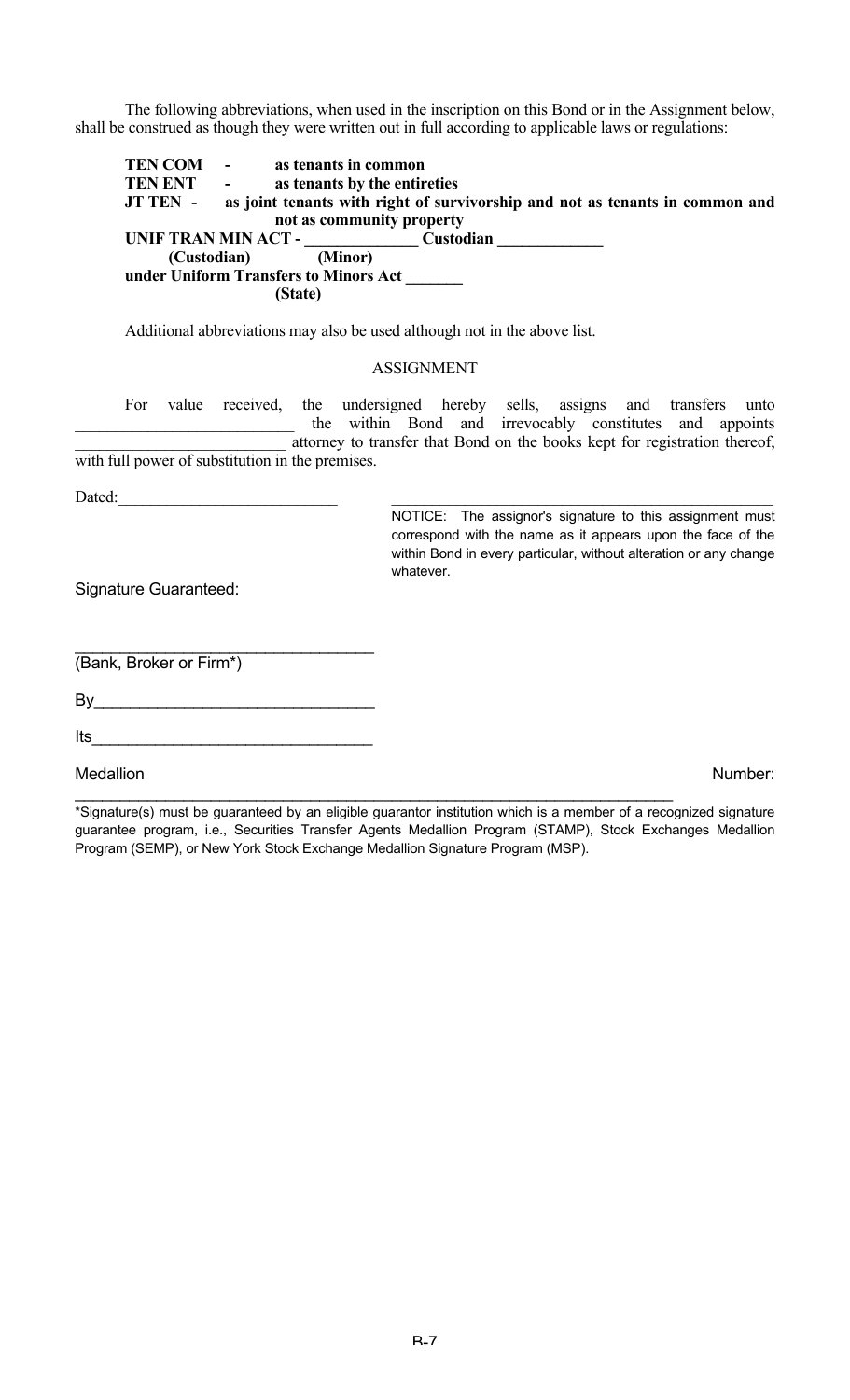#### **EXHIBIT C TO SERIES 2009 DETERMINATION DOCUMENT**

#### **Redemption Provisions of Series 2009 Bonds**

*Optional Redemption*. Those of the Series 2009 Bonds having a stated maturity in the year 2020 and thereafter will be subject to redemption prior to their respective maturities, at the option of the University, on November 1, 2019, and thereafter as a whole or in part at any time (and if in part, the maturities of those to be redeemed to be selected by the University, and if less than all the bonds of a maturity are to be redeemed, in denominations of \$5,000 or any integral multiple thereof, selected from such maturity by the Trustee by random selection) at the redemption price of par plus accrued interest to the date fixed for redemption.

*Extraordinary Optional Redemption*. The Series 2009B Bonds will be subject to redemption prior to their respective maturities, at the option of the University, in whole or in part on any date (and if in part, the maturities of those to be redeemed to be selected by the University, and if less than all the bonds of a maturity are to be redeemed, in denominations of \$5,000 or any integral multiple thereof, selected from such maturity by the Trustee by random selection), upon the occurrence of an Extraordinary Event (as hereinafter defined), at a redemption price (the "Extraordinary Optional Redemption Price") equal to the greater of (i) 100% of the principal amount of the Series 2009B Bonds to be redeemed; or (ii) the sum of the present value of the scheduled payments of principal and interest on the Series 2009B Bonds to be redeemed, not including any portion of those payments of interest accrued and unpaid as of the date on which the Series 2009B Bonds are to be redeemed, remaining to be paid during the period beginning with the date on which the Series 2009B Bonds are to be redeemed and ending on the first optional redemption date at par (i.e., November 1, 2019), discounted to the date on which the Series 2009B Bonds are to be redeemed on a semiBannual basis, assuming a 360Bday year consisting of twelve 30Bday months, at the Treasury Rate (as hereinafter defined), plus 100 basis points; plus, in either case, accrued interest on the Series 2009B Bonds to be redeemed to the redemption date.

At the request of the Trustee, the Extraordinary Optional Redemption Price of the Series 2009B Bonds to be redeemed at the option of the University will be determined by an independent accounting firm, investment banking firm or financial advisor retained by the University at the University's expense to calculate such redemption price. The Trustee and the University may conclusively rely on the determination of such redemption price by such independent accounting firm, investment banking firm or financial advisor and will not be liable for such reliance.

As used hereinabove, "Extraordinary Event" means an amendment of or other material adverse change to Section 54AA or Section 6431 of the Code (as such Sections were added by Section 1531 of the Recovery Act pertaining to "Build America Bonds") pursuant to which the University's 35% cash subsidy payment from the United States Government is reduced or eliminated.

As used hereinabove, "Treasury Rate" means, with respect to any redemption date for a particular Series 2009B Bond, the rate per annum, expressed as a percentage of the principal amount, equal to the semiannual equivalent yield to maturity or interpolated maturity of the Comparable Treasury Issue (as hereinafter defined), assuming that the Comparable Treasury Issue is purchased on the redemption date for a price equal to the Comparable Treasury Price (as hereinafter defined), as calculated by the Designated Investment Banker (as hereinafter defined).

"Comparable Treasury Issue" means, with respect to any redemption date for a particular Series 2009B Bond, the United States Treasury security or securities selected by the Designated Investment Banker which has an actual or interpolated maturity comparable to the remaining average life of the Series 2009B Bond to be redeemed, and that would be utilized in accordance with customary financial practice in pricing new issues of debt securities of comparable maturity to the remaining average life of the Series 2009B Bonds to be redeemed.

"Comparable Treasury Price" means, with respect to any redemption date for a particular Series 2009B Bond, (i) if the Designated Investment Banker receives at least four Reference Treasury Dealer Quotations (as hereinafter defined), the average of such quotations for such redemption date, after excluding the highest and lowest Reference Treasury Dealer Quotations, or (ii) if the Designated Investment Banker obtains fewer than four Reference Treasury Dealer Quotations, the average of all such quotations.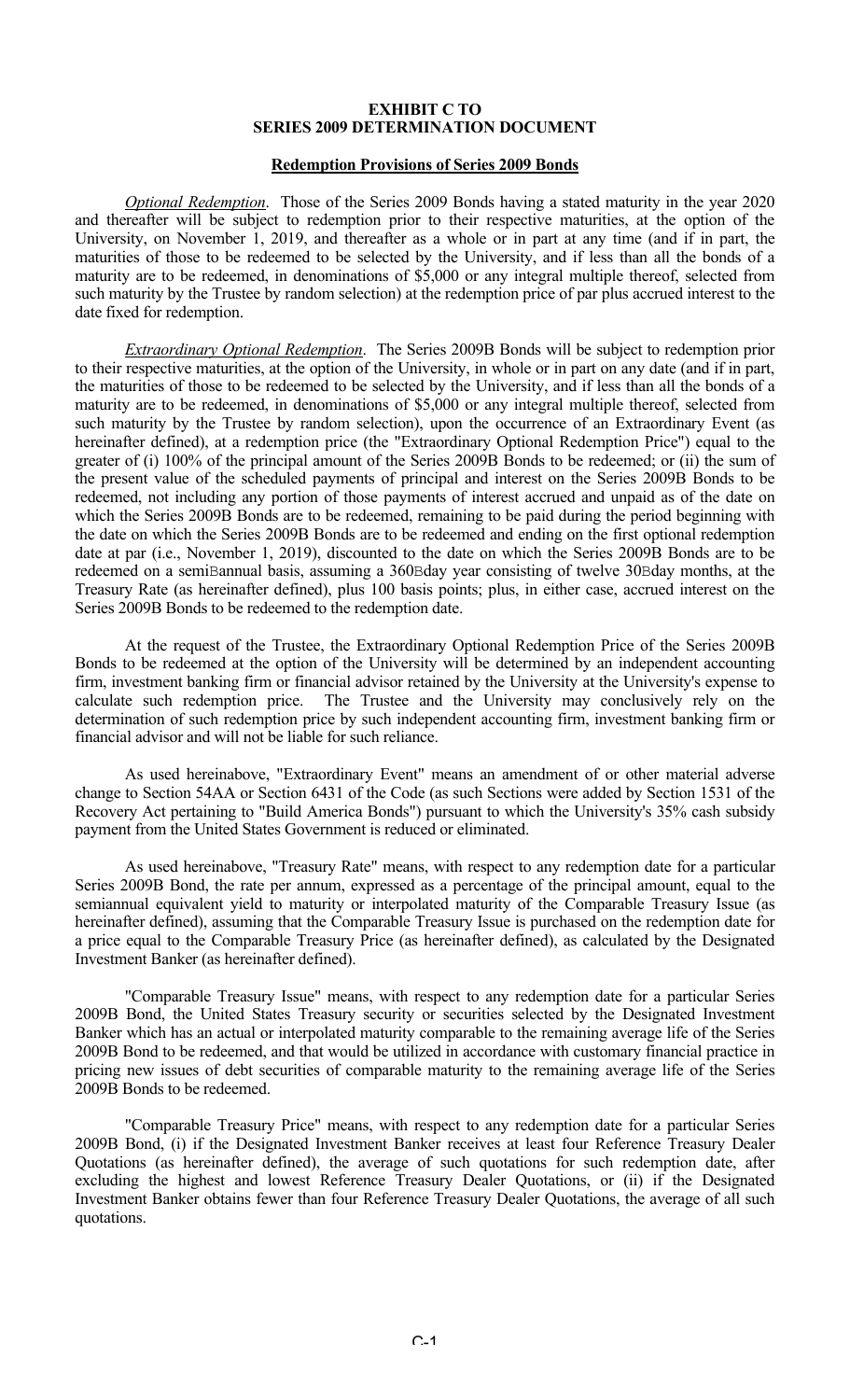"Designated Investment Banker" means one of the Reference Treasury Dealers (as hereinafter defined) appointed by the University from time to time.

"Reference Treasury Dealer" means a firm, specified by the University from time to time, that is a primary United States Government securities dealer in the City of New York (each, a "Primary Treasury Dealer"); provided, however, that if any of them ceases to be a Primary Treasury Dealer, the University will substitute another Primary Treasury Dealer.

"Reference Treasury Dealer Quotations" means, with respect to each Reference Treasury Dealer and any redemption date for a particular Series 2009B Bond, the average, as determined by the Designated Investment Banker, of the bid and asked prices for the Comparable Treasury Issue (expressed in each case as a percentage of its principal amount) quoted in writing to the Designated Investment Banker by such Reference Treasury Dealer at 3:30 P.M., New York City time, on the third Business Day preceding such redemption date.

*Mandatory Sinking Fund Redemption*. The Series 2009A Bonds maturing on November 1, 2028 are subject to mandatory sinking fund redemption, in part, on November 1 of each of the following years, at a redemption price equal to 100% of the following respective principal amounts to be redeemed in such years, plus accrued interest thereon to the redemption date:

| Year       | <b>Principal Amount</b> |
|------------|-------------------------|
| 2025       | \$955,000               |
| 2026       | 1,000,000               |
| 2027       | 1,045,000               |
| $2028^{H}$ | 1,090,000               |
|            |                         |

 *<sup>H</sup> Final maturity*

The Series 2009B Bonds maturing on November 1, 2029 are subject to mandatory sinking fund redemption, in part, on November 1 of each of the following years, at a redemption price equal to 100% of the following respective principal amounts to be redeemed in such years, plus accrued interest thereon to the redemption date:

| Year       | Principal Amount |
|------------|------------------|
| 2020       | \$3,225,000      |
| 2021       | 2,620,000        |
| 2022       | 3,285,000        |
| 2023       | 2,935,000        |
| 2024       | 3,670,000        |
| 2025       | 3,280,000        |
| 2026       | 3,460,000        |
| 2027       | 3,645,000        |
| 2028       | 3,845,000        |
| $2029^{H}$ | 7,455,000        |
|            |                  |

 *<sup>H</sup> Final maturity*

The University shall have the option to deliver Series 2009A Bonds maturing on November 1, 2028 or Series 2009B Bonds maturing on November 1, 2029 to the Trustee for cancellation, in any aggregate principal amount, and to receive a credit against the then-current mandatory sinking fund redemption obligation for such series of Bonds. Each such Bond so delivered, or previously redeemed, or purchased and cancelled, shall be credited by the Trustee at 100% of the principal amount thereof against the thencurrent mandatory sinking fund redemption obligation for such series of Bonds. Any excess of that amount over the then-current mandatory sinking fund redemption obligation shall be credited against subsequent mandatory sinking fund redemption obligations for such series of Bonds.

*Partial Redemption*. In the event that less than all of the outstanding principal of any Series 2009 Bond is to be redeemed, the registered owner thereof shall surrender the Series 2009 Bond that is to be prepaid in part to the Trustee in exchange, without expense to the owner, for a new Series 2009 Bond of like series and tenor except in a principal amount equal to the unredeemed portion of the Series 2009 Bond.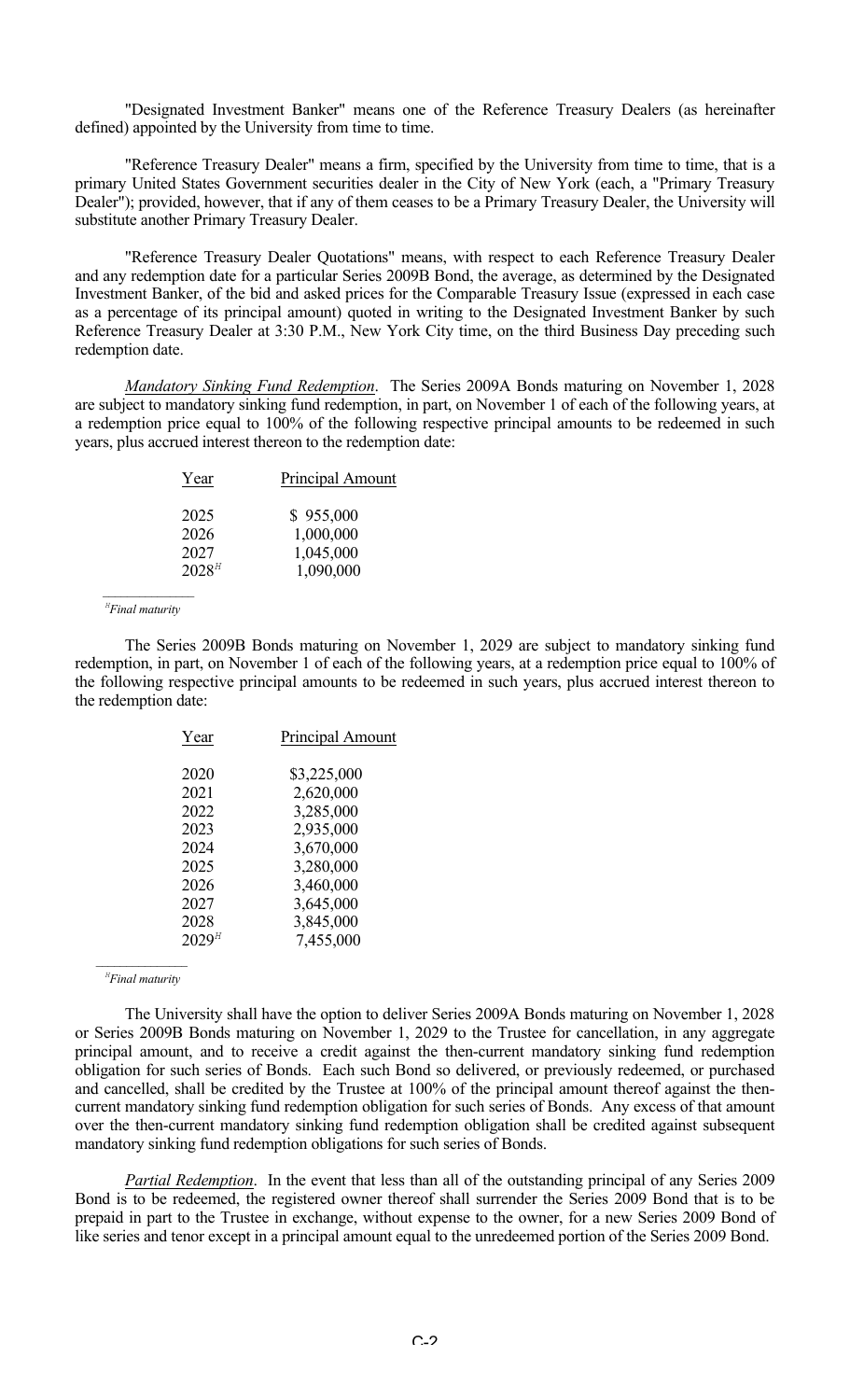*Notice of Redemption*. Notice of redemption is required to be mailed by United States registered or certified mail to the registered owner of each Series 2009 Bond, all or a part of which is to be redeemed, not fewer than 30 days prior to the date fixed for redemption at the address shown on the Register. No further interest will accrue after the date fixed for redemption on the principal of any Series 2009 Bond which is to be redeemed upon notice duly given as required and if payment therefor has been duly provided; and in such event, any Series 2009 Bond (or portion thereof) called for redemption will no longer be protected by the provisions of the General Bond Resolution.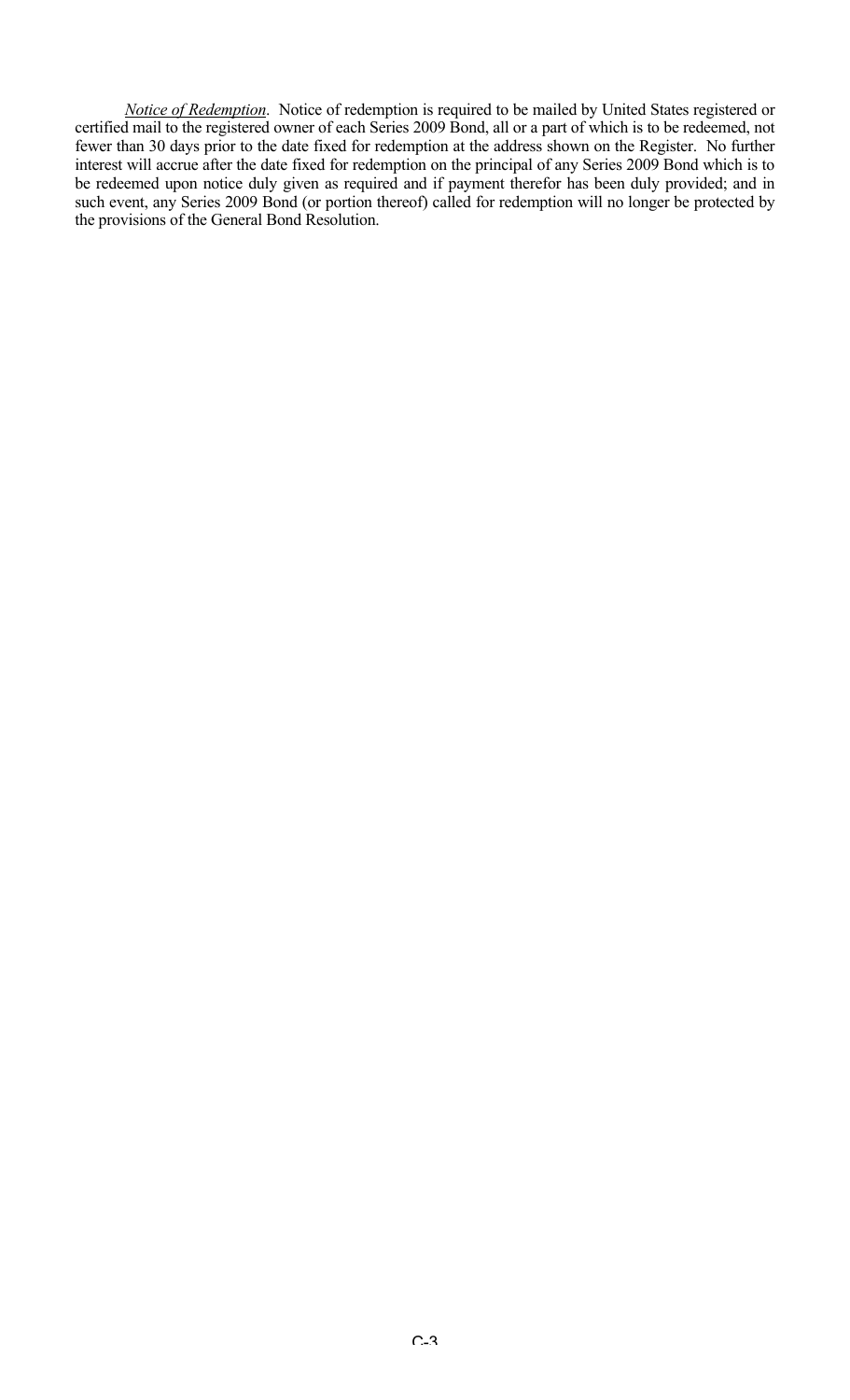#### **EXHIBIT D TO SERIES 2009 DETERMINATION DOCUMENT**

# POLICY-RELATED PROVISIONS

The provisions of this Exhibit D are adopted and entered into as a condition to the issuance by Assured Guaranty Corp. ("Assured Guaranty") of the Policy, and shall govern and remain in effect so long as the Series 2009 Bonds remain Outstanding within the meaning of the General Bond Resolution.

1. Definitions of Certain Terms. The terms set forth below shall have the meanings specified for all purposes of this Exhibit D.

"Holder" shall have the meaning ascribed thereto in the General Bond Resolution, except that Holder shall not include the University or any Person whose direct or indirect obligation constitutes the underlying security for the Series 2009 Bonds.

"Reimbursement Rate" means the per annum rate of interest publicly announced from time to time by JPMorgan Chase Bank, National Association at its principal office in New York, New York as its prime lending rate (any change in such prime rate of interest to be effective on the date such change is announced by JPMorgan Chase Bank, National Association) plus three percent (3%) per annum. The Reimbursement Rate shall be calculated on the basis of the actual number of days elapsed over a 360-day year. In the event JPMorgan Chase Bank ceases to announce its prime rate publicly, the prime lending rate (as referenced in the preceding sentence) shall be the publicly announced prime rate or base lending rate of such national bank, as Assured Guaranty shall specify.

## 2. Payment Procedure Under the Policy.

(a) At least two (2) Business Days prior to each payment date on the Series 2009 Bonds, the Trustee will determine whether there will be sufficient funds to pay all principal of and interest on the Series 2009 Bonds due on the related payment date and shall immediately notify Assured Guaranty or its designee on the same Business Day by telephone or electronic mail, confirmed in writing by registered or certified mail, of the amount of any deficiency. Such notice shall specify the amount of the anticipated deficiency, the Series 2009 Bonds to which such deficiency is applicable and whether such Series 2009 Bonds will be deficient as to principal or interest or both. If the deficiency is made up in whole or in part prior to or on the payment date, the Trustee shall so notify Assured Guaranty or its designee.

(b) The Trustee shall, after giving notice to Assured Guaranty as provided above, make available to Assured Guaranty and, at Assured Guaranty's direction, to any agent from time to time so designated in writing by Assured Guaranty to the Trustee (herein, a "Fiscal Agent"), the registration books of the University maintained by the Trustee and all records relating to the funds and accounts maintained under the General Bond Resolution.

(c) The Trustee shall provide Assured Guaranty and any Fiscal Agent with a list of Holders of Series 2009 Bonds entitled to receive principal or interest payments from Assured Guaranty under the terms of the Policy, and shall make arrangements with Assured Guaranty, the Fiscal Agent or another designee of Assured Guaranty to (i) mail checks or drafts to the Holders of Series 2009 Bonds entitled to receive full or partial interest payments from Assured Guaranty and (ii) pay principal upon Series 2009 Bonds surrendered to Assured Guaranty, the Fiscal Agent or another designee of Assured Guaranty by the Holders of Series 2009 Bonds entitled to receive full or partial principal payments from Assured Guaranty.

(d) The Trustee shall, at the time it provides notice to Assured Guaranty of any deficiency pursuant to Section 2(a) hereof, notify Holders of Series 2009 Bonds entitled to receive the payment of principal or interest thereon from Assured Guaranty (i) as to such deficiency and their entitlement to receive principal or interest, as applicable, (ii) that Assured Guaranty will remit to them all or a part of the interest payments due on the related payment date upon proof of their entitlement thereto and delivery to Assured Guaranty or any Fiscal Agent, in form satisfactory to Assured Guaranty, of an appropriate assignment of their right to payment, (iii) that, if they are entitled to receive partial payment of principal from Assured Guaranty, they must surrender the related Series 2009 Bonds for payment, first, to the Trustee, which will note on such Series 2009 Bonds the portion of the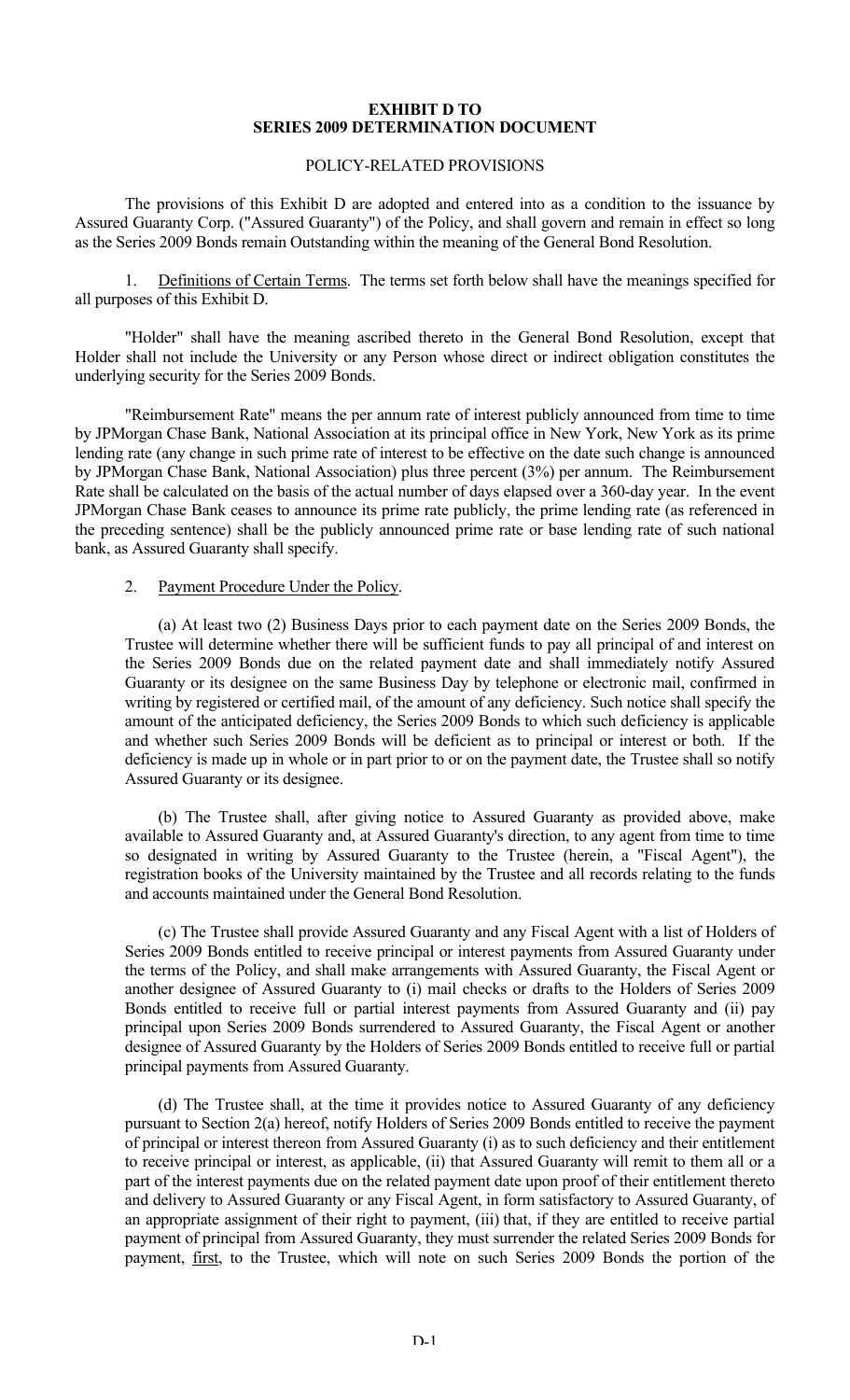principal paid by the Trustee and, second, to Assured Guaranty or its designee, together with an appropriate assignment, in form satisfactory to Assured Guaranty, to permit ownership of such Series 2009 Bonds to be registered in the name of Assured Guaranty, which will then pay the unpaid portion of principal, and (iv) that, if they are entitled to receive full payment of principal from Assured Guaranty, they must surrender the related Series 2009 Bonds for payment to Assured Guaranty or its designee, rather than to the Trustee, together with an appropriate assignment, in form satisfactory to Assured Guaranty, to permit ownership of such Series 2009 Bonds to be registered in the name of Assured Guaranty.

(e) In addition, if the Trustee has notice that any Holder of the Series 2009 Bonds has been required to disgorge payments of principal or interest on the Series 2009 Bonds previously Due for Payment (as defined in the Policy) pursuant to a final non-appealable order by a court of competent jurisdiction that such payment constitutes an avoidable preference to such Holder within the meaning of any applicable bankruptcy laws, then the Trustee shall notify Assured Guaranty or its designee of such fact by telephone or electronic notice, confirmed in writing by registered or certified mail.

(f) The Trustee will be hereby irrevocably designated, appointed, directed and authorized to act as attorney-in-fact for Holders of the Series 2009 Bonds as follows:

(i) If and to the extent there is a deficiency in amounts required to pay interest on the Series 2009 Bonds, the Trustee shall (A) execute and deliver to Assured Guaranty, in form satisfactory to Assured Guaranty, an instrument appointing Assured Guaranty as agent for such Holders in any legal proceeding related to the payment of such interest and an assignment to Assured Guaranty of the claims for interest to which such deficiency relates and which are paid by Assured Guaranty, (B) receive as designee of the respective Holders (and not as Trustee), in accordance with the tenor of the Policy, payment from Assured Guaranty with respect to the claims for interest so assigned, and (C) disburse the same to such respective Holders; and

(ii) If and to the extent of a deficiency in amounts required to pay principal of the Series 2009 Bonds, the Trustee shall (A) execute and deliver to Assured Guaranty, in form satisfactory to Assured Guaranty, an instrument appointing Assured Guaranty as agent for such Holder in any legal proceeding related to the payment of such principal and an assignment to Assured Guaranty of the Series 2009 Bond surrendered to Assured Guaranty in an amount equal to such principal amount thereof as has not previously been paid or for which moneys are not held by the Trustee and available for such payment (but such assignment shall be delivered only if payment from Assured Guaranty is received), (B) receive as designee of the respective Holders (and not as Trustee), in accordance with the tenor of the Policy, payment therefor from Assured Guaranty, and (C) disburse the same to such Holders.

(g) Payments with respect to claims for interest on and principal of Series 2009 Bonds disbursed by the Trustee from proceeds of the Policy shall not be considered to discharge the obligation of the University with respect to such Series 2009 Bonds, and Assured Guaranty shall become the owner of such unpaid Series 2009 Bond and claims for the interest in accordance with the tenor of the assignment made to it under the provisions of this Section 2 or otherwise.

(h) Irrespective of whether any such assignment is executed and delivered, the University and the Trustee hereby agree for the benefit of Assured Guaranty that:

(i) they recognize that to the extent Assured Guaranty makes payments directly or indirectly (*e.g.,* by paying through the Trustee), on account of principal of or interest on the Series 2009 Bonds, Assured Guaranty will be subrogated to the rights of such Holders to receive the amount of such principal and interest from the University, with interest thereon as provided and solely from the sources stated in the General Bond Resolution and the Series 2009 Bonds; and

(ii) they will accordingly pay to Assured Guaranty the amount of such principal and interest, with interest thereon as provided in the General Bond Resolution and the Series 2009 Bonds, but only from the sources and in the manner provided herein for the payment of principal of and interest on the Series 2009 Bonds to Holders, and will otherwise treat Assured Guaranty as the owner of such rights to the amount of such principal and interest.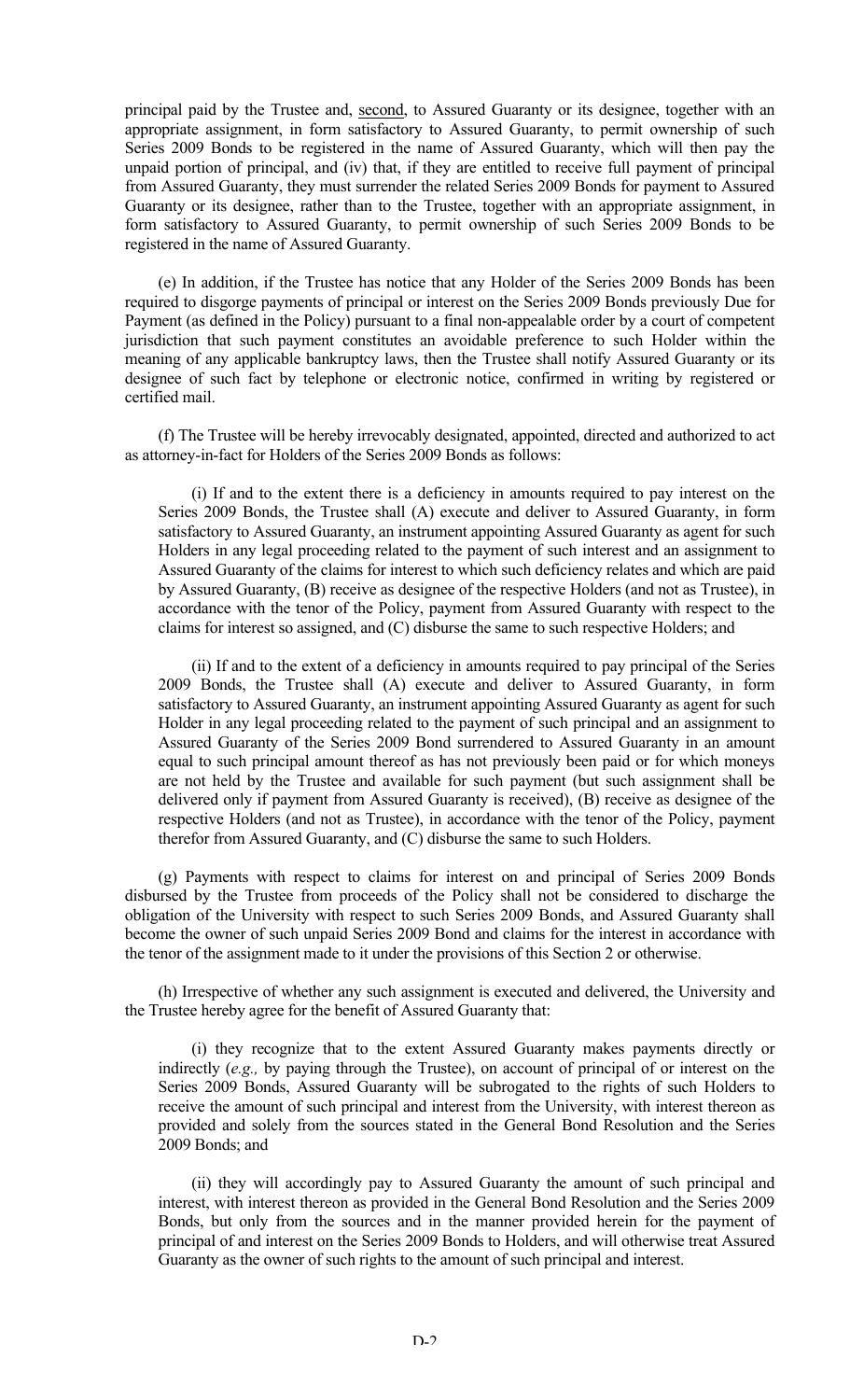(i) Assured Guaranty shall be entitled to pay principal or interest on the Series 2009 Bonds that shall become Due for Payment but shall be unpaid by reason of Nonpayment (as defined in the Policy), whether or not Assured Guaranty has received a notice of Nonpayment or a claim upon the Policy.

(j) In addition, Assured Guaranty shall, to the extent it makes any payment of principal or interest on the Series 2009 Bonds, become subrogated to the rights of the recipients of such payments in accordance with the terms of the Policy, and to evidence such subrogation (i) in the case of claims for interest, the Trustee shall note Assured Guaranty's rights as subrogee on the registration books of the University maintained by the Trustee, upon receipt of proof of payment of interest thereon to the Holders of the Series 2009 Bonds, and (ii) in the case of claims for principal, the Trustee shall note Assured Guaranty's rights as subrogee on the registration books of the University maintained by the Trustee, upon surrender of the Series 2009 Bonds together with receipt of proof of payment of principal thereof.

## 3. Reimbursement Obligations.

(a) The University hereby agrees to pay or reimburse Assured Guaranty, all amounts paid by Assured Guaranty under the Policy and, to the extent permitted by law, any and all charges, fees, costs and expenses which Assured Guaranty may reasonably pay or incur, including, but not limited to, fees and expenses of attorneys, accountants, consultants and auditors and reasonable costs of investigations, in connection with (i) any accounts established to facilitate payments under the Policy, (ii) the administration, enforcement, defense or preservation of any rights in respect of the General Bond Resolution, including defending, monitoring or participating in any litigation or proceeding (including any bankruptcy proceeding in respect of the University or any affiliate thereof) relating to the General Bond Resolution, any party to the General Bond Resolution or the transactions contemplated by the General Bond Resolution, (iii) the foreclosure against, sale or other disposition of any collateral securing any obligations under the General Bond Resolution, or the pursuit of any remedies under the General Bond Resolution, to the extent such costs and expenses are not recovered from such foreclosure, sale or other disposition, or (iv) any amendment, waiver or other action with respect to, or related to, the General Bond Resolution whether or not executed or completed. Costs and expenses shall include a reasonable allocation of compensation and overhead attributable to time of employees of Assured Guaranty spent in connection with the actions described in clauses (ii) through (iv) above. In addition, Assured Guaranty reserves the right to charge a reasonable fee as a condition to executing any amendment, waiver or consent proposed in respect of the General Bond Resolution. The University will pay interest on the amounts owed in this paragraph from the date of any payment due or paid, at the Reimbursement Rate.

(b) In addition to any and all rights of reimbursement, subrogation and any other rights pursuant hereto or under law or in equity, the University agrees to pay or reimburse Assured Guaranty, to the extent permitted by law, any and all charges, fees, costs, claims, losses, liabilities (including penalties), judgments, demands, damages, and expenses which Assured Guaranty or its officers, directors, shareholders, employees, agents and each Person, if any, who controls Assured Guaranty within the meaning of either Section 15 of the Securities Act of 1933, as amended, or Section 20 of the Securities Exchange Act of 1934, as amended, may reasonably pay or incur, including, but not limited to, fees and expenses of attorneys, accountants, consultants and auditors and reasonable costs of investigations, of any nature in connection with, in respect of or relating to the transactions contemplated by the General Bond Resolution by reason of (i) any omission or action (other than of or by Assured Guaranty) in connection with the offering, issuance, sale, remarketing or delivery of the Series 2009 Bonds; (ii) the negligence, bad faith, willful misconduct, misfeasance, malfeasance or theft committed by any director, officer, employee or agent of the University in connection with any transaction arising from or relating to the General Bond Resolution; (iii) the violation by the University of any law, rule or regulation, or any judgment, order or decree applicable to it; (iv) the breach by the University of any representation, warranty or covenant under the General Bond Resolution or the occurrence, in respect of the University, under the General Bond Resolution of any "default" or any event which, with the giving of notice or lapse of time or both, would constitute a "default"; or (v) any untrue statement or alleged untrue statement of a material fact contained in the Official Statement relating to the Series 2009 Bonds, or any omission or alleged omission to state therein a material fact required to be stated therein or necessary to make the statements therein not misleading, except insofar as such claims arise out of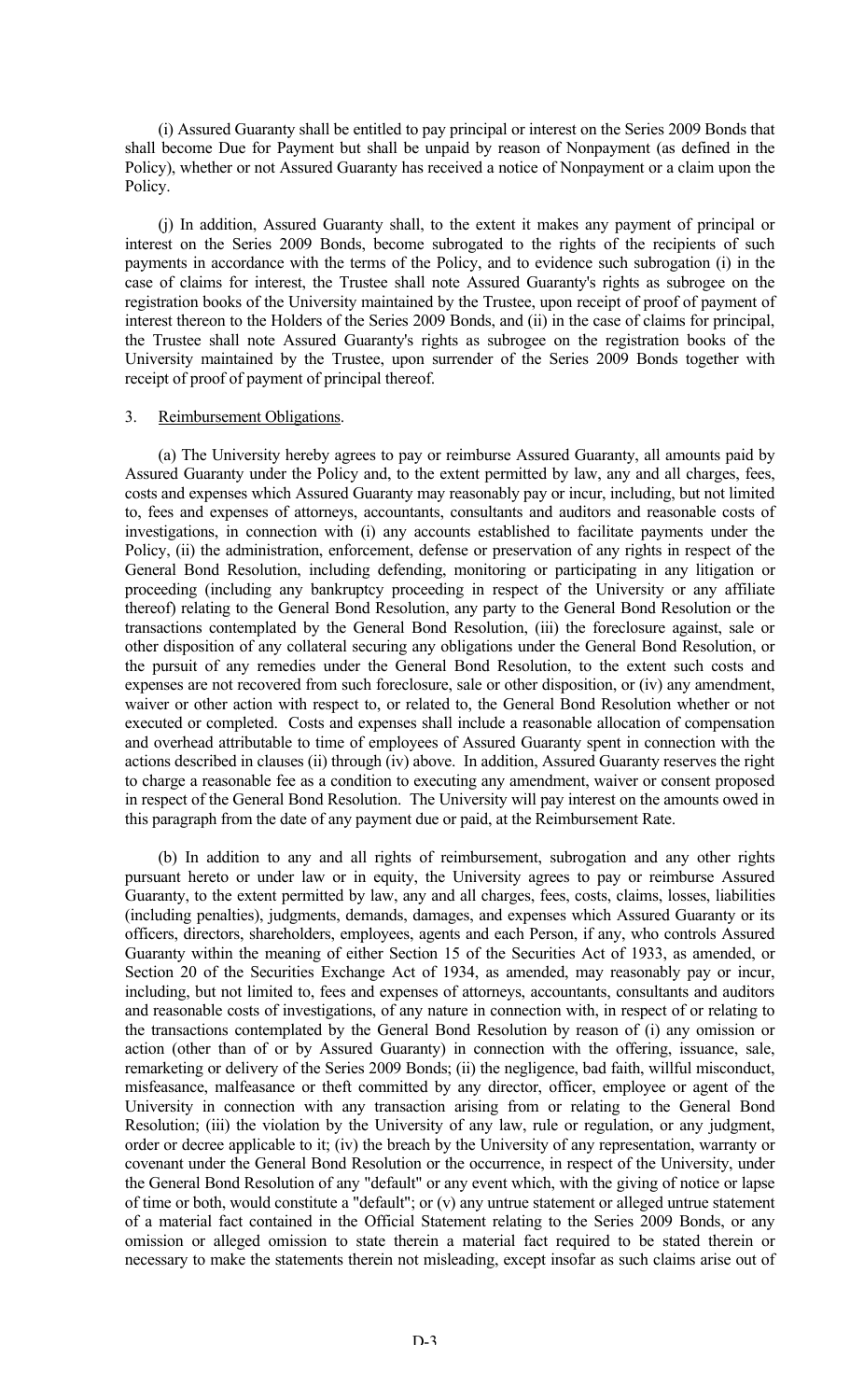or are based upon any untrue statement or omission in information included in the Official Statement and furnished by Assured Guaranty in writing expressly for use therein.

4. Reporting Requirements. The University will furnish, or cause to be furnished, to Assured Guaranty: (a) the fiscal year budget of the University within thirty (30) days after adoption of such budget; (b) annual audits prepared by the Department of Examiners of Public Accounts of the State or (if hereafter so elected by the University) an independent certified public accountant, within one hundred eighty (180) days after the end of each Fiscal Year, together with an officer's certificate of the University stating that no default has occurred or is continuing under the General Bond Resolution; (c) prior to issuing Additional Bonds or incurring other debt subordinated to the Series 2009 Bonds, any Supplemental Resolution or disclosure document pertaining to such Additional Bonds or any financing agreement or disclosure document pertaining to such subordinated debt, which documentation shall include, without limitation, the applicable maturity schedule, interest rate or rates, redemption and security provisions pertaining to any such Additional Bonds or other debt; and (d) within thirty (30) days following its commencement or initiation, notice of any litigation or investigation that, in the University's reasonable judgment, may have a material adverse affect on the financial position of the University.

#### 5. Notices, Etc.

(a) Any notice that is required to be given to Holders, to any entity specified pursuant to SEC Rule 15c2-12(b)(5), or to the Trustee pursuant to the General Bond Resolution shall also be provided to Assured Guaranty, simultaneously with the sending of any such notice. In addition, all information furnished by the University pursuant to its continuing disclosure undertaking entered into with respect to the Series 2009 Bonds pursuant to Section 3.7(c) of the General Bond Resolution, shall be simultaneously provided to Assured Guaranty.

(b) All demands, notices and other information required to be given to Assured Guaranty under the General Bond Resolution shall be in writing and shall be mailed by registered or certified mail or personally delivered or telecopied to the recipient as follows:

> Assured Guaranty Corp. 31 West 52nd Street New York, New York 10019 Attn: Risk Management Department (Re: Policy No. D-2009-1309) Telecopy No.: (212) 581-3268 Confirmation: (212) 974-0100 Email: riskmanagementdept@assuredguaranty.com

In each case in which notice or other communication refers to a default, a claim on the Policy or any event with respect to which failure on the part of Assured Guaranty to respond shall be deemed to constitute consent or acceptance, then such demand, notice or other communication shall be marked to indicate "URGENT MATERIAL ENCLOSED" and shall also be sent to the attention of the General Counsel at the same address and at generalcounsel@assuredguaranty.com or the following facsimile number: (212) 445-8705.

(c) Assured Guaranty shall have the right to receive such additional information as it may reasonably request.

(d) The University will permit Assured Guaranty to discuss the affairs, finances and accounts of the University or any information Assured Guaranty may reasonably request regarding the security for the Series 2009 Bonds with appropriate officers of the University, and will use commercially reasonable efforts to enable Assured Guaranty to have access to the facilities, books and records of the University on any Business Day upon reasonable prior notice.

(e) The Trustee shall notify Assured Guaranty of any failure of the University to provide notices, certificates and other information under the General Bond Resolution.

6. Consents; Remedies.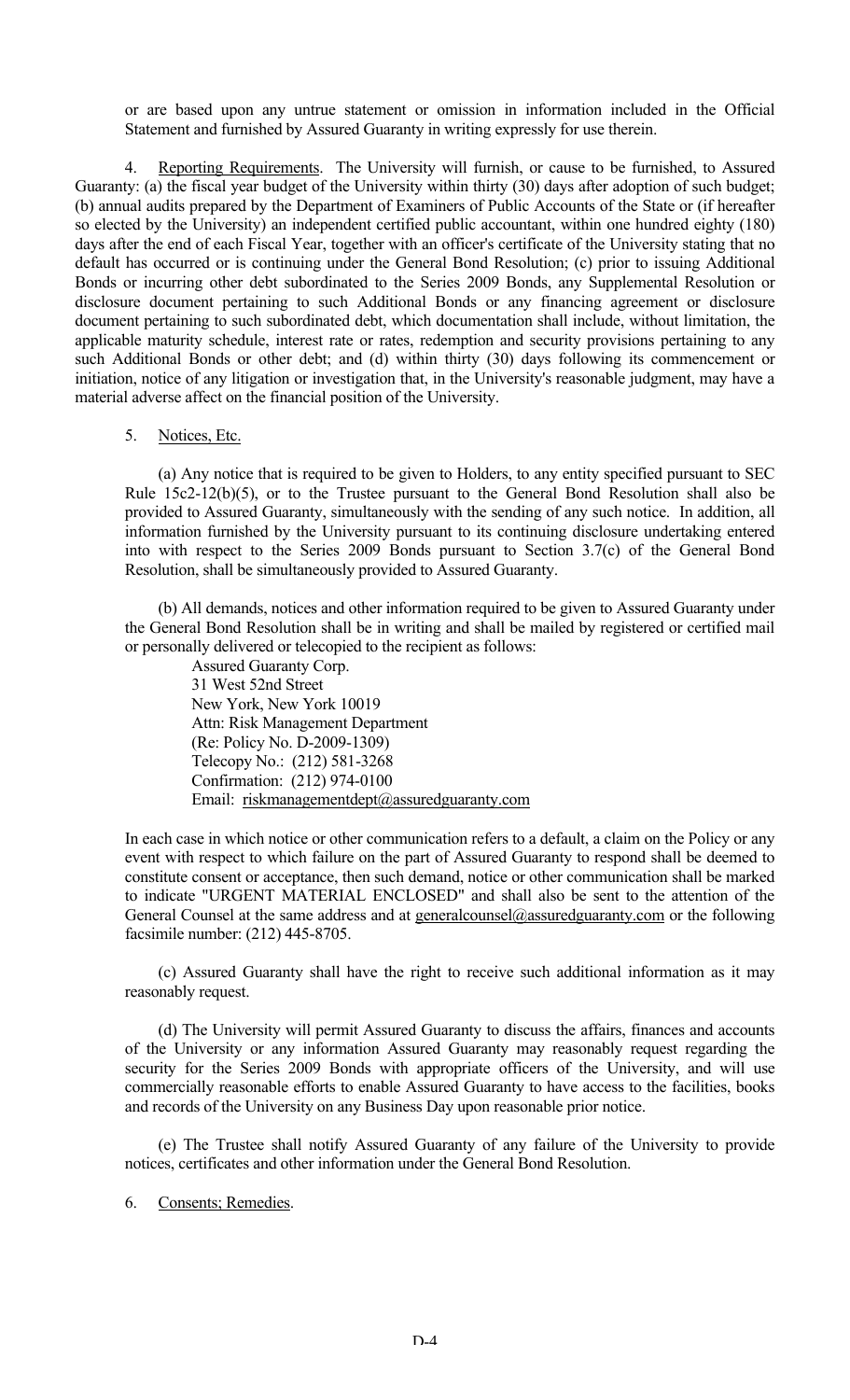(a) Any provision of this Exhibit D expressly recognizing or granting rights in or to Assured Guaranty may not be amended in any manner that affects the rights of Assured Guaranty hereunder without the prior written consent of Assured Guaranty.

(b) Wherever the General Bond Resolution requires the consent of all Holders, Assured Guaranty's prior written consent shall also be required.

(c) Assured Guaranty shall be deemed to be the Holder of all of the Series 2009 Bonds for purposes of (i) exercising all remedies and directing the Trustee to take actions or for any other purposes following a default (as defined in the General Bond Resolution), and (ii) granting any consent, waiver, direction or approval or taking any action permitted by or required under the General Bond Resolution, as the case may be, to be granted or taken by the Holders of the Series 2009 Bonds. Anything in the General Bond Resolution to the contrary notwithstanding, upon the occurrence and continuance of a default as defined therein, Assured Guaranty shall be entitled to control and direct the enforcement of all rights and remedies granted to the Holders or the Trustee for the benefit of the Holders under the General Bond Resolution.

(d) Any reorganization or liquidation plan with respect to the University must be acceptable to Assured Guaranty. In the event of any such reorganization or liquidation, Assured Guaranty shall have the right to vote on behalf of all Holders who hold Series 2009 Bonds guaranteed by Assured Guaranty absent a payment default by Assured Guaranty under the Policy.

7. Trustee-Related Provisions. Assured Guaranty shall receive prior written notice of any name change of the Trustee (or other Paying Agent) or the removal or resignation of the Trustee (or any Paying Agent). No removal or resignation of the Trustee (or any Paying Agent) shall take effect until a successor, acceptable to Assured Guaranty, shall have been appointed. The Trustee (or any Paying Agent) may be removed at any time, at the request of Assured Guaranty, for any breach of its obligations under the General Bond Resolution. Notwithstanding any other provision of the General Bond Resolution, in determining whether the rights of Holders will be adversely affected by any action taken pursuant to the terms and provisions thereof, the Trustee (or Paying Agent) shall consider the effect on Holders as if there were no Policy.

#### 8. Defeasance-Related Provisions.

(a) In addition to any items required under the General Bond Resolution or the Series 2009 Determination Document in connection with the proposed defeasance of any of the Series 2009 Bonds, there shall be required pursuant to this Exhibit D (i) an opinion of Bond Counsel to the effect that (A) the defeasance will not adversely impact the Tax-Exempt and/or Tax-Favored status of the Series 2009 Bonds or the interest thereon, and (B) the Series 2009 Bonds are no longer "Outstanding" under the General Bond Resolution; and (ii) if the Series 2009 Bonds are being advance-refunded, a suitable refunding trust or escrow agreement (herein, an "escrow agreement") and an opinion of counsel regarding the validity and enforceability thereof.

(b) Any escrow agreement shall provide that (i) any substitution of securities shall require verification by an independent certified public accountant and the prior written consent of Assured Guaranty; (ii) the University will not exercise any optional redemption of Series 2009 Bonds secured by the escrow agreement or any other redemption other than mandatory sinking fund redemptions unless (A) the right to make any such redemption has been expressly reserved in the escrow agreement and such reservation has been disclosed in detail in the disclosure document (if any) for the refunding bonds, and (B) as a condition of any such redemption there shall be provided to Assured Guaranty a verification of an independent certified public accountant as to the sufficiency of escrow receipts without reinvestment to meet the escrow requirements remaining following such redemption; and (iii) the University shall not amend the escrow agreement or enter into a forward purchase agreement or other agreement with respect to rights in the escrow without the prior written consent of Assured Guaranty.

(c) In the event that the principal and/or interest due on the Series 2009 Bonds shall be paid by Assured Guaranty pursuant to the Policy, the Series 2009 Bonds shall remain Outstanding for all purposes, not be defeased or otherwise satisfied and not be considered paid by the University, and the assignment and pledge of the General Student Fees and Special Student Fees and all covenants, agreements and other obligations of the University to the Holders shall continue to exist and shall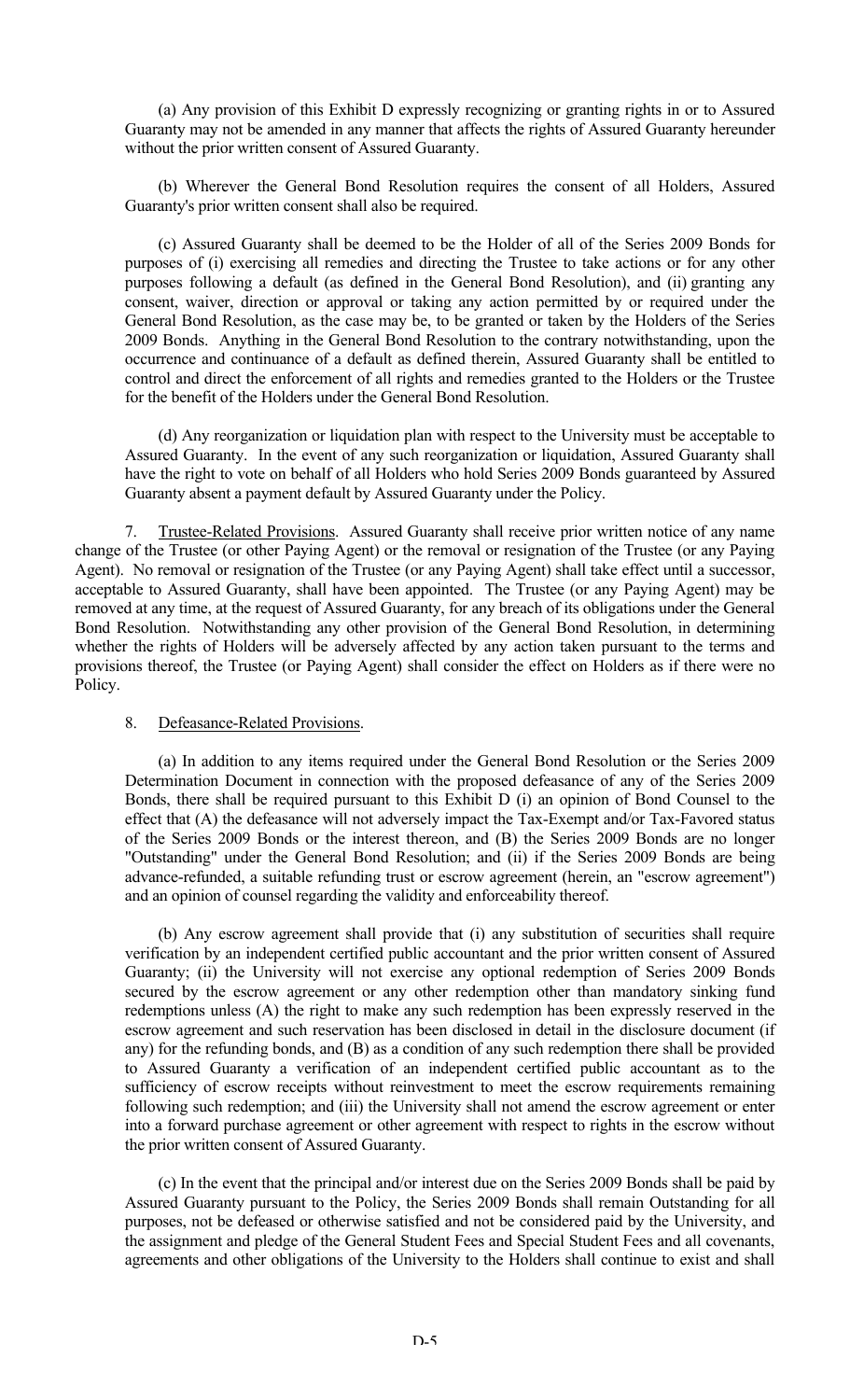run to the benefit of Assured Guaranty, and Assured Guaranty shall be subrogated to the rights of such Holders including, without limitation, any rights that such Holders may have in respect of securities law violations arising from the offer and sale of the Series 2009 Bonds.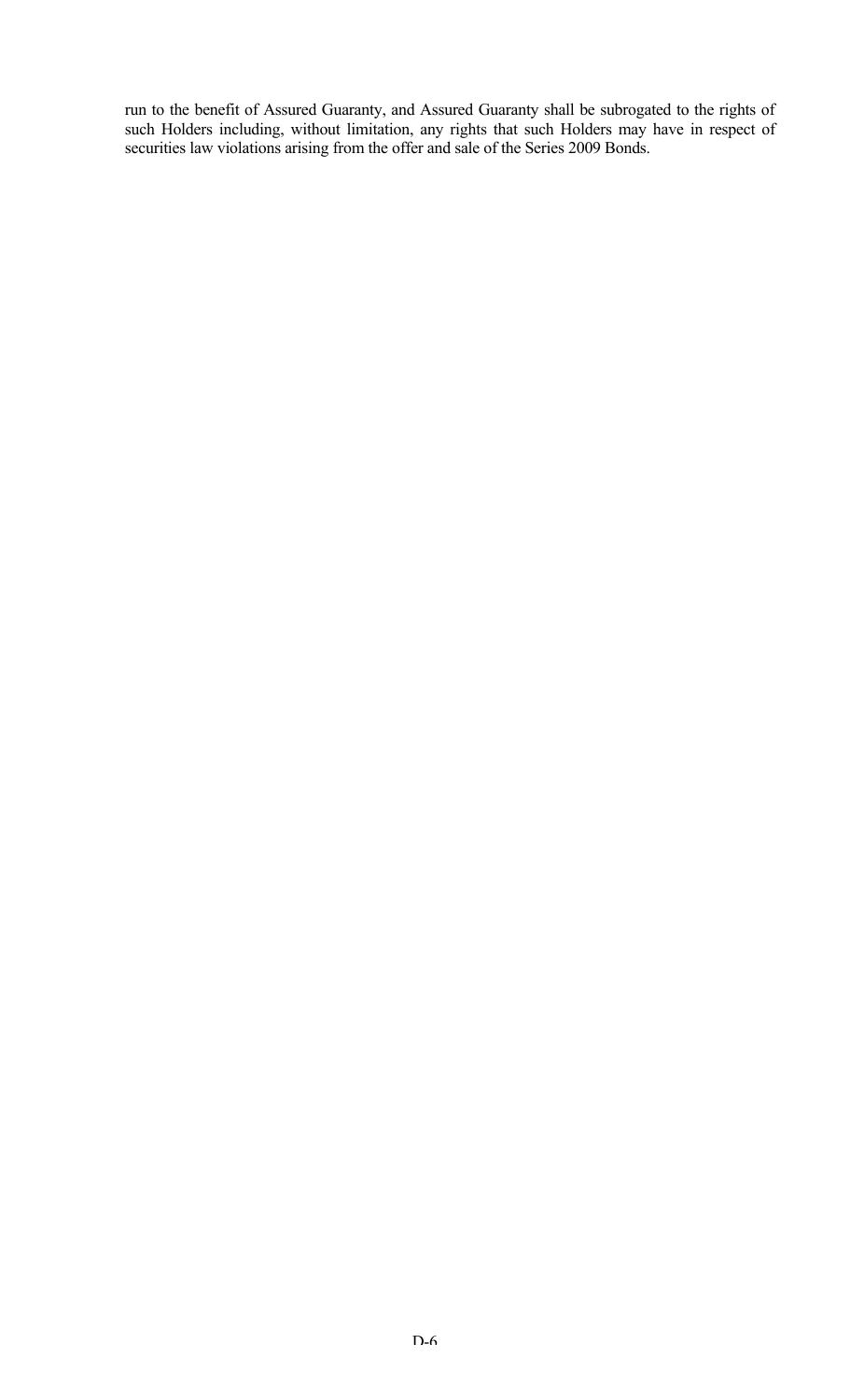#### 9. Miscellaneous.

(a) With respect to amendments or supplements to the General Bond Resolution which do not require the consent of the Holders, Assured Guaranty must be given prior written notice of any such amendments or supplements. With respect to amendments or supplements to the General Bond Resolution which do require the consent of the Holders, Assured Guaranty's prior written consent is also required. Copies of any amendments or supplements to the General Bond Resolution which are consented to by Assured Guaranty shall be sent to all rating agencies that have assigned a rating to the Series 2009 Bonds.

(b) Assured Guaranty is explicitly recognized as being a third party beneficiary under the General Bond Resolution and may enforce any right, remedy or claim conferred, given or granted thereunder.

(c) Without the prior written consent of Assured Guaranty, no Series 2009 Bonds insured by Assured Guaranty shall be purchased by the University, or any of its affiliates, in lieu of redemption, unless such Series 2009 Bonds are redeemed, defeased or cancelled.

(d) Any interest rate exchange agreement (an "Interest Rate Exchange Agreement") entered into by the University in connection with the Series 2009 Bonds (so long as any Series 2009 Bonds insured by Assured Guaranty remain outstanding) shall meet the following conditions: (i) the Interest Rate Exchange Agreement must be entered into to manage interest costs related to, or a hedge against (A) assets then held, or (B) debt then outstanding, or (C) debt reasonably expected to be issued within the next twelve (12) months, and (ii) the Interest Rate Exchange Agreement shall not contain any leverage element or multiplier component greater than 1.0x unless there is a matching hedge arrangement which effectively off-sets the exposure from any such element or component. Unless otherwise consented to in writing by Assured Guaranty, any uninsured net settlement, breakage or other termination amount then in effect shall be subordinate to Debt Service on the Series 2009 Bonds and on any Additional Bonds on a parity with the Series 2009 Bonds. The University shall not terminate any Interest Rate Exchange Agreement unless it demonstrates to the satisfaction of Assured Guaranty, prior to the payment of any such termination amount, that such payment will not cause the University to be in default under the General Bond Resolution, including but not limited to, any monetary obligations thereunder. All counterparties or guarantors to any Interest Rate Exchange Agreement must have a rating of at least "A-" and "A3" by Standard & Poor's ("S&P") and Moody's Investors Service ("Moody's"), respectively. If the rating of the counterparty or guarantor assigned by either S&P or Moody's falls below "A-" or "A3", respectively, the counterparty or guarantor shall execute a credit support annex to the Interest Rate Exchange Agreement, which credit support annex shall be acceptable to Assured Guaranty. If the long term unsecured rating of the counterparty or the guarantor assigned by either Moody's or S&P falls below "Baa1" or "BBB+", respectively, a replacement counterparty or guarantor, acceptable to Assured Guaranty, shall be required.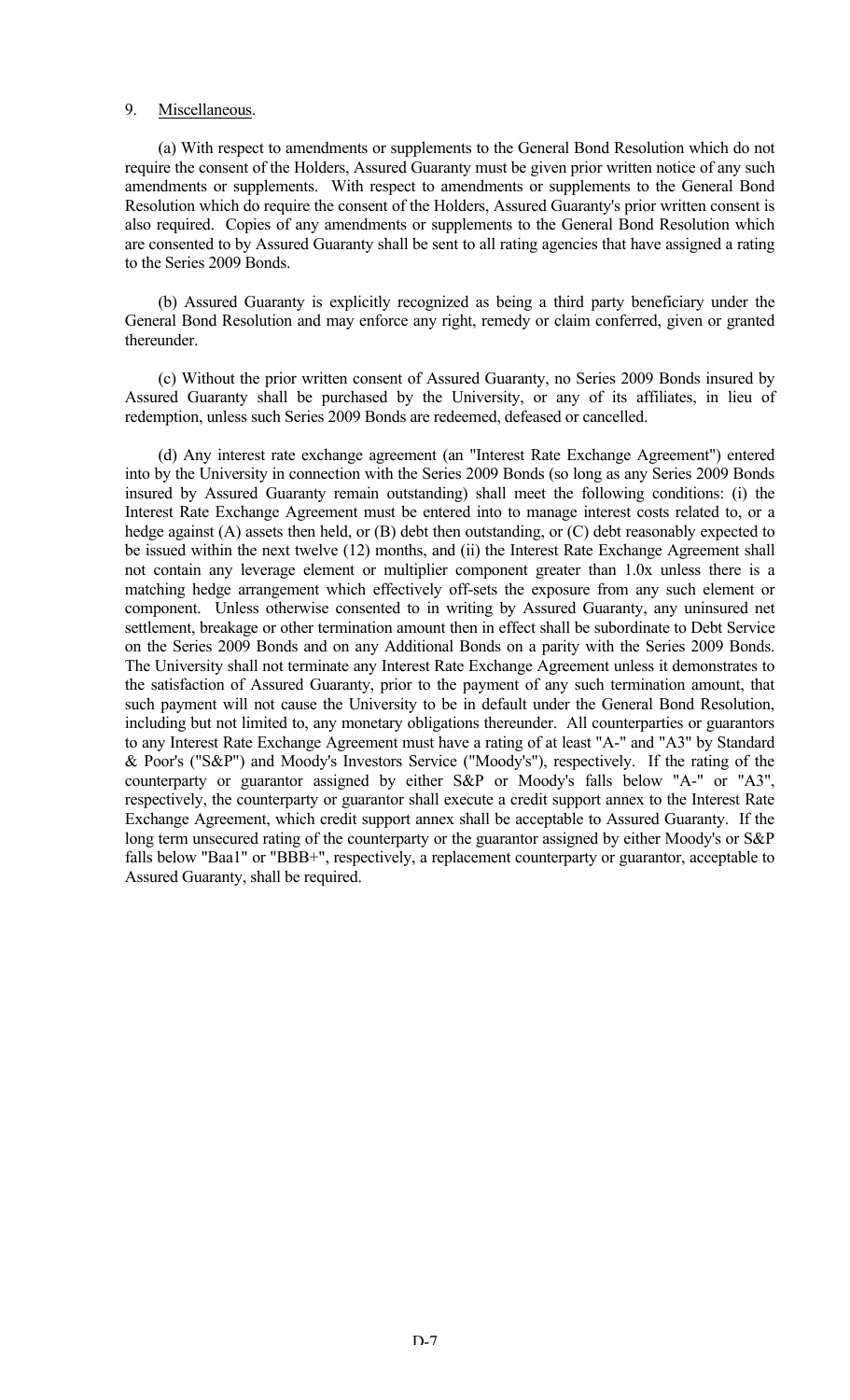## **EXHIBIT E TO SERIES 2009 DETERMINATION DOCUMENT**

## DEFEASANCE PROVISIONS

Section 1. Any or all of the Series 2009A Bonds shall, for all purposes of the General Bond Resolution, be deemed fully paid and defeased if the Trustee shall be provided with the following:

(a) a trust agreement between the University and the Trustee (or other paying agent) providing for the retirement of such Series 2009A Bonds by creating for that purpose an irrevocable trust fund sufficient to provide for payment in full of such Series 2009A Bonds (including payment of interest thereon on and until maturity or redemption), either at maturity or upon redemption or a combination of the two, which trust fund shall consist of (1) cash sufficient for such purpose, or (2) noncallable direct obligations of the United States of America which are certified by an independent public accounting firm of national reputation to be of such maturities or redemption dates and interest payment dates, and to bear such interest, as will be sufficient for such purpose, alone or together with any moneys to which reference is made in clause (1) above, without further investment or reinvestment of either the principal amount thereof or the interest earnings therefrom (which earnings are to be held likewise in trust and so committed);

(b) a certified copy of a resolution of the Board calling for redemption those of the Series 2009A Bonds, if any, that are, according to said trust agreement, to be redeemed prior to their respective maturities; and

(c) an opinion of Bond Counsel to the effect that the execution and carrying out of said trust agreement will not cause interest on those Series 2009A Bonds to become Taxable.

Section 2. Any or all of the Series 2009B Bonds shall, for all purposes of the General Bond Resolution, be deemed fully paid and defeased if the Trustee shall be provided with the following:

(a) a trust agreement between the University and the Trustee (or other paying agent) providing for the retirement of such Series 2009B Bonds by creating for that purpose an irrevocable trust fund sufficient to provide for payment in full of such Series 2009B Bonds (including payment of interest thereon on and until maturity or redemption), either at maturity or upon redemption or a combination of the two, which trust fund shall consist of (1) cash sufficient for such purpose, or (2) noncallable direct obligations of the United States of America which are certified by an independent public accounting firm of national reputation to be of such maturities or redemption dates and interest payment dates, and to bear such interest, as will be sufficient for such purpose, alone or together with any moneys to which reference is made in clause (1) above, without further investment or reinvestment of either the principal amount thereof or the interest earnings therefrom (which earnings are to be held likewise in trust and so committed);

(b) a certified copy of a resolution of the Board calling for redemption those of the Series 2009B Bonds, if any, that are, according to said trust agreement, to be redeemed prior to their respective maturities; and

(c) an opinion of Bond Counsel to the effect that the execution and carrying out of said trust agreement will not cause those Series 2009B Bonds to lose their Tax-Favored status.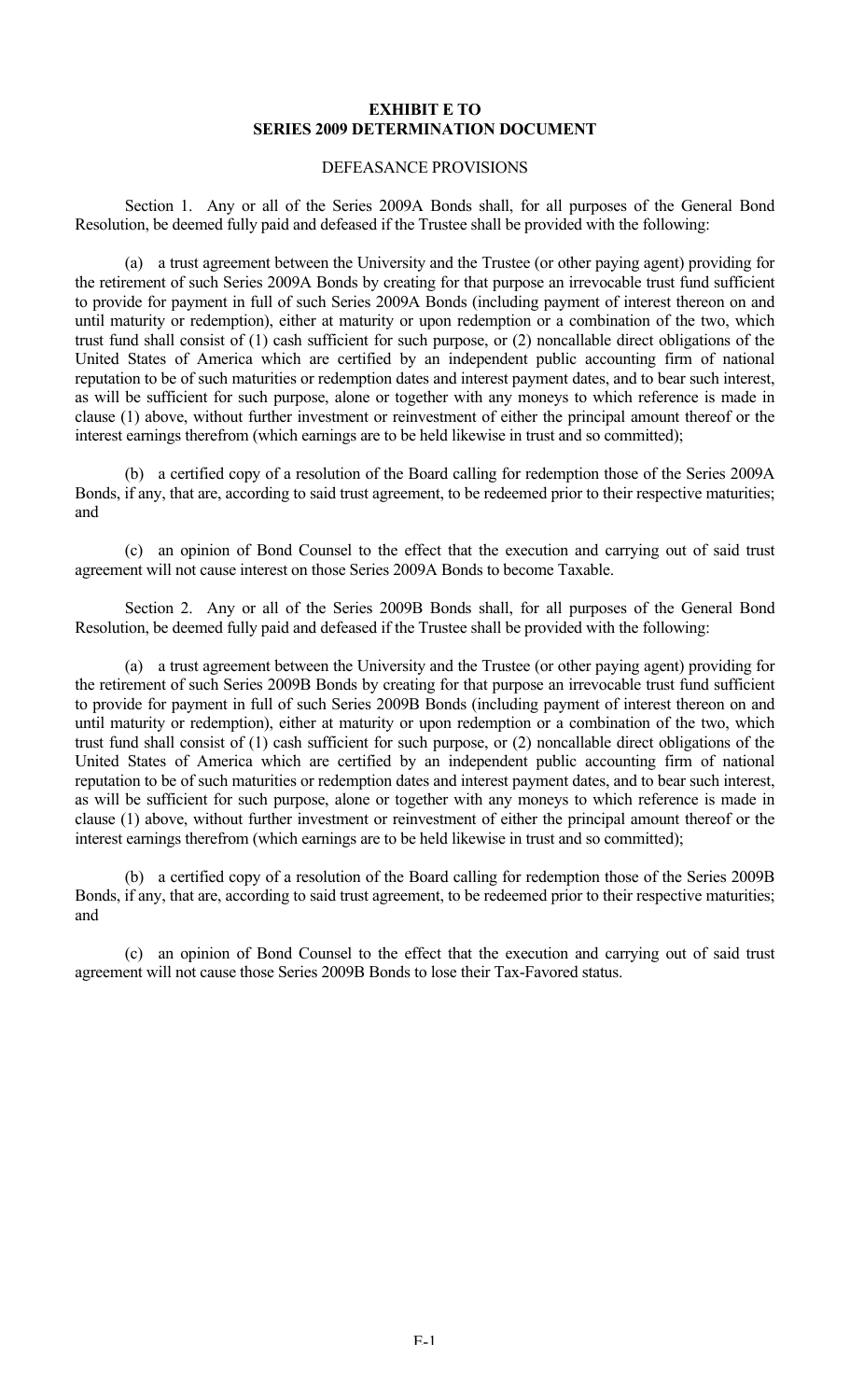# **EXHIBIT F TO SERIES 2009 DETERMINATION DOCUMENT**

BLANKET ISSUER LETTER OF REPRESENTATIONS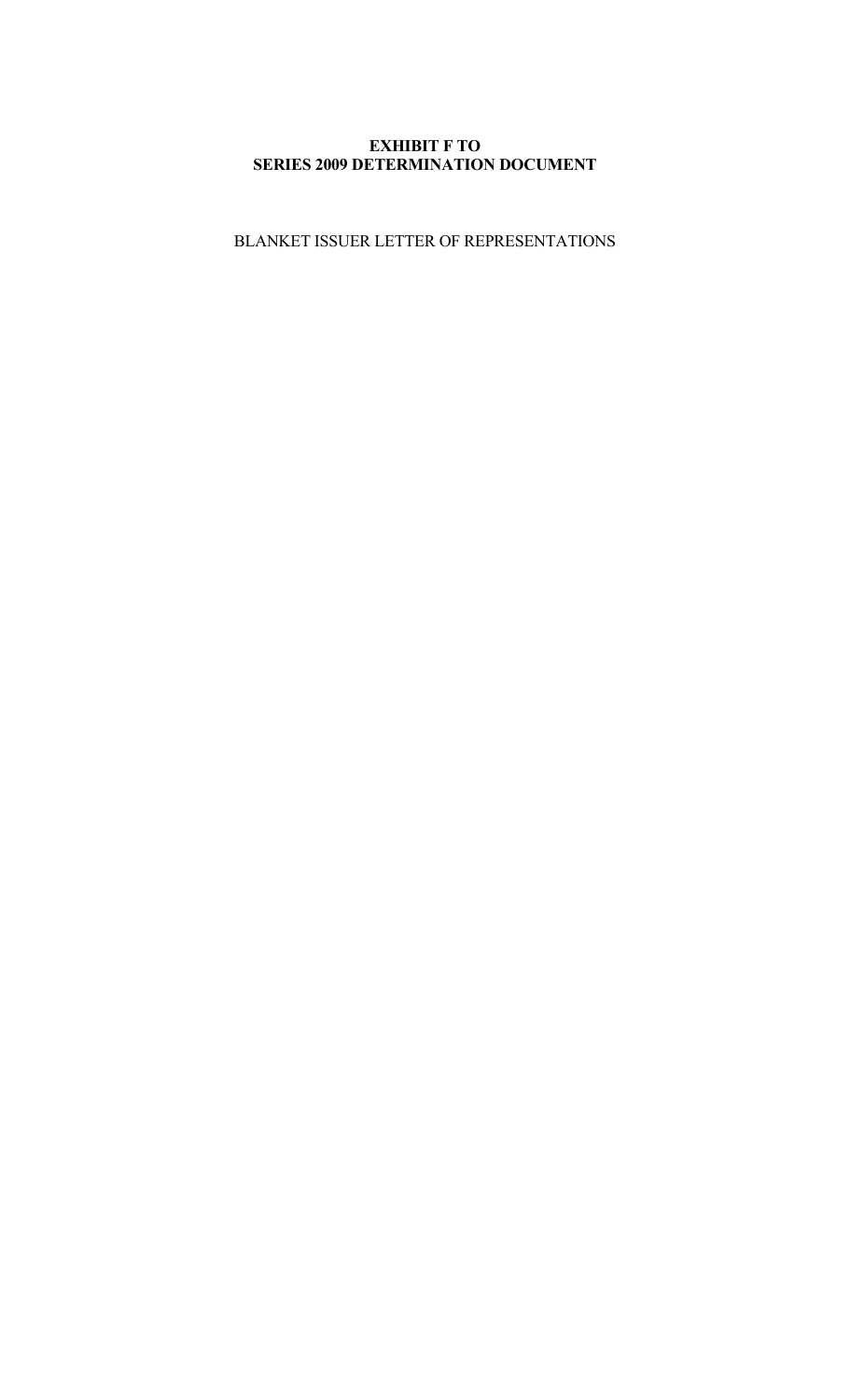#### **EXHIBIT G TO SERIES 2009 DETERMINATION DOCUMENT**

## CERTIFICATE NO. \_\_\_\_ FOR WITHDRAWAL FROM SERIES 2009 CONSTRUCTION ACCOUNT

#### **CHECK ONE:**

#### **Series 2009A Construction Account \_\_\_\_\_ Series 2009B Construction Account \_\_\_\_\_**

The undersigned hereby certifies that: **(1)** the undersigned is an authorized officer of Troy University (the "University"), within the meaning of Sections 3.5(b) and 3.7(d) of that resolution adopted by the Board of Trustees of the University (the "Board") on July 24, 2009, as supplemented (the "General Bond Resolution", with terms used but not defined herein having the meanings given to them in the General Bond Resolution or the Series 2009 Determination Document), holding the office set forth below beneath the signature line below; **(2)** this certificate is submitted to the Trustee, as principal depository of the Series 2009 Construction Account, pursuant to said Section 3.5(b) of the General Bond Resolution, for the purpose of making or directing a withdrawal therefrom; **(3)** attached hereto is a Disbursement Schedule listing the amount or amounts hereby directed to be disbursed from the sub-account of the Series 2009 Construction Account checked above, the name of the payee to whom each such amount shall be payable and the purpose (selected from the list set forth below) for which each such payment listed in said Disbursement Schedule is to be made; **(4)** the purpose for which each such payment is to be made is one for which moneys in the Series 2009 Construction Account are authorized to be expended under the General Bond Resolution, as supplemented by the Series 2009 Determination Document; and **(5)** the Trustee is hereby directed to cause such amounts to be disbursed therefrom, either by check or order of the undersigned or by cashier's check or other method of payment, including wire transfer, of the Trustee or other depository of said Account.

IN WITNESS WHEREOF, I have hereunto set my hand this day of  $\qquad \qquad$ ,

[Signature]

[Print Name of authorized officer]

 $\mathcal{L}_\text{max}$  , where  $\mathcal{L}_\text{max}$  and  $\mathcal{L}_\text{max}$  and  $\mathcal{L}_\text{max}$ 

 $\mathcal{L}_\text{max}$ 

 $\mathcal{L}_\text{max}$  , where  $\mathcal{L}_\text{max}$  and  $\mathcal{L}_\text{max}$  and  $\mathcal{L}_\text{max}$ 

[Print Title of authorized officer]

**KEY to "Purposes"**  $'COI'' = \text{costs of}$  issuance

"Arena Project = construction and equipping of a multipurpose sports complex "Housing Project" = construction and equipping of fraternity housing facilities "Dining Project" = construction and equipping of new dining facilities "Park Project" = reclamation and improvement of Janice Hawkins Park "Bibb Graves Project" = renovation and expansion of Bibb Graves Hall "Smith Hall Project" = renovation of Smith Hall "Other" = other Facilities (Describe)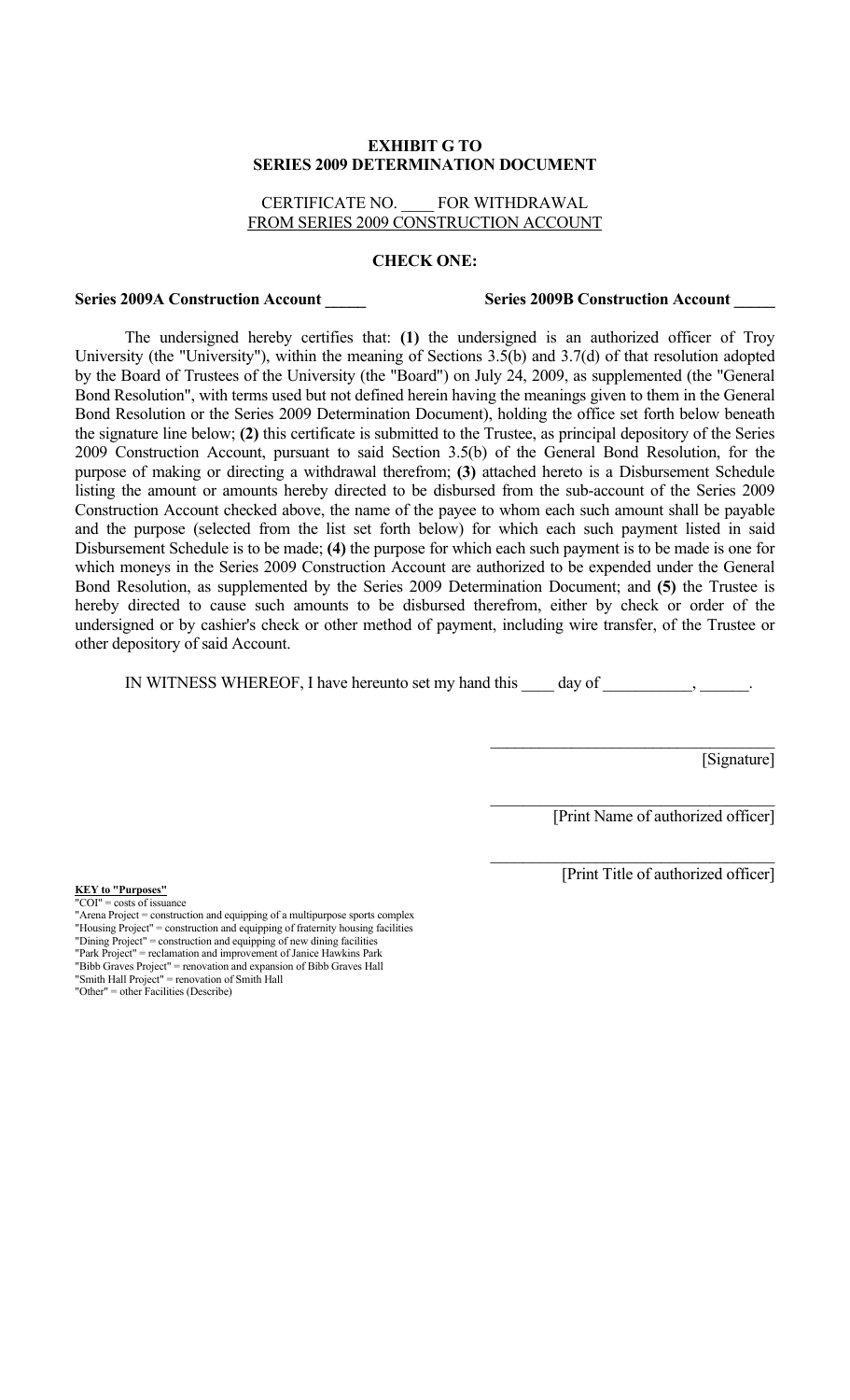# DISBURSEMENT SCHEDULE

| PAYEE NAME AND ADDRESS PURPOSE                                                                                                                                                                                                                                                                                                                                                                                                                |  | <b>AMOUNT</b> |
|-----------------------------------------------------------------------------------------------------------------------------------------------------------------------------------------------------------------------------------------------------------------------------------------------------------------------------------------------------------------------------------------------------------------------------------------------|--|---------------|
|                                                                                                                                                                                                                                                                                                                                                                                                                                               |  | $\sim$        |
| <u> 1980 - Andrea Andrew Maria (h. 1980).</u>                                                                                                                                                                                                                                                                                                                                                                                                 |  |               |
|                                                                                                                                                                                                                                                                                                                                                                                                                                               |  | $\sim$        |
| <u> 2000 - 2000 - 2000 - 2000 - 2000 - 2000 - 2000 - 2000 - 2000 - 2000 - 2000 - 2000 - 2000 - 2000 - 2000 - 200</u>                                                                                                                                                                                                                                                                                                                          |  |               |
|                                                                                                                                                                                                                                                                                                                                                                                                                                               |  | $\mathbb{S}$  |
|                                                                                                                                                                                                                                                                                                                                                                                                                                               |  |               |
| 4.                                                                                                                                                                                                                                                                                                                                                                                                                                            |  | \$            |
|                                                                                                                                                                                                                                                                                                                                                                                                                                               |  | $\mathbb{S}$  |
|                                                                                                                                                                                                                                                                                                                                                                                                                                               |  |               |
| $\begin{tabular}{c} 6. & \begin{tabular}{@{}c@{}} \hline \multicolumn{3}{@{}c@{}} \multicolumn{3}{@{}c@{}} \multicolumn{3}{@{}c@{}} \multicolumn{3}{@{}c@{}} \multicolumn{3}{@{}c@{}} \multicolumn{3}{@{}c@{}} \multicolumn{3}{@{}c@{}} \multicolumn{3}{@{}c@{}} \multicolumn{3}{@{}c@{}} \multicolumn{3}{@{}c@{}} \multicolumn{3}{@{}c@{}} \multicolumn{3}{@{}c@{}} \multicolumn{3}{@{}c@{}} \multicolumn{3}{@{}c@{}} \multicolumn{3}{@{}c@$ |  | $\mathbb{S}$  |
| <u> 1989 - Jan Stein Harry Harry Harry Harry Harry Harry Harry Harry Harry Harry Harry Harry Harry Harry Harry Ha</u>                                                                                                                                                                                                                                                                                                                         |  |               |
|                                                                                                                                                                                                                                                                                                                                                                                                                                               |  | $\mathbb{S}$  |
|                                                                                                                                                                                                                                                                                                                                                                                                                                               |  |               |
| 8.                                                                                                                                                                                                                                                                                                                                                                                                                                            |  | $\mathbb{S}$  |
|                                                                                                                                                                                                                                                                                                                                                                                                                                               |  |               |
| $9.$                                                                                                                                                                                                                                                                                                                                                                                                                                          |  | $\sim$        |
| 10.                                                                                                                                                                                                                                                                                                                                                                                                                                           |  | $\mathbb{S}$  |
|                                                                                                                                                                                                                                                                                                                                                                                                                                               |  |               |
|                                                                                                                                                                                                                                                                                                                                                                                                                                               |  | $\mathbb{S}$  |
|                                                                                                                                                                                                                                                                                                                                                                                                                                               |  |               |

**TOTAL** 

[USE ADDITIONAL SHEET IF NECESSARY]

 $\mathbb S$ 

· Academic Affairs, Mr. Gerald Dial

Mr. Dial expressed his appreciation for the outstanding work the university did on the reaffirmation process, in particular Drs. Hawkins, Roach and Dew for their hard work.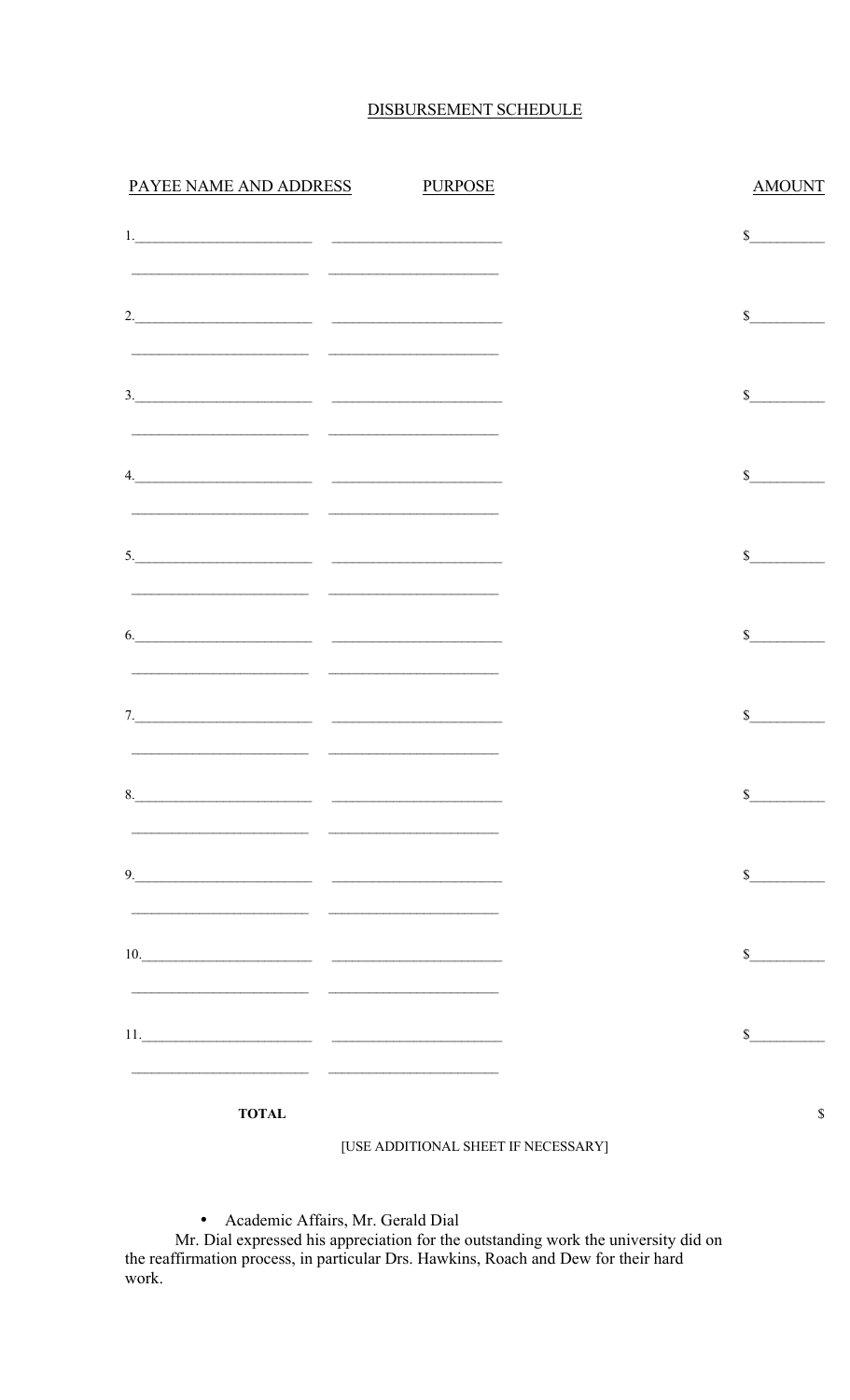# o SACS Report, Dr. Ed Roach

Dr. Roach reported that on December 8<sup>th</sup> the University was officially notified by the Commission on Colleges, Southern Association of Colleges and Schools (SACS), that Troy University has received ratification of reaffirmation of academic accreditation. It was noted that the University was first accredited in 1934. Dr. Roach shared a comment by the Chancellor in an email he sent to faculty and staff: "The reaffirmation of academic accreditation validates the work of the faculty and staff" and also as Dr. Hawkins noted, "this action by the Commission is the final piece of the puzzle of the unification of the university." Dr. Roach stated that for the first time is 30 years all of Troy University's campuses and locations are now under one academic accreditation of the SACS. The most important dimension of this move, Dr. Roach said, is the establishment of one curriculum which will allow the student an opportunity to enroll with Troy University in any part of the world, finish in another, and complete a degree without any loss in academic credit.

In conclusion, Dr. Roach expressed appreciation to the Chancellor and the Board of Trustees for their ongoing support of and commitment to the reaffirmation process. He also thanked Dr. John Dew and his leadership team for their good work in the SACS process. He added that the Chancellor of Troy University is held in the utmost regard by the SACS.

Dr. D. Hawkins also expressed his appreciation to everyone involved in this important process for reaffirmation.

#### o Strategic Planning, Mr. Dan Joslyn

Mr. Joslyn provided some background information on the Strategic Planning process to this point. TROY will be completing its five-year plan *Vision: 2010* by August 2010. Mr. Joslyn stated that in addition work on reaffirmation by SACS, Commission on Colleges, will be complete in December 2010. Now we must take action to address any SACS concerns and move forward on identifying strengths, weaknesses, and opportunities that the university will face over the next five years.

Mr. Joslyn shared information on ten principles identified by the Chancellor that contribute to the uniqueness of TROY now and in the future. Mr. Joslyn added that within each principle identified the Chancellor identified some of the BOLD GOALS he would like the university to review as part of the strategic planning process. The following summarizes the ten principles identified:

- 1. We are tuition driven
- 2. Quality enrollment standards and quality students.
- 3. Build a stronger full-time faculty core.
- 4. Quality faculty research will be added to quality teaching and programs
- 5. Gain more efficiency of operation and scale.
- 6. Outcome assessment and quality assurance.
- 7. A new model of international programs.
- 8. Freeze Global Campus new site development and conduct an internal review of existing programs.
- 9. Bring every academic program online.
- 10. Develop a paperless university.

The above 10 principles will be used as the working assumptions of the next Strategic Plan for 2010-2015.

Mr. Joslyn shared a document with the Board members outlining the steps that will help identify what is needed to develop, review, approve and implement a Strategic Plan for 2015. Mr. Joslyn added that at the March Joint Retreat a first draft of the 2015 plan will be shared with the Board. Target date for implementation of the new Strategic Plan is August 2010.

• Athletics, Mr. Allen Owen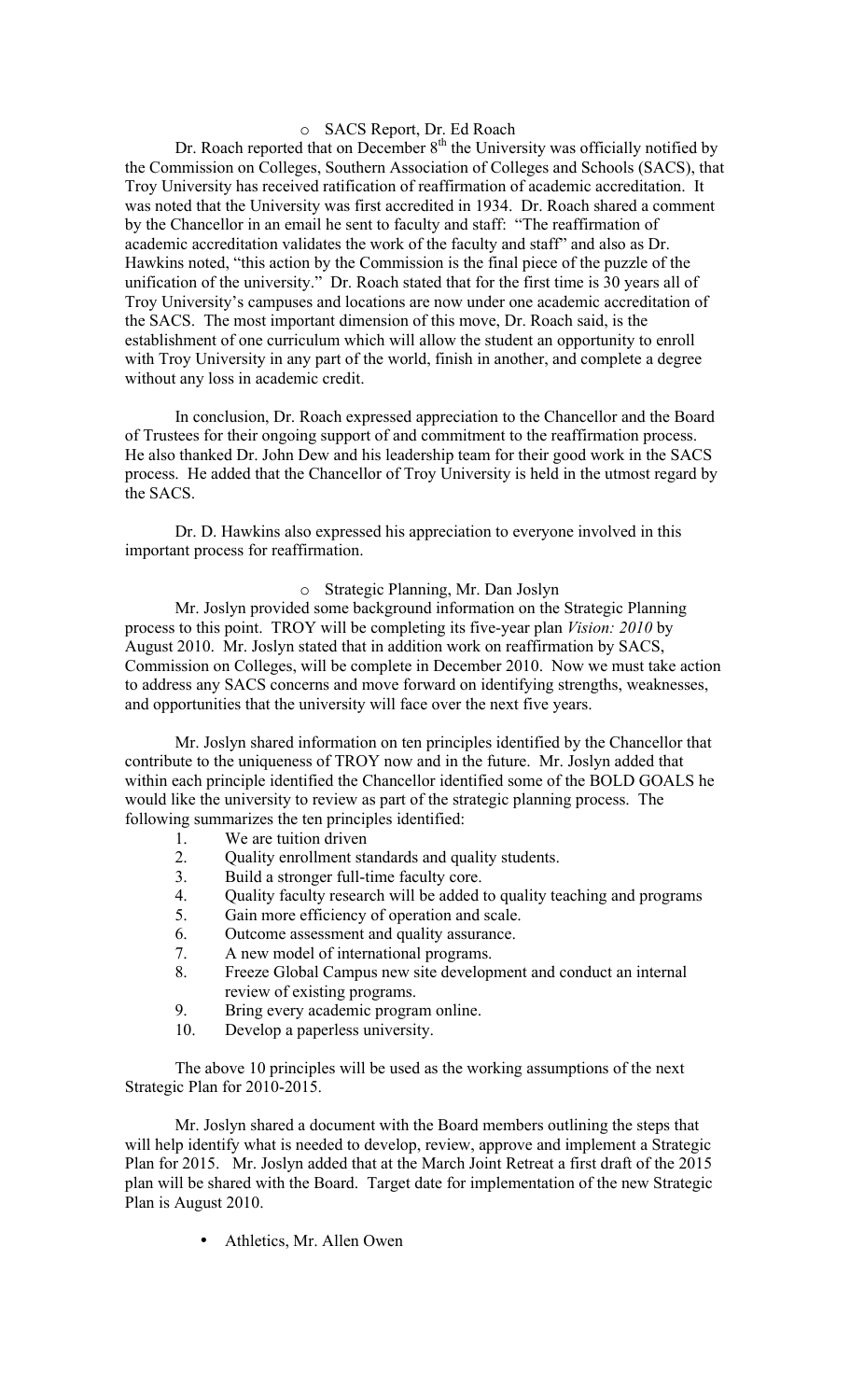Mr. Owen said the Athletics Committee will provide an update on the plans for an arena and the Board will hear reports from Mr. Steve Dennis, Athletics Director, as well as a report from Sun Belt Commissioner Wright Waters.

#### o Arena Presentation

Mr. Dennis called upon Mr. Bill Wallace, Goodwin Mills & Caywood Architects, to make a presentation on the arena process. Mr. Wallace introduced his team, Cathy Gerachis and Freddie Lynn. They shared schematic drawings on the arena and talked about location and tailgating areas. Following the presentation, Mr. Wallace, Ms. Gerachis, and Mr. Lynn responded to questions and comments from Board members. In response to a question from the Chancellor, Mr. Wallace indicated that once the go head is given a groundbreaking could be held as early as January with construction beginning in February. Mr. Alex Whaley, Whaley Construction Company responded that with a groundbreaking in January anticipated date of completion for the project would be sometime in fall of 2011. A firm date will be provided later. Mr. Wallace concluded by saying that with the blessing today by the Board, they could move the project forward quickly.

Following the presentation by Goodwin Mills & Caywood, Mr. Harrison made a motion to proceed with approval with the project.

# ACTION: Mr. Harrison made a motion to proceed with the project. Seconded by Mr. Owen, the motion passed.

Mr. Dennis thanked the Board for its support of athletics at Troy University. He gave an update on activities and also advised that the Trojans will be participating in the GMAC Bowl in Mobile in January. He added that the university is excited about this opportunity and encouraged everyone to support the Trojans as they compete in the GMAC Bowl. He addressed the importance of tickets sales through the university's ticket office.

#### o Sun Belt Commissioner

Mr. Dennis introduced Mr. Wright Waters, Sun Belt Commissioner, and called upon him to make comments. Commissioner Waters stated that he will be happy to share statistical information about Conference rankings compared to other leagues. Anyone interested in that information was encouraged to contact him.

Commissioner Waters said that Chancellor Hawkins is now President of the league. He added that the league is now a 9-team league. The Commissioner addressed the budgeting process and the need for our league teams to generate enough people in our own stadiums to support our programs. He elaborated on the bowl selection process and areas that are considered in that selection process. Commissioner Waters also addressed what we need to do to be competitive and highlighted three things—(1) win games, (2) fill the stands and show that we can compete economically, and (3) do everything with class—show good sportsmanship, etc.

Commissioner Waters shared information about other aspects of the conference and responded to comments and questions from Board members. Commissioner Waters added that he would be glad to sit down with Mr. Owens and the Board Athletics Committee for further discussion.

Commissioner Waters concluded by saying that Troy University is doing a lot of good things in athletics at the university.

Chancellor Hawkins expressed his appreciation to Commissioner Waters for joining us today and making a presentation to the Board of Trustees.

- Executive Committee, Dr. Doug Hawkins
	- o Resolution No. 2—Commending 2009 Retirees

RESOLUTION NO. 2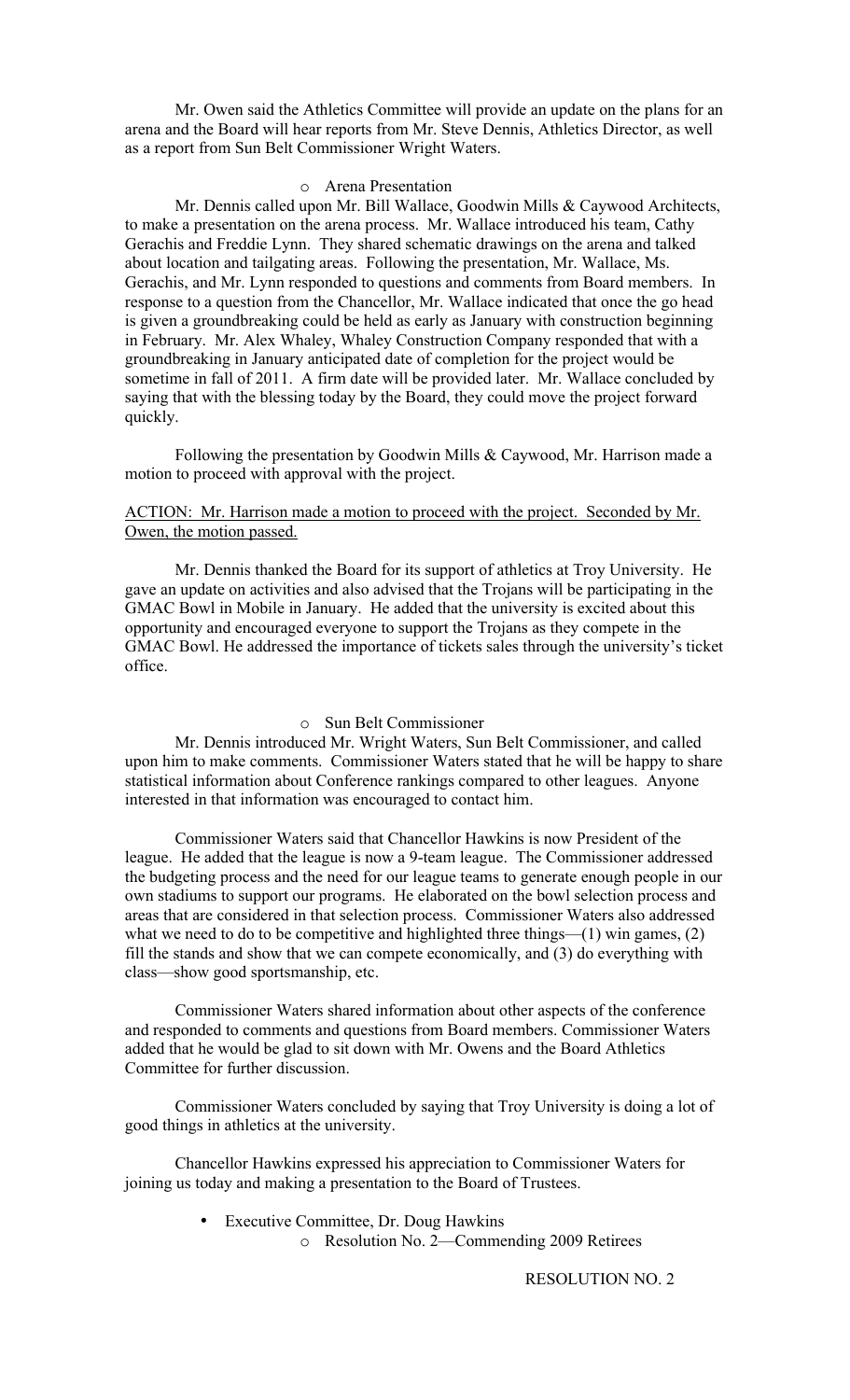# **ACTION: MR. GERALD DIAL MADE A MOTION TO ADOPT RESOLUTION NO. 4. A SECOND TO THE MOTION WAS MADE BY MR. ALLEN OWEN. THERE BEING NO FURTHER DISCUSSION, RESOLUTION NO. 4, WHICH FOLLOWS, WAS UNANIMOUSLY ADOPTED BY THE BOARD.**

#### RESOLUTION NO. 2

## **Commending 2009 Retirees**

**WHEREAS,** the following Troy University faculty and staff members retired or will retire on the specified date:

## **FACULTY:**

Benito Arellano, Associate Professor of Social Work, College of Health and Human Services, Troy University, Troy, Alabama, June 1, 2009; Dr. Ronald Bae, Professor of Criminal Justice, Dothan Campus, December 31, 2009; Dr. Cecil G. Carlton, Lecturer, College of Education, Troy University, Troy, Alabama, June 1, 2009; Betty P. Chancellor, Assistant Professor, Library, Troy University, Troy, Alabama, June 1, 2009; Dr. Mac Holmes, Research Professor, Center for International Business and Economic Development, Troy University, Troy, Alabama, September 1, 2009; Dr. Helen Kitchens, Associate Dean, College of Education, Montgomery Campus, August 1, 2009; Cynthia Carnley, Professor of Information Systems, College of Business, December 31, 2009.

# **STAFF:**

Milton (Tuny) Jennings, Director, Library Services, Troy University, Fort Walton Beach Site, August 1, 2009; Elizabeth Heidemann, Reference Librarian, Montgomery Campus, November 1, 2009; Lana Ward, Coordinator of Student Collections, Troy University, Dothan Campus, August 1, 2009; Judy Woodham, Assistant Director of Admissions, Montgomery Campus, November 1, 2009;

**THERFORE, BE IT RESOLVED** that this Board express to these faculty and staff members sincere appreciation for loyal and conscientious service to the university and wish them health and happiness in their retirement.

**BE IT FURTHER RESOLVED,** that an appropriate certificate be sent to the aforementioned as evidence of this recognition of his/her service to the university.

o Branding Advertisements. Dr. John Schmidt

Dr. John Schmidt shared a couple of video clips of new branding advertisements with the Board members.